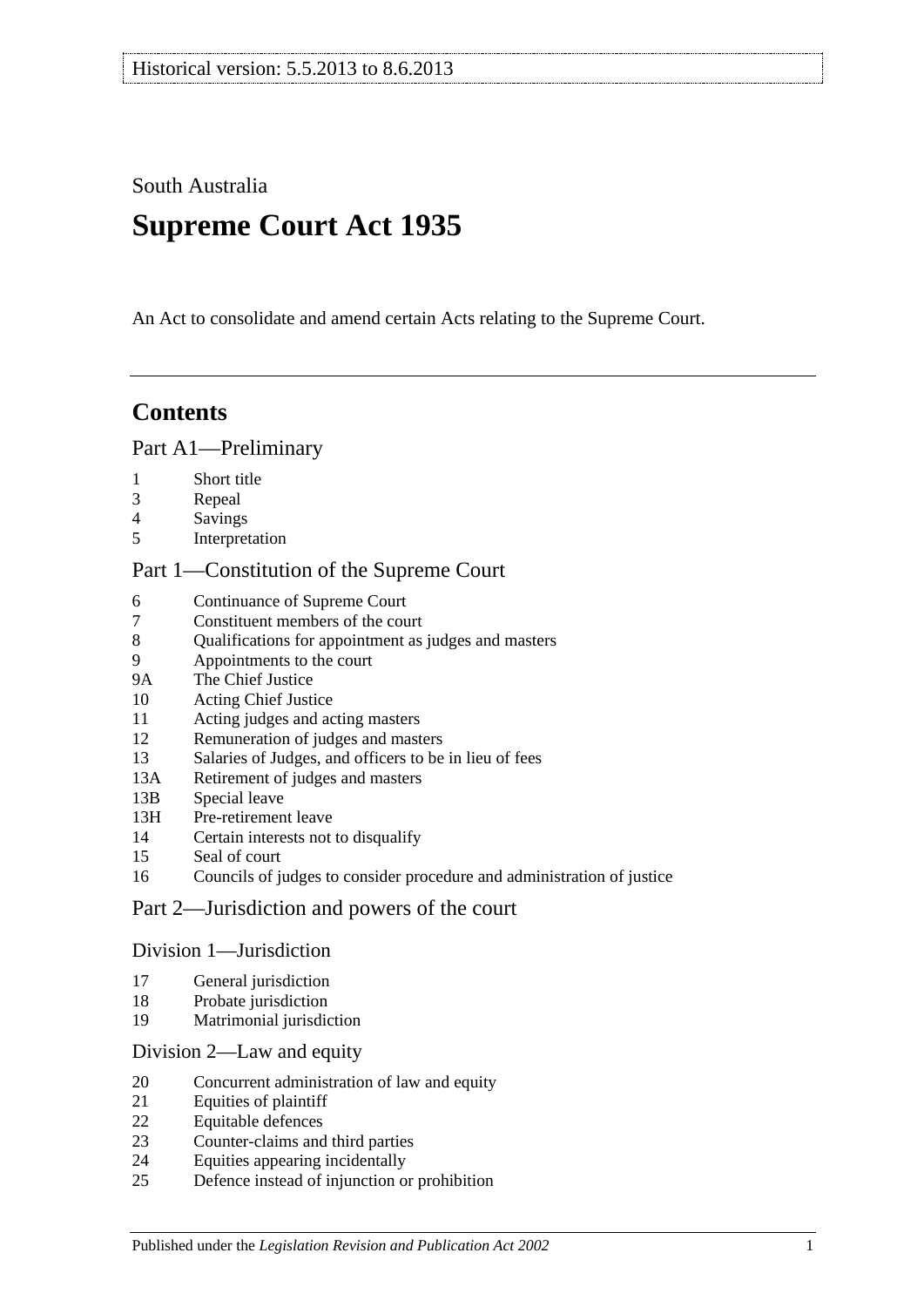- 26 [Common law and statutory rights and duties](#page-12-1)
- 27 [Court to do complete justice in cause so as to avoid multiplicity of suits](#page-12-2)
- 28 [Rules of equity to prevail where in conflict with common law](#page-12-3)

#### [Division 3—Miscellaneous powers](#page-13-0)

- 29 [Court may make orders to have effect of mandamus or injunction, and may appoint](#page-13-1)  [receivers](#page-13-1)
- 30 [Damages in certain cases](#page-13-2)
- 30A [Power to direct payment to infant](#page-13-3)
- 30B [Power to make interim assessment of damages](#page-13-4)
- 30BA [Consent orders for structured settlements](#page-16-0)
- 30C [Power to award interest](#page-16-1)
- 31 [Declaratory orders](#page-17-0)
- 32 [Court may order mortgage instead of sale in certain cases](#page-17-1)
- 34 [Court may direct sale of mortgaged property etc](#page-17-2)
- 35 [Power to require attendance of witnesses and production of evidentiary material](#page-17-3)
- 36 [Appointment of commissioners for taking affidavits](#page-18-0)
- 38 [Inspection of property in legal proceedings](#page-18-1)
- 39 [Vexatious proceedings](#page-18-2)
- 40 [Power of court with regard to costs](#page-19-0)
- 41 [Power to revive orders on abatement of cause](#page-19-1)

## [Part 3—Sittings and distribution of business](#page-19-2)

- 42 [Abolition of terms](#page-19-3)
- 43 [Reference to terms for computing time](#page-19-4)
- 44 Sitting [in vacation](#page-19-5)
- 45 [Time and place of sittings](#page-20-0)
- 46 [Adjournment from time to time and place to place](#page-20-1)
- 46A [Sittings in open court or in chambers](#page-20-2)
- 46B [Sittings required by proclamation](#page-20-3)
- 47 [Power to sit in several jurisdictions at one time](#page-20-4)
- 48 [Jurisdiction of Full Court, single judge and master](#page-20-5)
- 49 [Questions of law reserved for Full Court](#page-21-0)<br>50 Anneals
- **[Appeals](#page-21-1)**

#### [Part 3A—The Land and Valuation Court](#page-22-0)

- 62A [Interpretation](#page-22-1)
- 62B [Transitional provisions](#page-23-0)
- 62C [Establishment of Land and Valuation Court](#page-23-1)
- 62D [Jurisdiction of the Court](#page-23-2)
- 62E [Reference of matters involving question of valuation](#page-24-0)
- 62F [Appeals and cases stated](#page-25-0)
- 62G [Right of crown](#page-25-1)
- 62H [Rules of Court](#page-25-2)
- 62I [Sittings of Court](#page-25-3)

#### [Part 4—Procedure generally](#page-25-4)

- 63 [Criminal procedure](#page-25-5)
- 64 [Saving of existing procedure](#page-26-0)
- 65 [Mediation and conciliation](#page-26-1)
- 66 [Trial of issues by arbitrator](#page-26-2)
- 67 [Expert reports](#page-27-0)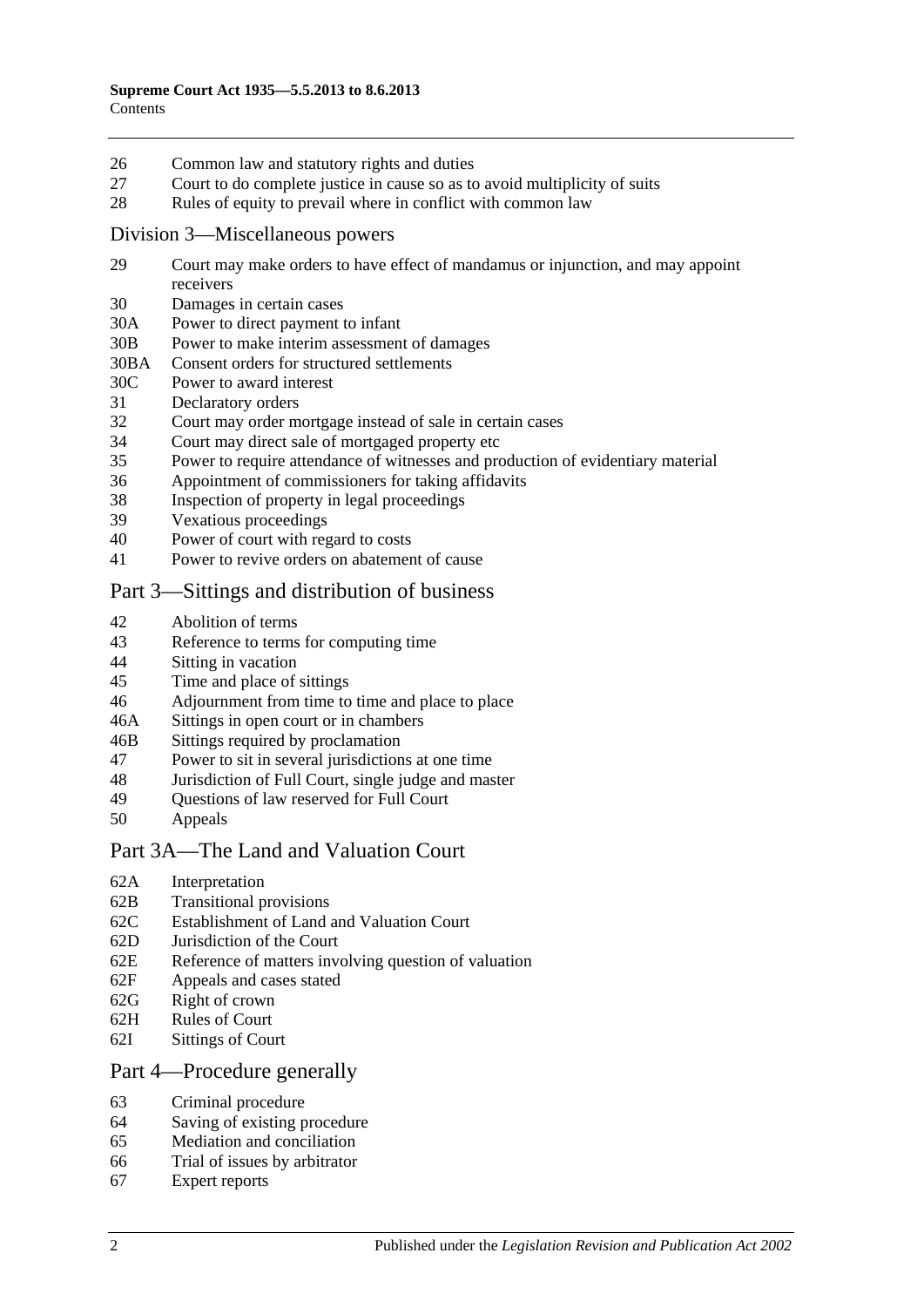[Assessors](#page-27-1)

[Rules of court](#page-27-2)

#### [Part 6—Officers of the court](#page-29-0)

#### [Division 1—Registrar](#page-29-1)

#### [The registrar](#page-29-2)

#### [Division 2—Tipstaves](#page-29-3)

- [Appointment of tipstaves](#page-29-4)
- [Duty of tipstaves](#page-29-5)
- [Other duties](#page-29-6)

#### [Division 3—Further provisions as to officers](#page-29-7)

- [Appointment of other officers](#page-29-8)
- [Duties of officers](#page-30-0)
- 110A [Administrative and ancillary staff](#page-30-1)
- 110B [Responsibilities of non-judicial staff](#page-30-2)

#### [Part 7—Miscellaneous provisions](#page-30-3)

- [Rules as to division of loss upon collision at sea](#page-30-4)
- [Damages for personal injuries](#page-31-0)<br>113 Right of contribution
- [Right of contribution](#page-31-1)
- [Interest on judgement debts](#page-31-2)
- [Orders to bring prisoners for examination](#page-31-3)
- [Legal process](#page-32-0)
- 118A [Service](#page-32-1)
- [Suitors' funds to vest in master](#page-32-2)
- [Securities in court](#page-32-3)
- [Liability of Treasurer for default of master](#page-32-4)
- [Banking and investment of suitors' funds](#page-32-5)
- [Investments made under order of the court](#page-33-0)
- [Validity of payments etc pursuant to rules of court](#page-33-1)
- [Remittances by post](#page-33-2)
- [Power to appoint deputies](#page-33-3)
- 126A [Trials of sexual offences involving children to be given priority](#page-33-4)
- [Rules of Court](#page-34-0)
- [Payment to the Treasurer of unclaimed suitors' funds](#page-34-1)
- [Party subsequently claiming may petition the Supreme Court etc](#page-34-2)
- [Court fees](#page-34-3)
- [Accessibility of evidence](#page-35-0)

#### [Schedule—Acts repealed](#page-36-0)

#### [Legislative history](#page-38-0)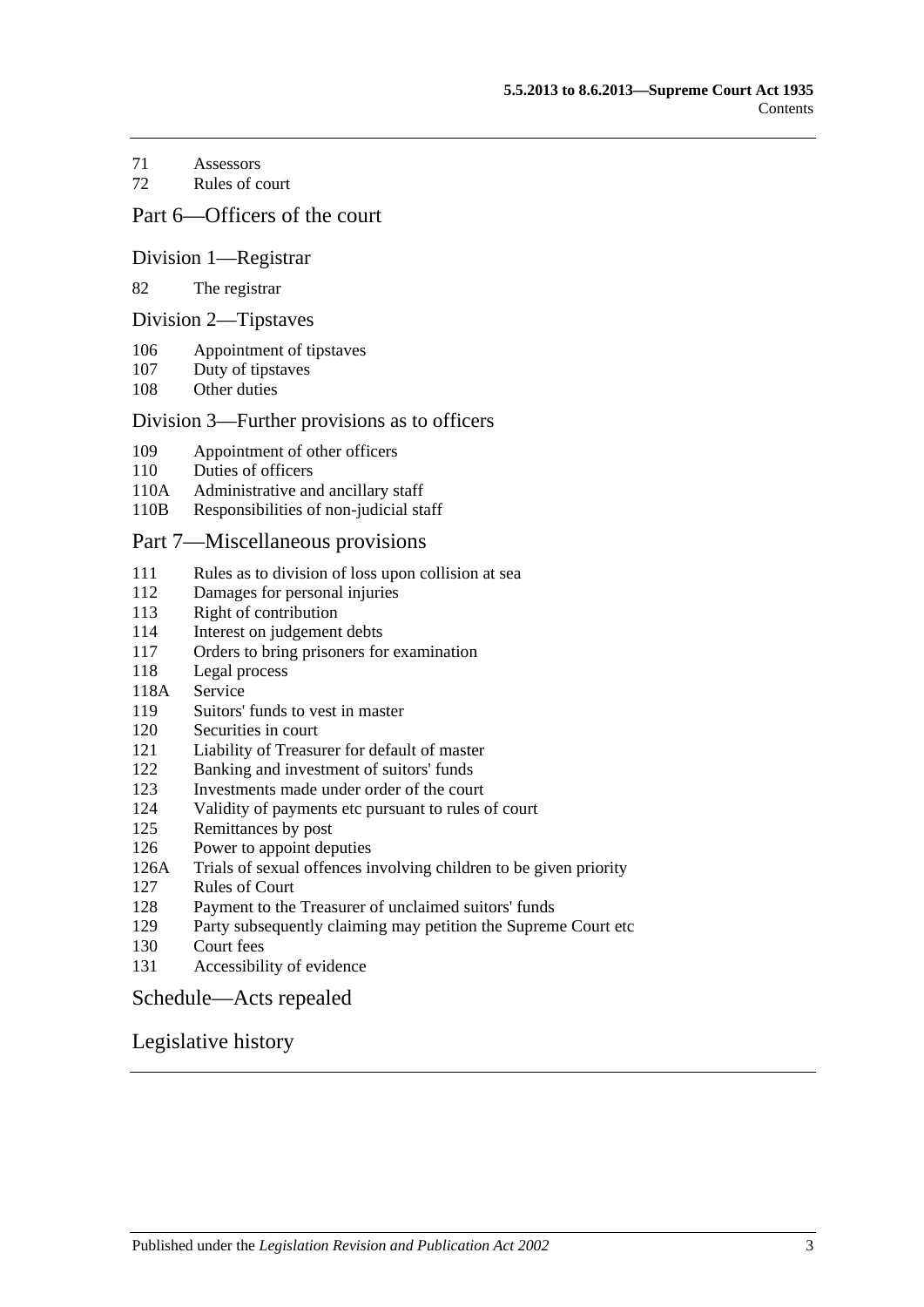# <span id="page-3-0"></span>**The Parliament of South Australia enacts as follows:**

# **Part A1—Preliminary**

#### <span id="page-3-1"></span>**1—Short title**

This Act may be cited as the *Supreme Court Act 1935*.

#### <span id="page-3-2"></span>**3—Repeal**

The Acts mentioned in the [Schedule](#page-36-0) to this Act are repealed to the extent shown in that [Schedule:](#page-36-0)

Provided that—

- (a) the repeal shall not affect any principle or rule of law, or any established jurisdiction, notwithstanding that the same may have been affirmed by, or derived from, any of the repealed enactments; and
- (b) any rule, order, or regulation made, and any commission issued, direction given, or thing done, under any enactment repealed by this Act shall continue in force so far as it could have been made, issued, given, or done under this Act, and shall have effect as if it had been so made, issued, given, or done.

## <span id="page-3-3"></span>**4—Savings**

- (1) Nothing in this Act shall—
	- (a) take away or impair any substantive right or privilege of any person:
	- (b) affect any rule of practice or procedure existing at the time of the passing of this Act except to the extent expressly mentioned in this Act or in any rules of court made under this Act:
	- (c) revive any law, enactment, regulation, or rule of court not in force at the time of the passing of this Act:
	- (d) affect in any way anything done or suffered before the passing of this Act under any Act repealed by this Act:
	- (e) affect in any way any proceedings pending at the time of the passing of this Act.
- (2) Save as otherwise expressly provided, nothing in this Act shall affect the operation of any enactment, which is in force at the commencement of this Act, and is not repealed by this Act.

## <span id="page-3-4"></span>**5—Interpretation**

(1) In this Act, unless the context otherwise requires, or some other meaning is clearly intended—

*court* means the Supreme Court of South Australia;

*cause* includes any action, suit, or other original proceeding between a plaintiff and a defendant;

*defendant* includes every person served with any writ of summons or process or served with notice of, or entitled to attend any proceeding;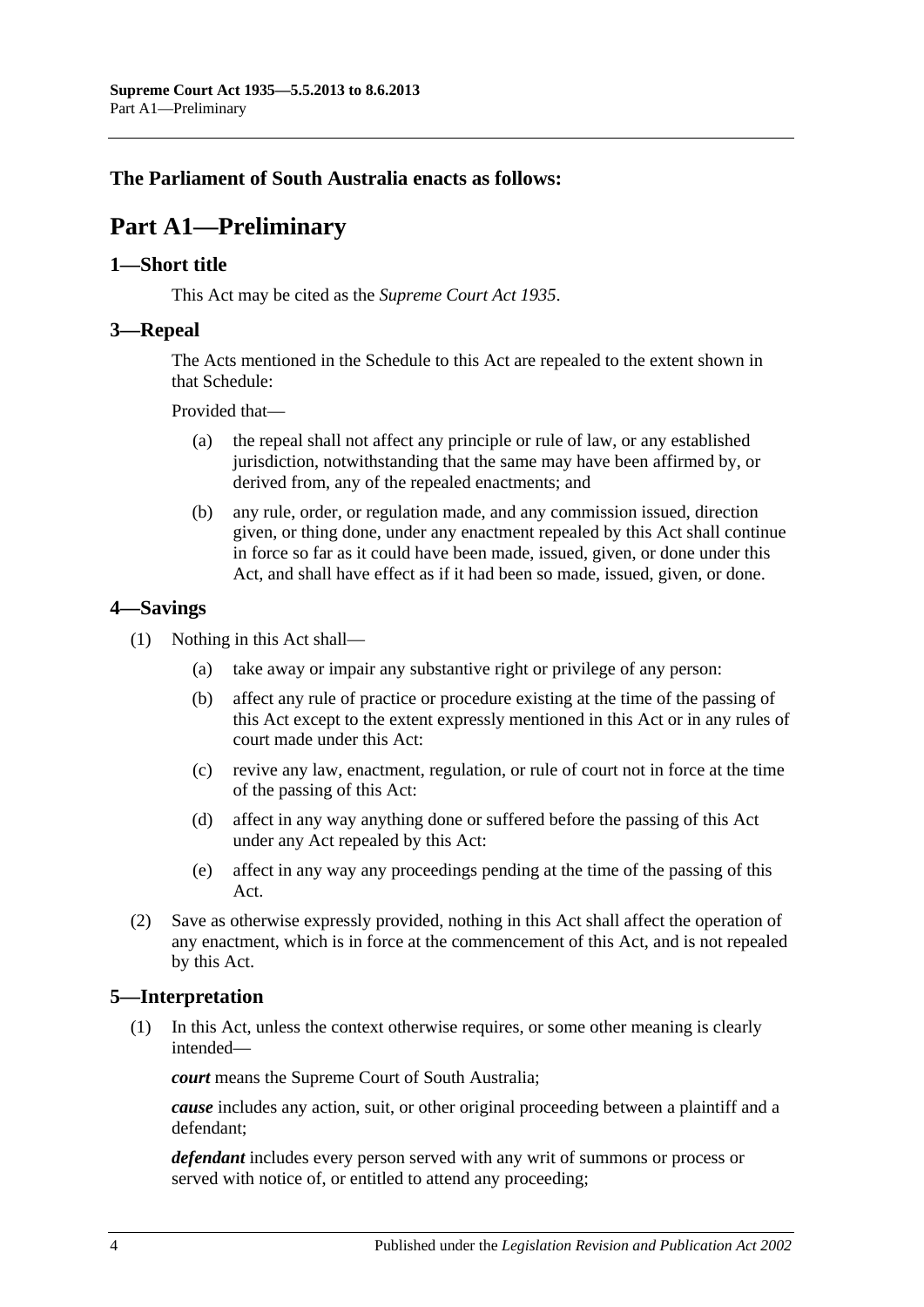*evidentiary material* means any document, object or substance of evidentiary value in proceedings before the court and includes any document, object or substance that should, in the opinion of the court, be produced for the purpose of enabling the court to determine whether or not it has evidentiary value;

*existing* means existing at the time of the passing of this Act;

*formerly*, when used in relation to the courts or the law or practice in England, means prior to the *[Supreme Court of Judicature Act](http://www.legislation.sa.gov.au/index.aspx?action=legref&type=act&legtitle=Supreme%20Court%20of%20Judicature%20Act%201873) 1873* and when used in relation to the court or the law or practice in South Australia, means before the passing of the *[Supreme Court Act](http://www.legislation.sa.gov.au/index.aspx?action=legref&type=act&legtitle=Supreme%20Court%20Act%201878) 1878*;

*Full Court* means the Supreme Court consisting of—

- (a) not less than three judges; or
- (b) not less than 2 judges if—
	- (i) 3 judges are not available to sit in the Full Court; or
	- (ii) the Chief Justice has made a determination under section 357(3) of the *[Criminal Law Consolidation Act](http://www.legislation.sa.gov.au/index.aspx?action=legref&type=act&legtitle=Criminal%20Law%20Consolidation%20Act%201935) 1935* or section 42(2a) of the *[Magistrates Court Act](http://www.legislation.sa.gov.au/index.aspx?action=legref&type=act&legtitle=Magistrates%20Court%20Act%201991) 1991*;

*judge* includes the Chief Justice and any puisne judge of the court;

*judgment* includes decree;

*jurisdiction* of the court includes powers and authorities (whether of a judicial, ministerial or administrative nature) vested in the court, a judge, or a master by law or custom;

*master* means a person holding the office of master of the court;

*matter* includes every proceeding in the court not in a cause;

*order* includes rule;

*parties* includes as well as the plaintiff and defendant in the action any person not originally a party against whom any counterclaim is set up, or who has been served with notice to appear under any of the rules of court; and also every person served with notice of or attending any proceeding, although not named on the record;

*plaintiff* means a person who brings any form of proceeding in the court (other than an appeal)—

- (a) asserting a right to any form of relief against another; or
- (b) asking the court to exercise a power or discretion,

and includes a defendant making a claim against another by way of counterclaim or third-party claim;

*pleading* includes any summons, and also the statement in writing of the claim or demand of any plaintiff and of the defence of any defendant thereto, and also any other matter by rules of court to be included under the term *pleading*;

*registrar* means a person holding, or acting in, the office of registrar of the court;

*rules of court* includes forms;

*suit* includes action;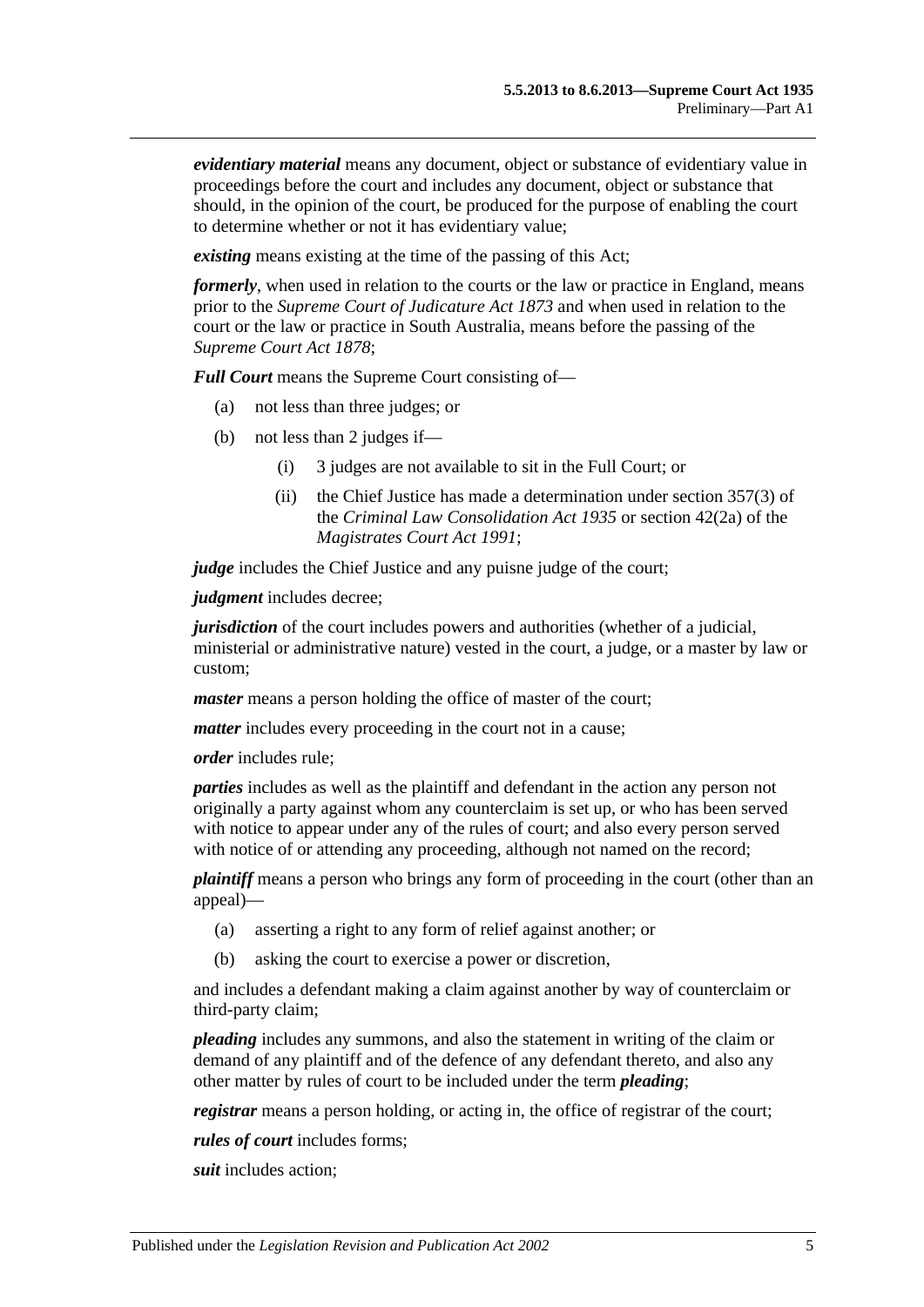*suitors' funds* means moneys in the custody or charge of the court that have been paid into the court for or on account of, or to the use or credit of, any person in a cause or matter, and includes interest and accretions upon any such moneys.

- (2) Subject to the rules of court, a reference in an Act, or in any regulation, by-law, or instrument made under an Act, to the master or a deputy master of the court shall—
	- (a) where the reference occurs in connection with the performance of an act of a judicial nature—be construed as a reference to a master; and
	- (b) where the reference occurs in connection with the performance of an act of an administrative nature—be construed as a reference to the registrar.

# <span id="page-5-0"></span>**Part 1—Constitution of the Supreme Court**

## <span id="page-5-1"></span>**6—Continuance of Supreme Court**

The Supreme Court of South Australia as by law established is hereby continued as the superior court of record, in which has been vested all such jurisdiction (whether original or appellate) as is at the passing of this Act vested in, or capable of being exercised by that court.

## <span id="page-5-2"></span>**7—Constituent members of the court**

- (1) The court shall be constituted of the Chief Justice, the puisne judges and the masters appointed, and for the time being holding office, under this Act.
- (2) Subject to any express provision in this or any other Act, all the judges shall have, in all respects, equal power, authority and jurisdiction and the masters shall have power, authority and jurisdiction to the extent authorised by this or any other Act or by rules of court made under this or any other Act.
- (3) The puisne judges shall be styled "Justices of the Supreme Court of South Australia".
- (4) A Master is, while holding that office, also a District Court Judge.

# <span id="page-5-3"></span>**8—Qualifications for appointment as judges and masters**

- (1) No person shall be qualified for appointment as a puisne judge of the court unless he is a practitioner of the court of not less than ten years' standing.
- (2) No person shall be qualified for appointment as Chief Justice unless he is a practitioner of the court of not less than fifteen years' standing or a puisne judge of the court.
- (3) No person shall be qualified for appointment as a master unless he is a practitioner of the court of not less than seven years standing.
- (4) For the purpose of determining whether a practitioner of the court has the standing necessary for appointment as a judge or master, periods of legal practice and (where relevant) judicial service within and outside the State will be taken into account.

# <span id="page-5-4"></span>**9—Appointments to the court**

(1) Whenever necessary, the Governor shall appoint a qualified person to hold the office of judge of the court with the tenure prescribed by the *[Constitution Act](http://www.legislation.sa.gov.au/index.aspx?action=legref&type=act&legtitle=Constitution%20Act%201934) 1934*, but subject to the provisions of this Act as to retirement.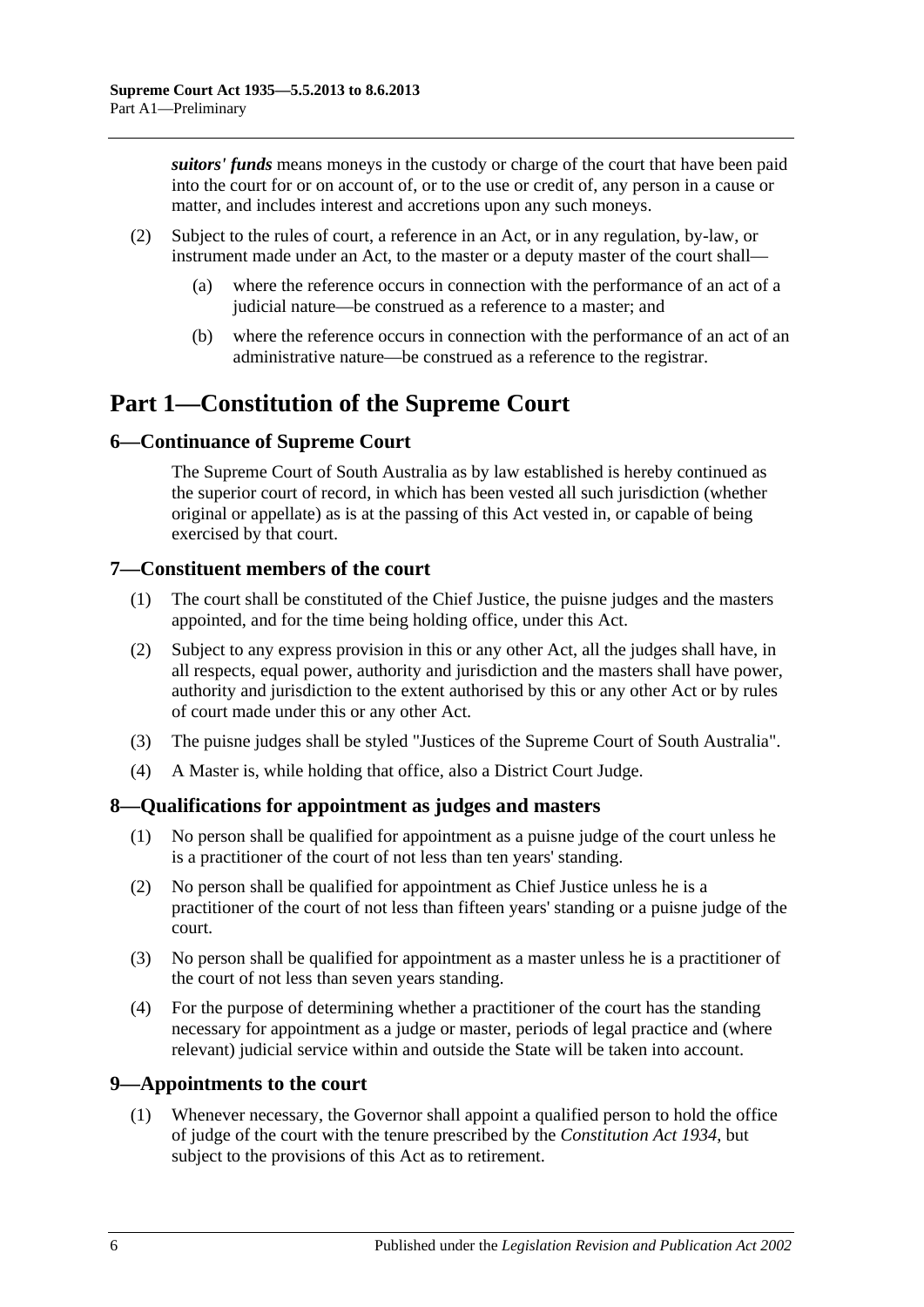- (2) Appointments to the office of master shall be made by the Governor whenever necessary.
- (3) Subject to the provisions of this Act as to retirement, the commission of a master shall remain in full force during his good behaviour but the Governor may, upon the address of both Houses of Parliament, remove a master from office and revoke his commission.

## <span id="page-6-0"></span>**9A—The Chief Justice**

- (1) The Chief Justice is the principal judicial officer of the court.
- (2) The Chief Justice is responsible for the administration of the court.

#### <span id="page-6-1"></span>**10—Acting Chief Justice**

- $(1)$  If—
	- (a) the Chief Justice is absent or, for any reason, is unable for the time being to carry out the duties of the office; or
	- (b) the office of the Chief Justice becomes vacant,

the Governor may appoint a puisne judge of the court to be Acting Chief Justice until—

- (c) the Chief Justice returns to official duties; or
- (d) a person is appointed to the office of the Chief Justice,

as the case requires.

- (2) Any power or duty attached to the office of the Chief Justice by or under this or any other Act—
	- (a) on the appointment of a judge to be Acting Chief Justice—devolves on the judge so appointed; or
	- (b) if no such appointment is made—devolves (during the absence or inability of the Chief Justice, or until the vacancy is filled) on the most senior of the puisne judges available to undertake those responsibilities.

## <span id="page-6-3"></span><span id="page-6-2"></span>**11—Acting judges and acting masters**

- (1) Where it appears necessary or desirable to do so in the interests of the administration of justice, the Governor may, subject to [subsection](#page-7-4) (6)—
	- (a) appoint a person who is qualified for appointment as a puisne judge as an acting judge; or
	- (b) appoint a person who is qualified for appointment as a master as an acting master.
- (1a) A former judge or master who has retired from office is eligible for appointment as an acting judge or an acting master.
- (1b) An appointment under this section will be for a term not exceeding 12 months.
- (2) The jurisdiction of the court is exercisable by an acting judge to the same extent as by a judge, and by an acting master to the same extent as by a master.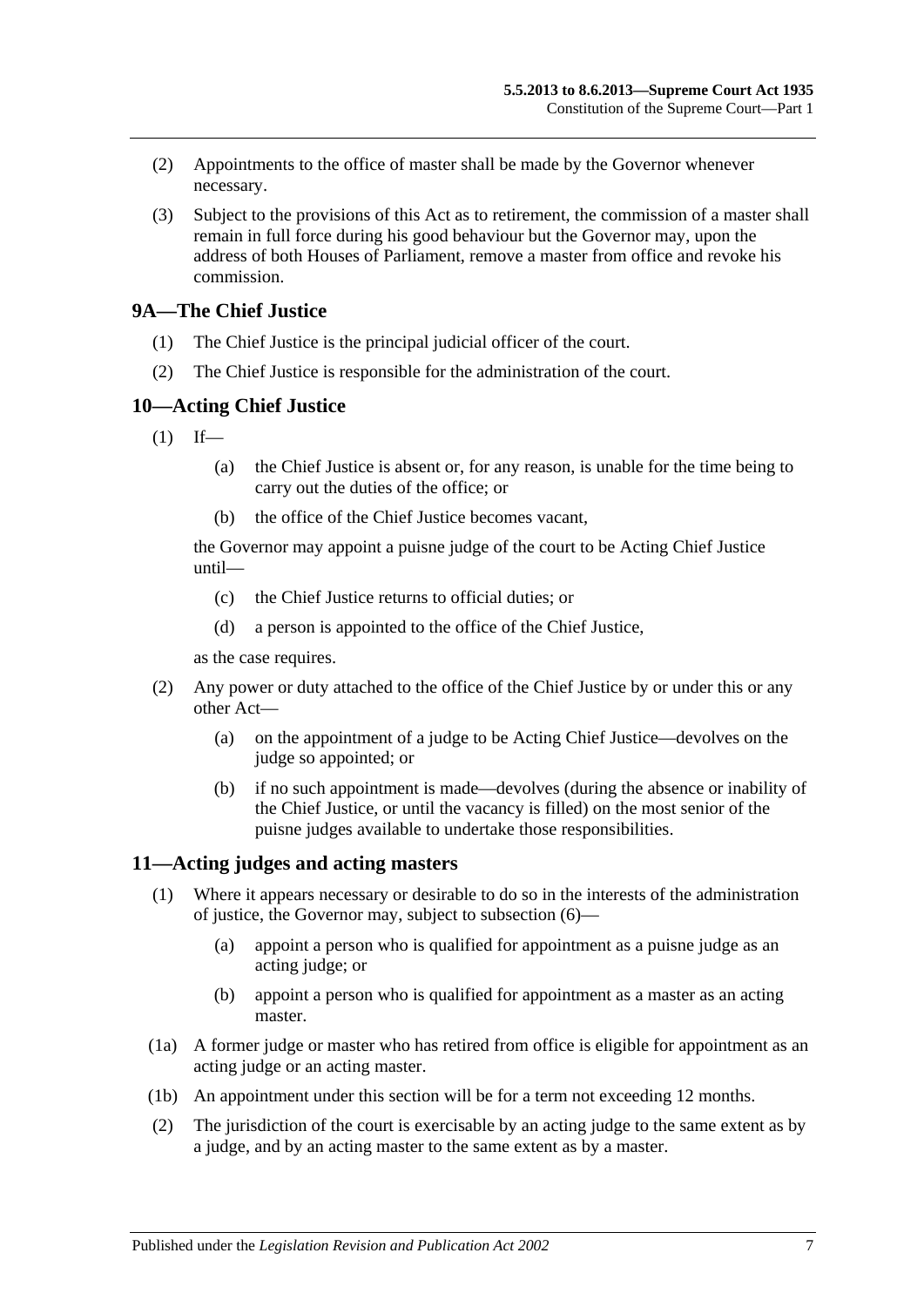- (3) An acting judge or acting master has the same privileges and immunities as a judge or master.
- (5) An acting judge or an acting master may, notwithstanding the expiration of the period of his appointment, complete the hearing of any proceedings part-heard by him before the expiration of that period and, in relation to any such proceedings, shall be deemed to continue as an acting judge, or acting master.
- <span id="page-7-4"></span>(6) A Deputy President of the Industrial Court or a District Court Judge shall not be appointed as an acting judge under [subsection](#page-6-3) (1) except on the recommendation of the Chief Justice made with the concurrence of the President of the Industrial Court or the Senior Judge of the District Court, as the case requires.

## <span id="page-7-0"></span>**12—Remuneration of judges and masters**

- (1) The Chief Justice and each puisne judge are entitled to salary and allowances at rates determined by the Remuneration Tribunal in relation to the respective offices.
- (2) A master is entitled to salary and allowances at the rates applicable to a District Court Judge.
- (3) A rate of salary for a judge or master cannot be reduced by determination of the Remuneration Tribunal.
- (4) The remuneration of the judges and masters is payable from the General Revenue of the State, which is appropriated to the necessary extent.

#### <span id="page-7-1"></span>**13—Salaries of Judges, and officers to be in lieu of fees**

The salaries of the judges, and of the officers of the court, shall be in lieu of all fees or other emoluments whatsoever, it being the intent of this Act that the judges and the officers of the court shall derive no emolument from any fees payable under the authority of this Act, but that such fees shall be paid to the Treasurer in aid of the general revenue of the State.

## <span id="page-7-2"></span>**13A—Retirement of judges and masters**

- (1) A judge or master shall retire on reaching the age of seventy years.
- (2) Section 74 of the *[Constitution Act](http://www.legislation.sa.gov.au/index.aspx?action=legref&type=act&legtitle=Constitution%20Act%201934) 1934* shall be read subject to this section.
- (3) A judge or master who retires or resigns may nevertheless complete the hearing and determination of proceedings part-heard by him before his retirement or resignation and, in relation to any such proceedings, shall be deemed to continue as a judge or master (as the case may require).

#### <span id="page-7-3"></span>**13B—Special leave**

- (1) A judge may apply to the Chief Justice for special leave without remuneration.
- (2) The Governor may, on the recommendation of the Chief Justice, grant an application for special leave under this section.
- (3) A period of special leave under this section will not be taken to be judicial service within the meaning of the *[Judges' Pensions Act](http://www.legislation.sa.gov.au/index.aspx?action=legref&type=act&legtitle=Judges%20Pensions%20Act%201971) 1971*.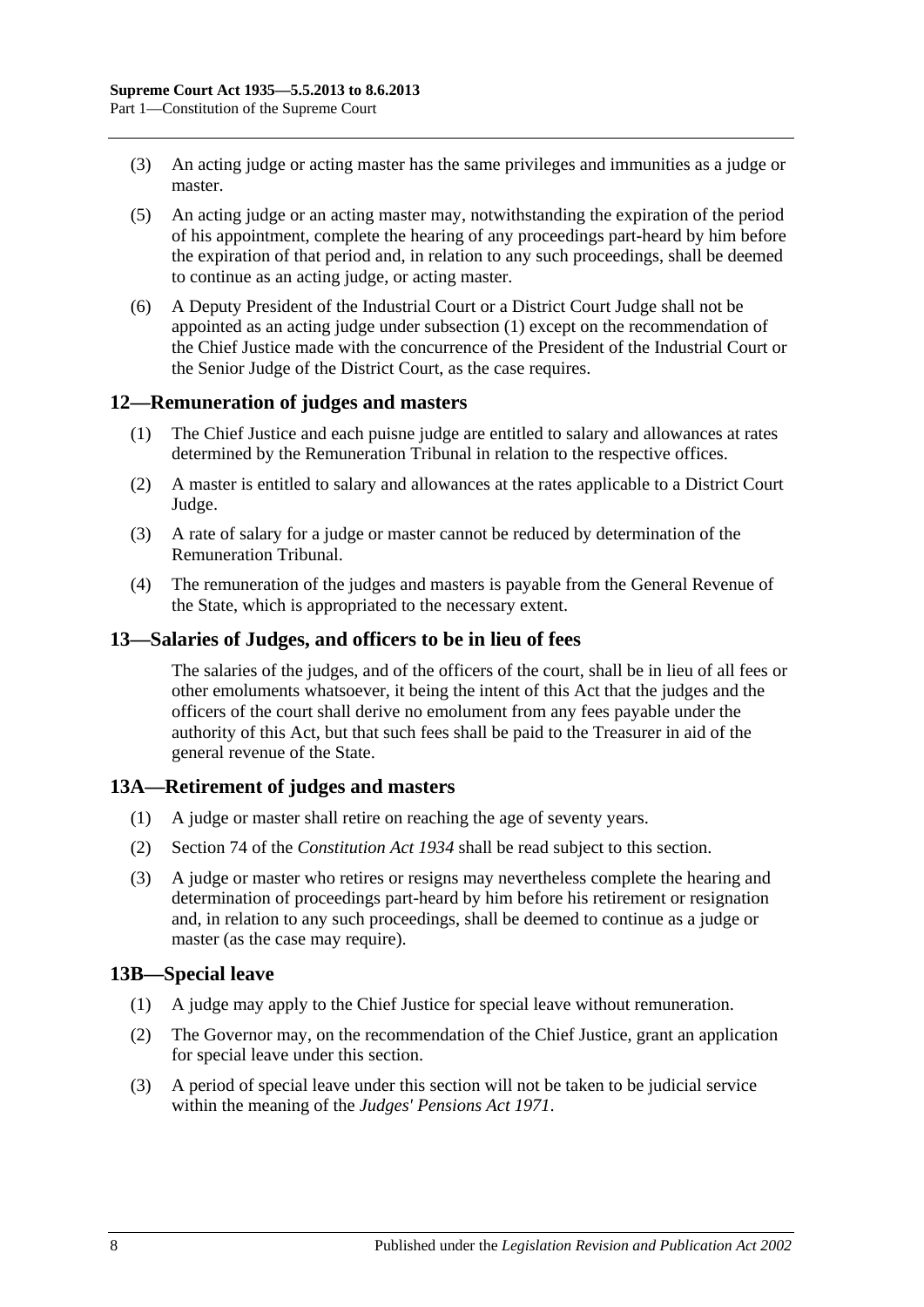#### <span id="page-8-1"></span><span id="page-8-0"></span>**13H—Pre-retirement leave**

- (1) Subject to this section, the Governor may grant to any judge or master immediately prior to his retirement not more than six months leave of absence on full salary.
- <span id="page-8-2"></span>(2) Where a judge or master retires or resigns without taking any leave which had been or could have been granted to him under [subsection](#page-8-1) (1) of this section, the Governor may direct that a cash payment be made to him in lieu of the leave not so taken. The payment shall not exceed the amount of the salary of the judge or master for a period equal to the period of the leave not so taken, calculated at the rate at which he was being paid at the time of the retirement or resignation.
- (3) A direction under [subsection](#page-8-2) (2) of this section may be given before or after the retirement or resignation of the judge or master and a payment under that subsection may be made before or after that retirement or resignation.
- (4) If any judge or master dies before the commencement or during the currency of any leave granted or before such leave has been granted pursuant to [subsection](#page-8-1) (1) of this section the Governor may, in respect of the period of the leave so granted or the unexpired portion thereof, or in respect of the period of the leave which might have been granted (according to the circumstances of the case), pay to the dependants (if any) of such judge or master the amounts of salary which would have been payable to such judge or master himself if he had survived.
- (4a) If the judge or master died without leaving any dependants the Governor may pay the said amounts of salary to his personal representatives.
- (4b) Any question as to—
	- (a) whether there are any dependants in any particular case, or who are the dependants;
	- (b) what dependant or dependants shall be entitled to the benefit of payments made under this subsection, and in what proportions if more than one dependant,

shall be settled by the Governor, as he deems proper.

(4c) In this section—

*dependants* means those members of the family of a judge or master who were wholly or in part dependent upon his earnings at the time of his death;

*domestic partner*, in relation to a deceased judge or master, means a person declared under the *[Family Relationships Act](http://www.legislation.sa.gov.au/index.aspx?action=legref&type=act&legtitle=Family%20Relationships%20Act%201975) 1975* to have been the domestic partner of that judge or master (as the case may be) as at the date of his or her death;

*members of the family* includes spouse, domestic partner, parents, grandparents, step-parents, children, grandchildren, step-children, brothers, sisters, half-brothers and half-sisters;

*spouse*—a person is the spouse of another if they are legally married.

(5) Where leave is granted to any judge or master under this section, that judge or master may, at the commencement of such leave, be paid the total salary which would be payable to him during the currency of the leave.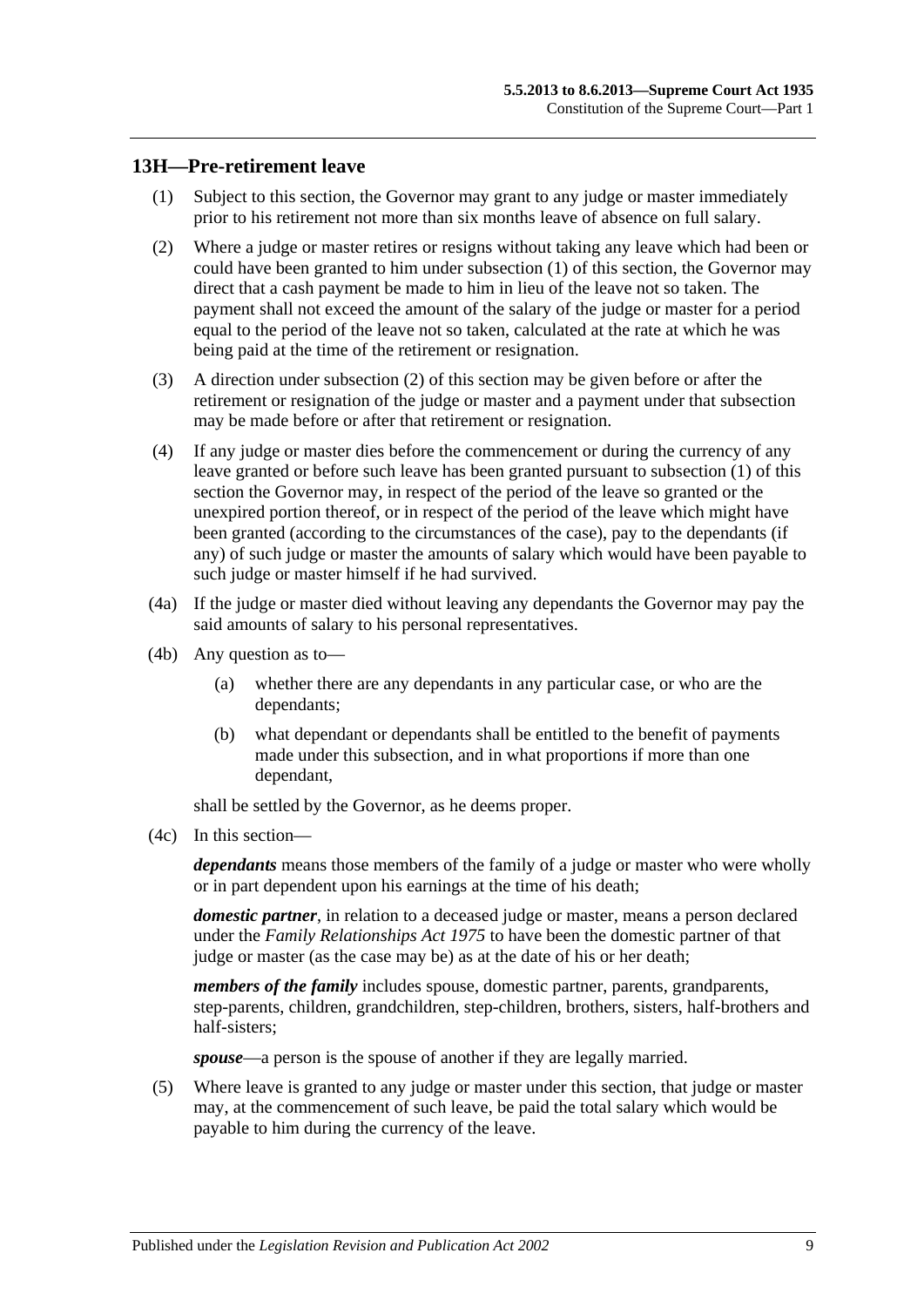(6) This section shall not apply to a master who was, immediately before the commencement of the *[Statutes Amendment \(Administration of Courts and Tribunals\)](http://www.legislation.sa.gov.au/index.aspx?action=legref&type=act&legtitle=Statutes%20Amendment%20(Administration%20of%20Courts%20and%20Tribunals)%20Act%201981)  Act [1981](http://www.legislation.sa.gov.au/index.aspx?action=legref&type=act&legtitle=Statutes%20Amendment%20(Administration%20of%20Courts%20and%20Tribunals)%20Act%201981)*, the master or a deputy master of the court.

## <span id="page-9-0"></span>**14—Certain interests not to disqualify**

A judge or master of the court shall not be incapable of acting in his judicial office in any proceeding by reason of his being one of several ratepayers or taxpayers or one of any other class of persons liable in common with others to contribute to or to be benefited by any rate or tax which may be increased, diminished or in any way affected by that proceeding.

## <span id="page-9-1"></span>**15—Seal of court**

- (1) The court shall continue to have and use a seal bearing a device or impression of the Royal Arms, within an exergue or label surrounding the same, and with the following inscription: "Supreme Court, South Australia"; and the said seal shall be kept in the custody of the registrar.
- (2) There shall also be kept and used such other seals as are required for the business of the court, and such seals shall be in such form and kept in such custody as the Chief Justice directs.
- (3) All documents and exemplifications and copies thereof purporting to be sealed with any such seal shall be receivable in evidence without further proof of the seal.

## <span id="page-9-2"></span>**16—Councils of judges to consider procedure and administration of justice**

The judges shall—

- (a) assemble once at least in every year for the purpose of considering the operation of this Act and of the rules of court for the time being in force, and also the working of the several offices, and the arrangements relative to the duties of the officers of the court respectively, and of inquiring and examining into any defects which appear to exist in the system of procedure or the administration of the law in the said court; and
- (b) report annually to the Attorney-General of the State what (if any) amendments it would, in their judgment, be expedient to make in this Act, or otherwise relating to the administration of justice, and what other provisions (if any) which cannot be carried into effect without the authority of Parliament, it would be expedient to make for the better administration of justice.

# <span id="page-9-4"></span><span id="page-9-3"></span>**Part 2—Jurisdiction and powers of the court**

# **Division 1—Jurisdiction**

## <span id="page-9-5"></span>**17—General jurisdiction**

- (1) The court shall be a court of law and equity.
- (2) There shall be vested in the court—
	- (a) the like jurisdiction, in and for the State, as was formerly vested in, or capable of being exercised by, all or any of the courts in England, following: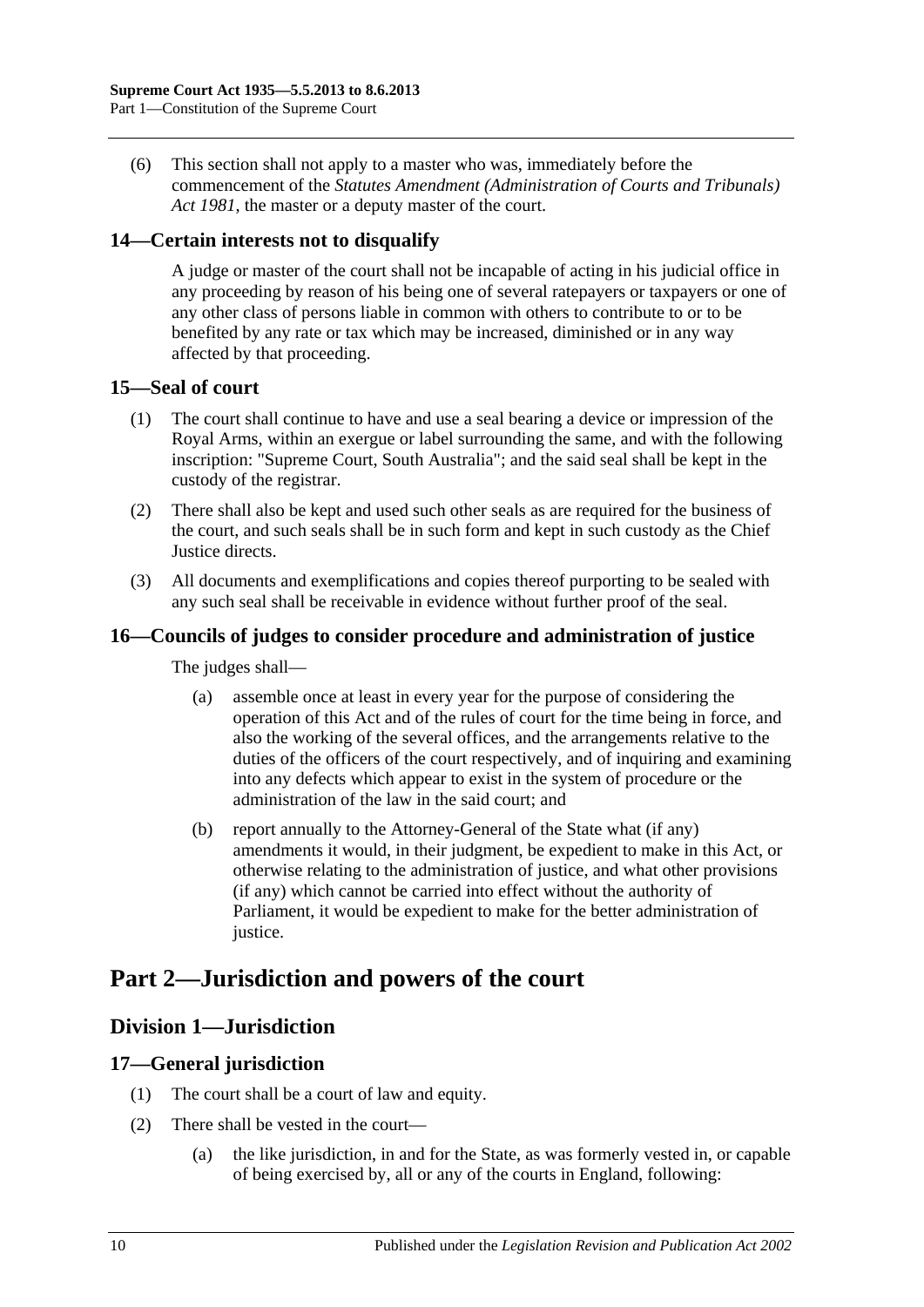- (i) The High Court of Chancery, both as a common law court and as a court of equity:
- (ii) The Court of Queen's Bench:
- (iii) The Court of Common Pleas at Westminster:
- (iv) The Court of Exchequer both as a court of revenue and as a court of common law:
- (v) The courts created by commissions of assize:
- (b) such other jurisdiction, whether original or appellate, as is vested in, or capable of being exercised by the court:
- (c) such other jurisdiction as is in this Act conferred upon the court.

## <span id="page-10-0"></span>**18—Probate jurisdiction**

The court shall, in relation to probates and letters of administration, have the following jurisdiction, that is to say:

- (a) The like voluntary and contentious jurisdiction and authority in and for the State in relation to the granting or revoking of probate of wills, and administration of the effects of deceased persons, as was vested in or exercisable by the Court of Probate established in England under the *[Court of](http://www.legislation.sa.gov.au/index.aspx?action=legref&type=act&legtitle=Court%20of%20Probate%20Act%201857)  [Probate Act](http://www.legislation.sa.gov.au/index.aspx?action=legref&type=act&legtitle=Court%20of%20Probate%20Act%201857) 1857*, together with full authority to hear and determine all questions relating to testamentary causes and matters:
- (b) The like jurisdiction and powers with respect to the real estate of deceased persons as it has with respect to the personal estate of deceased persons:
- (c) All probate jurisdiction which, under or by virtue of any enactment not repealed by this Act, is vested in or capable of being exercised by the court.

## <span id="page-10-1"></span>**19—Matrimonial jurisdiction**

There shall be vested in the court—

- (a) the like jurisdiction in relation to matrimonial causes and matters as was immediately before the commencement of the *[Matrimonial Causes Act](http://www.legislation.sa.gov.au/index.aspx?action=legref&type=act&legtitle=Matrimonial%20Causes%20Act%201857) 1857* vested in or exercisable by any ecclesiastical court or person in England in respect of divorce *a mensa et thoro*, nullity of marriage, jactitation of marriage or restitution of conjugal rights, and in respect of any matrimonial cause or matter except marriage licences:
- (b) all such jurisdiction in relation to matrimonial causes and matters as under or by virtue of any enactment not repealed by this Act, is vested in or capable of being exercised by the court.

# <span id="page-10-2"></span>**Division 2—Law and equity**

#### <span id="page-10-3"></span>**20—Concurrent administration of law and equity**

In every civil cause or matter commenced in the court, law and equity shall be administered by the court according to the provisions of the seven sections of this Act next following.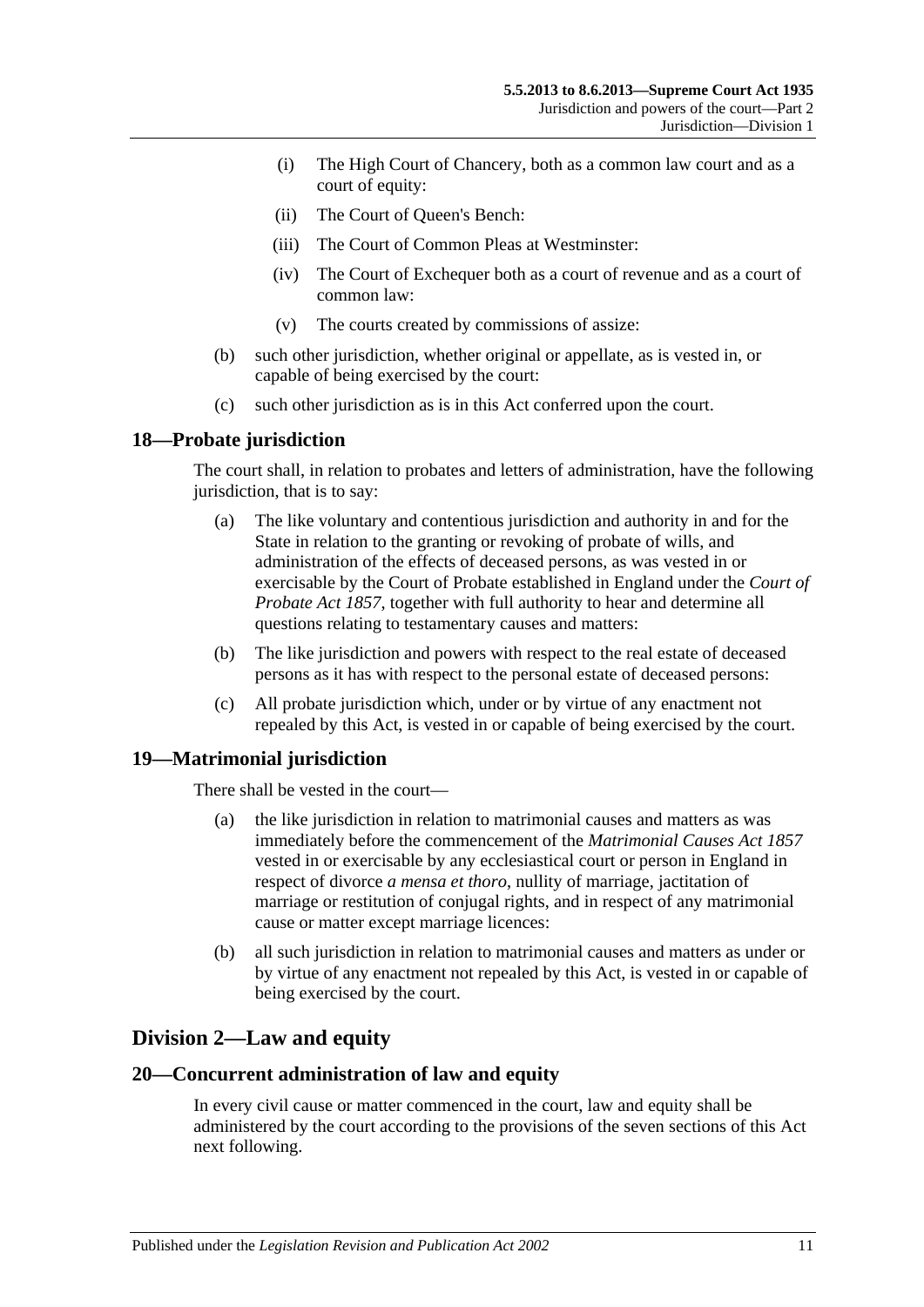# <span id="page-11-0"></span>**21—Equities of plaintiff**

If a plaintiff claims to be entitled to any equitable estate or right, or to relief upon any equitable ground against any deed, instrument, or contract, or against any right, title, or claim whatsoever, asserted by any defendant or respondent in the cause or matter, or to any relief founded upon a legal right which formerly could only have been given by the court in its equitable jurisdiction, the court shall give to the plaintiff the same relief as ought formerly to have been given by the court in its equitable jurisdiction in a suit or proceeding properly instituted for the like purpose.

## <span id="page-11-1"></span>**22—Equitable defences**

If a defendant claims to be entitled to any equitable estate or right, or to relief upon any equitable ground against any deed, instrument, or contract, or against any right, title, or claim asserted by any plaintiff in the cause or matter, or alleges any ground of equitable defence to any such claim of the plaintiff, the court shall give to every equitable estate, right, or ground of relief so claimed, and to every equitable defence so alleged the same effect by way of defence against the claim of the plaintiff as the court in its equitable jurisdiction ought formerly to have given if the same or the like matters had been relied on by way of defence in a suit or proceeding instituted in that court for the like purpose.

# <span id="page-11-2"></span>**23—Counter-claims and third parties**

- (1) The court shall have power to grant to any defendant, in respect of any equitable estate or right, or other matter of equity, and also in respect of any legal estate, right, or title claimed or asserted by him—
	- (a) all such relief against any plaintiff as the defendant has properly claimed by his pleading, and as the court or judge might have granted in any suit instituted for that purpose by the same defendant against the same plaintiff; and
	- (b) all such relief relating to or connected with the original subject of the cause or matter, and in like manner claimed against any other person, whether already a party to the same cause or matter or not, who has been duly served with notice in writing of such claim, pursuant to any rules of court, as might properly have been granted against that person if he had been made a defendant to a cause duly instituted by the same defendant for the like purpose.
- (2) Every person served with any such notice shall thenceforth be deemed a party to the cause or matter with the same rights in respect of his defence against the claim, as if he had been duly sued in the ordinary way by the defendant.

# <span id="page-11-3"></span>**24—Equities appearing incidentally**

The court shall recognise and take notice of all equitable estates, titles, and rights, and all equitable duties and liabilities appearing incidentally in the course of any cause or matter pending before it, in the same manner in which the said court in its equitable jurisdiction would formerly have recognised and taken notice of the same in any suit or proceeding duly instituted therein.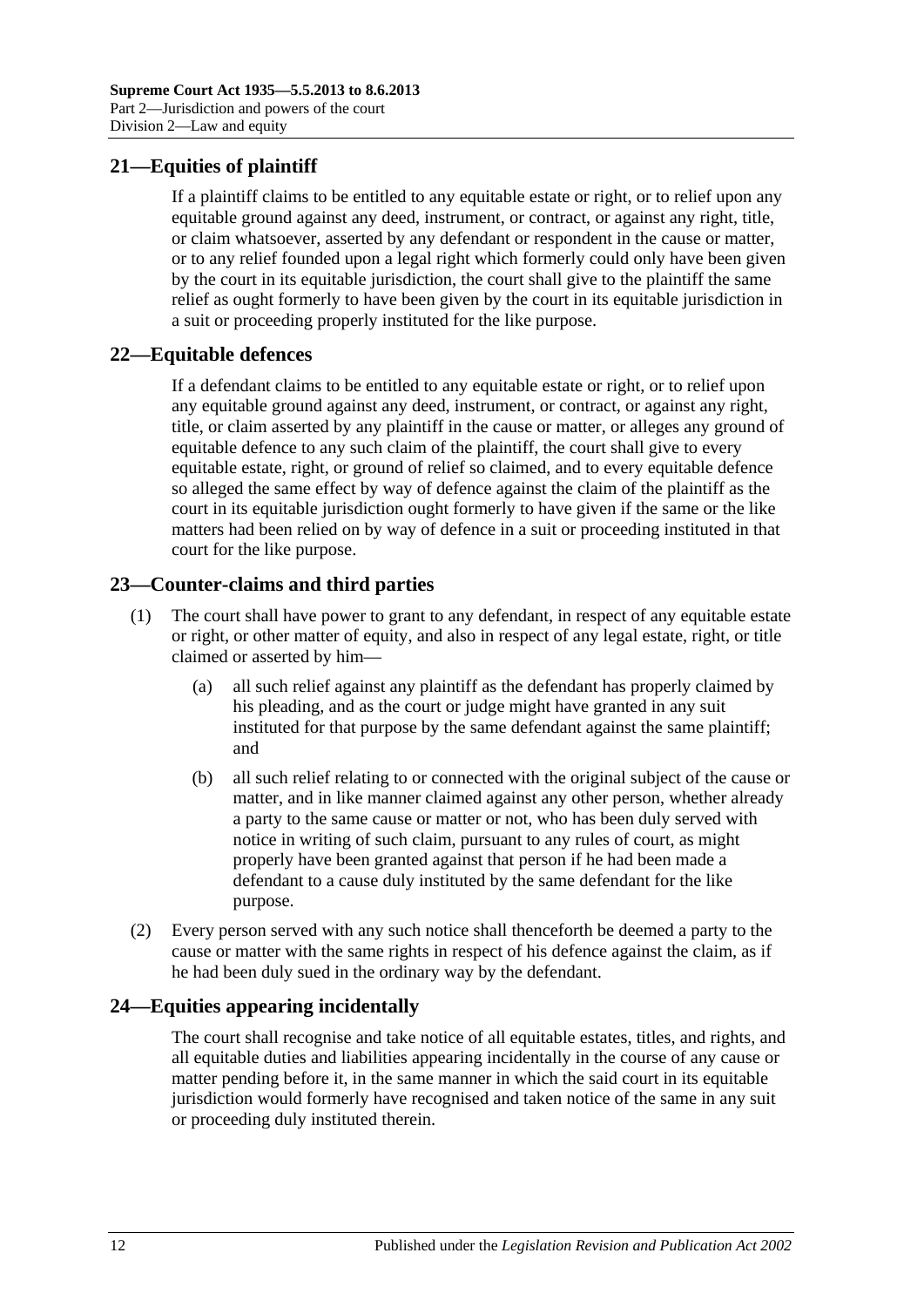## <span id="page-12-0"></span>**25—Defence instead of injunction or prohibition**

No cause or proceeding at any time pending in the court shall be restrained by prohibition or injunction, but every matter of equity on which an unconditional injunction against the prosecution of any such cause or proceeding might formerly have been obtained, may be relied on by way of defence thereto:

Provided that—

- (a) nothing in this Act shall disable the court, if it thinks fit, from directing a stay of proceedings in any cause or matter pending before it; and
- (b) any person, whether a party or not to any such cause or matter, who would formerly have been entitled to apply to the court, in any of its jurisdictions, to restrain the prosecution thereof, or who may be entitled to enforce, by attachment or otherwise, any judgment, decree, rule, or order, in contravention of which all or any part of the proceedings in such cause or matter may have been taken, shall be at liberty to apply to the court, in a summary way, for a stay of proceedings in the cause or matter, either generally or so far as may be necessary for the purposes of justice, and the court shall thereupon make such order as is just.

## <span id="page-12-1"></span>**26—Common law and statutory rights and duties**

Subject to the provisions of this Act for giving effect to equitable rights and other matters of equity, the court shall recognise and give effect to all legal claims and demands, and all estates, titles, rights, duties, obligations, and liabilities, existing by the common law, or by any custom, or created by any statute, in the same manner as those matters would formerly have been recognised and given effect to by the court in any branch of its jurisdiction.

## <span id="page-12-2"></span>**27—Court to do complete justice in cause so as to avoid multiplicity of suits**

The court in every cause or matter pending before it shall have power to grant, and shall grant, either absolutely or on such reasonable terms and conditions as it deems just, all such remedies whatsoever as any of the parties thereto may appear to be entitled to in respect of every legal or equitable claim properly brought forward by them respectively, in such cause or matter, so that, as far as possible, all matters so in controversy between the parties may be completely and finally determined, and all multiplicity of legal proceedings concerning any of such matters avoided.

## <span id="page-12-3"></span>**28—Rules of equity to prevail where in conflict with common law**

Subject to the express provisions of any other Act, in questions relating to the custody and education of infants, and generally in all matters not particularly mentioned in this Act in which there was formerly any conflict or variance between the rules of equity and the rules of common law with reference to the same matter, the rules of equity shall prevail in all the courts of the State, so far as the matters to which those rules relate, are cognizable by those courts.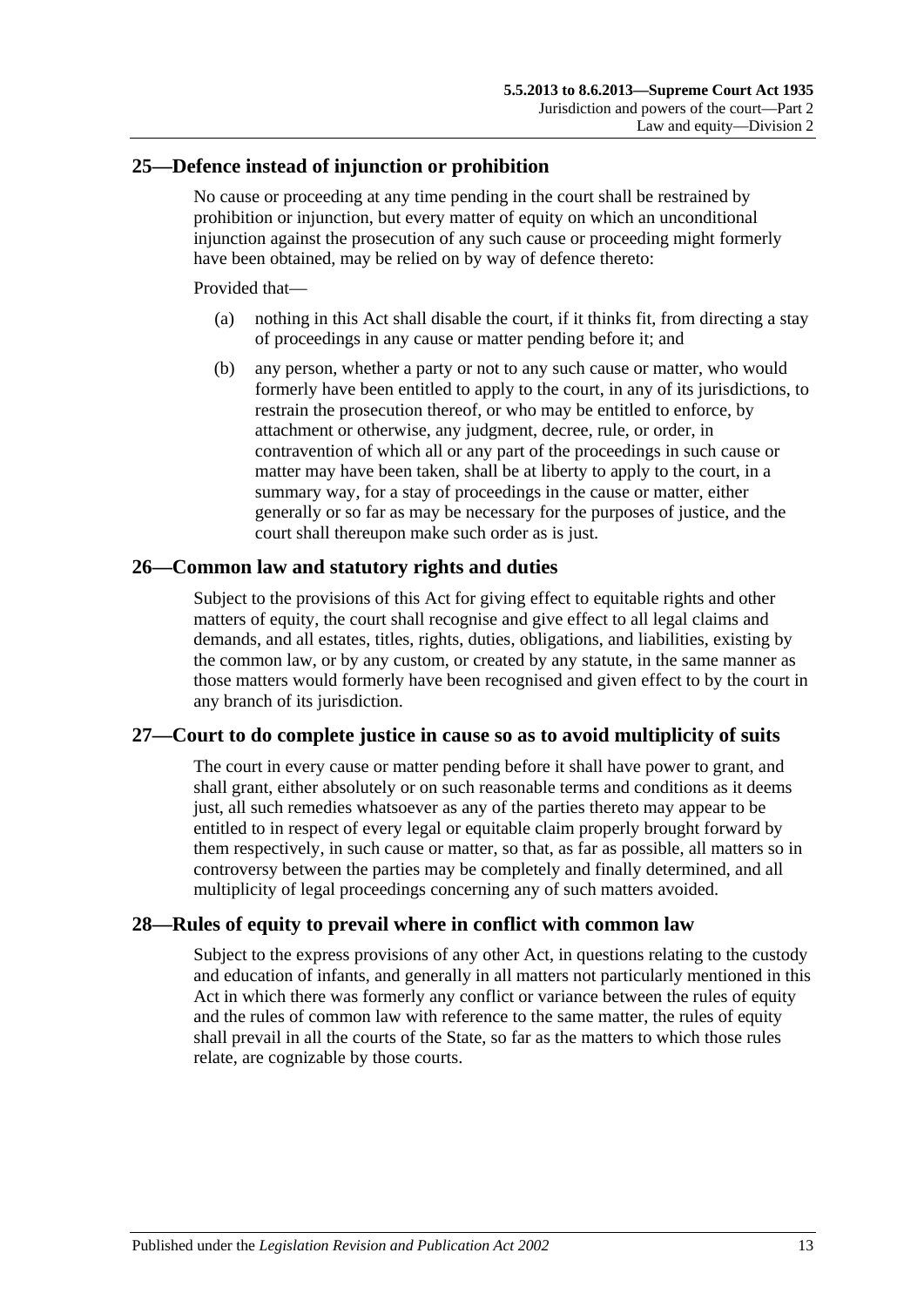# <span id="page-13-0"></span>**Division 3—Miscellaneous powers**

## <span id="page-13-1"></span>**29—Court may make orders to have effect of mandamus or injunction, and may appoint receivers**

- (1) The court may grant a mandamus, or an injunction, or appoint a receiver, by an interlocutory order in all cases in which it appears to the court to be just or convenient so to do.
- (2) Any such order may be made either unconditionally or upon such terms and conditions as the court thinks just.
- (3) If an application is made (whether before, or at, or after the hearing of any cause or matter for an injunction) to prevent any threatened or apprehended waste or trespass, the injunction may be granted, if the court thinks fit, whether the person against whom the order is sought is or is not in possession under any claim of title or otherwise, or (if out of possession) does or does not claim a right to do the act sought to be restrained under any colour of title, and whether the estates claimed by both or by either of the parties are legal or equitable.

#### <span id="page-13-2"></span>**30—Damages in certain cases**

In any action arising out of the breach of any covenant, contract, or agreement, or instituted to prevent the commission or continuance of any wrongful act or for the specific performance of any covenant, contract, or agreement, the court shall have power to award damages to the party injured either in addition to or substitution for the injunction or specific performance, and those damages may be assessed by the court or in such manner as it directs.

## <span id="page-13-3"></span>**30A—Power to direct payment to infant**

Where in any action the court determines that a party (being an infant) is entitled to recover damages from another party, the court may by final or declaratory judgment finally determining the question of liability between the parties order payment of any amount or amounts of damages, direct to the plaintiff. Any acknowledgment or receipt in writing of any moneys paid on account of any such amount or amounts pursuant to a judgment under this section shall not if the court so orders be invalid merely on the ground that the person giving the same was under the age of twenty-one years at the time of his signing or giving the same.

#### <span id="page-13-4"></span>**30B—Power to make interim assessment of damages**

- (1) Where in any action the court determines that a party is entitled to recover damages from another party, it shall be lawful for the court to enter declaratory judgment finally determining the question of liability between the parties, in favour of the party who is entitled to recover damages as aforesaid, and to adjourn the final assessment thereof.
- <span id="page-13-5"></span>(2) It shall be lawful for the court when entering declaratory judgment and for any judge of the court at any time or times thereafter—
	- (a) to make orders that the party held liable make such payment or payments on account of the damages to be assessed as to the court seems just; and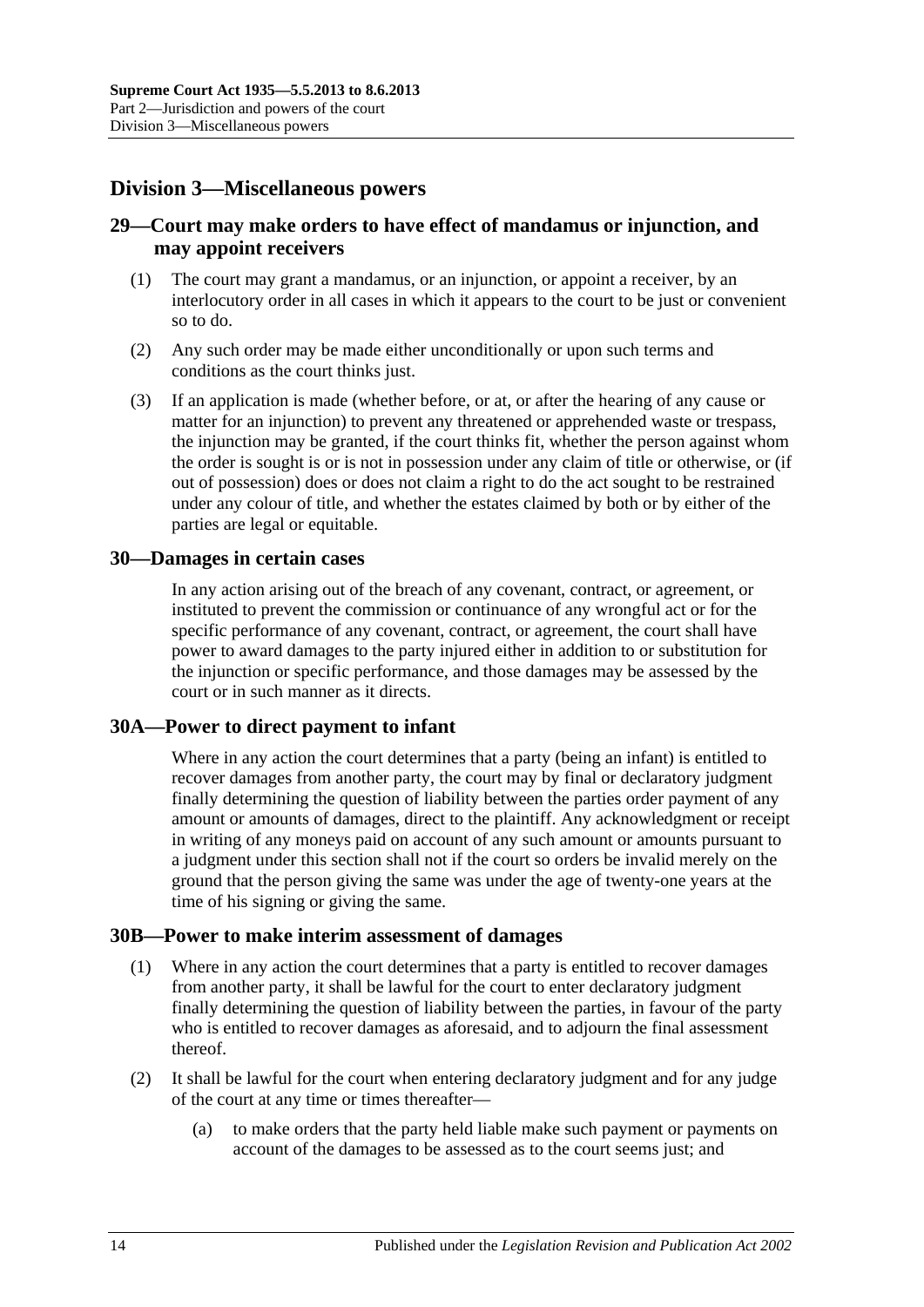(b) in addition to any such order or in lieu thereof, to order that the party held liable make periodic payments to the other party on account of the damages to be assessed during a stated period or until further order:

Provided, however, that where the declaratory judgment has been entered in an action for damages for personal injury, such payment or payments shall not include an allowance for pain or suffering or for bodily or mental harm (as distinct from pecuniary loss resulting therefrom) except where serious and continuing illness or disability results from the injury or except that, where the party entitled to recover damages is incapacitated or partially incapacitated for employment and being in part responsible for his injury is not entitled to recover the full amount of his present or continuing loss of earnings, or of any hospital, medical or other expenses resulting from his injury, the court may order payment or payments not to exceed such loss of earnings and expenses and such payment or payments may be derived either wholly or in part from any damages to which the party entitled to recover damages has, but for the operation of this proviso, established a present and immediate right or except where the judge is of opinion that there are special circumstances by reason of which this proviso should not apply.

- (3) Any order for payment of moneys on account of damages made hereunder may be enforced as a judgment of the court.
- (4) Where the court adjourns assessment of damages under this section, it may order the party held liable to make such payment into court or to give such security for payment of damages when finally assessed as it deems just.
- (5) When damages are finally assessed credit shall be given in the final assessment for all payments which have been made under this section and the final judgment shall state the full amount of damages, the total of all amounts already paid pursuant to this section and the amount of damages then remaining payable, and judgment shall be entered for the last-named amount.
- (6) Where the court adjourns assessment of damages under this section, any party to the proceedings may apply to any judge of the court at any time and from time to time—
	- (a) for an order that the court proceed to final assessment of the damages; or
	- (b) for the variation or termination of any order which may have been made for the making of periodic payments.

On the hearing of any such application the judge shall make such order as he considers just: Provided that, in an action for damages for personal injury, upon an application for an order that the court proceed to final assessment of damages, the Judge to whom such application is made shall not refuse such order if the medical condition of the party entitled to recover damages is such that neither substantial improvement nor substantial deterioration thereof is likely to occur or if a period of four years or more has expired since the date of the declaratory judgment unless the judge is of opinion that there are special circumstances by reason of which such assessment should not then be made.

(7) If it appears to the court that a person in whose favour declaratory judgment has been entered has without reasonable cause failed to undertake such reasonable medical or remedial treatment as his case might have required or require, it shall not award damages for such disability, pain or suffering as would have been remedied but for such failure.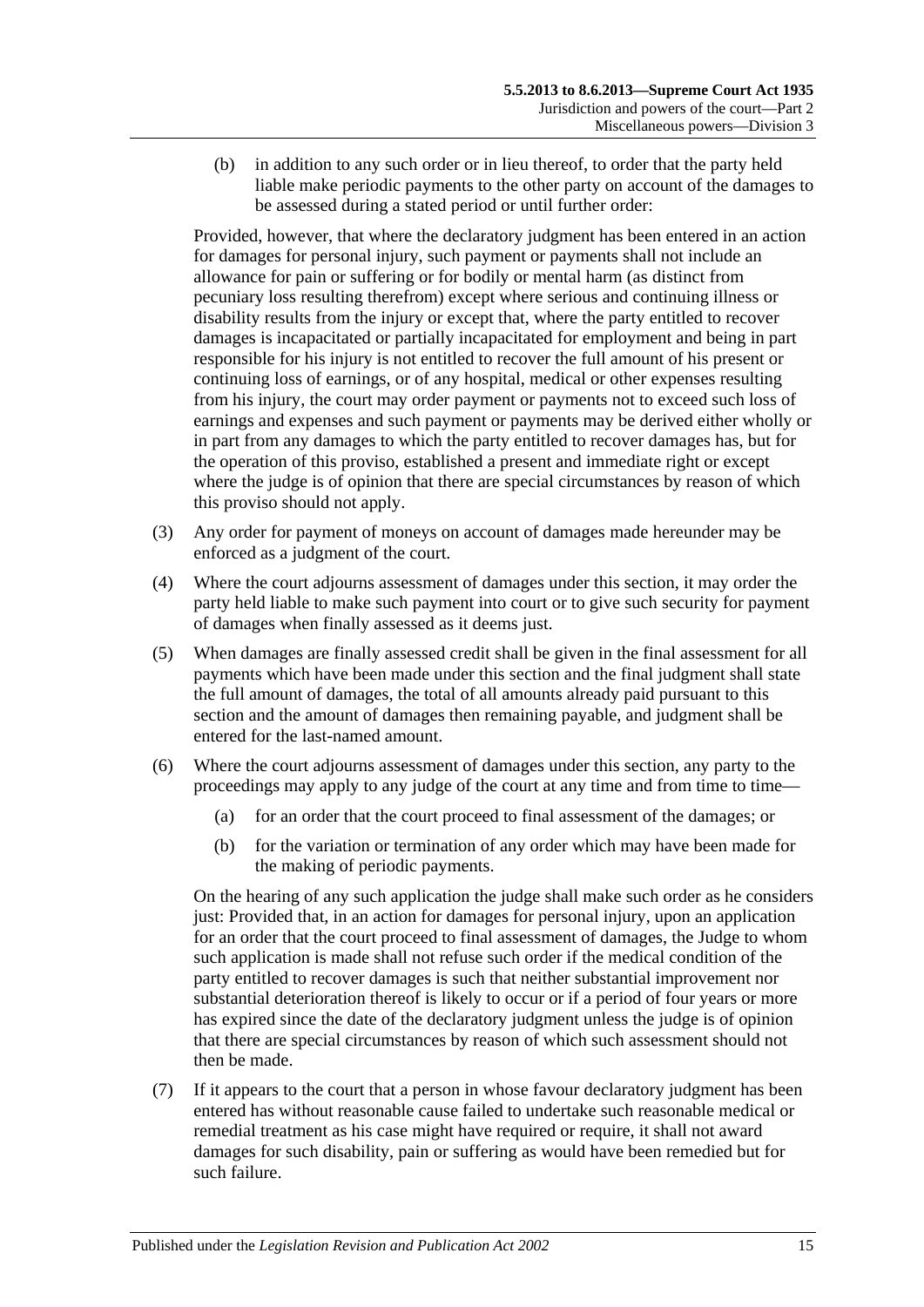- (8) If at any time it appears to a judge that a person in whose favour declaratory judgment has been entered and who is incapacitated or partially incapacitated for employment, is not sincerely or with the diligence which should be expected of him in the circumstances of his case, attempting to rehabilitate himself for employment any payment or payments under [subsection](#page-13-5) (2) of this section shall not include by way of allowance for loss of earnings a sum in excess of seventy-five per centum of such person's loss of earnings.
- <span id="page-15-0"></span> $(9)$
- (a) Notwithstanding anything in the *[Survival of Causes of Action Act](http://www.legislation.sa.gov.au/index.aspx?action=legref&type=act&legtitle=Survival%20of%20Causes%20of%20Action%20Act%201940) 1940*, when damages are finally assessed under this section for the benefit of the estate of a deceased person where the deceased person died after action brought and declaratory judgment has been entered in favour of such person, the damages finally assessed may include such damages in respect of any of the matters referred to in section 3 of that Act as the court deems proper.
- <span id="page-15-1"></span>(b) Where a party dies after declaratory judgment has been entered in his favour but before final assessment of his damages in circumstances which would have entitled any person to recover damages, *solatium* or expenses by action pursuant to Part 2 of the *[Wrongs Act](http://www.legislation.sa.gov.au/index.aspx?action=legref&type=act&legtitle=Wrongs%20Act%201936) 1936*, it shall be lawful for the executor or administrator of the deceased to proceed in the same action for the recovery of such damages, *solatium* or expenses for the benefit of such person notwithstanding the declaratory judgment or that the deceased has received moneys thereunder, provided, however, that in any such proceedings all moneys paid to the deceased pursuant to the declaratory judgment in excess of any actual and subsisting pecuniary loss resulting to him from the wrongful act of the party held liable shall be deemed to have been paid towards satisfaction of the damages, *solatium* or expenses awarded pursuant to the *[Wrongs Act](http://www.legislation.sa.gov.au/index.aspx?action=legref&type=act&legtitle=Wrongs%20Act%201936) 1936* and no further damages shall be payable in respect of the injury sustained by the deceased. In any proceedings hereunder, the declaratory judgment and any finding of fact made in the course of proceedings consequent thereupon shall enure as between the party held liable and the executor or administrator of the deceased.
- <span id="page-15-2"></span>(c) Where a party dies in the circumstances referred to in the preceding paragraph of this subsection except that the death of the deceased is not wholly attributable to the personal injury, the subject of the declaratory judgment, but was accelerated thereby, it shall be lawful for proceedings to be taken and for the court to assess damages, *solatium* or expenses as in the preceding paragraph but such damages, *solatium* or expenses shall be proportioned to the injury to the person for whom and for whose benefit the proceedings are taken resulting from such acceleration of death.
- (d) The court may, if the justice of a case so requires, assess damages under [paragraph](#page-15-0) (a) of this subsection notwithstanding the commencement or prosecution of proceedings under [paragraph](#page-15-1) (b) or [\(c\)](#page-15-2) of this subsection and the damages so assessed shall be for the benefit of the estate of the deceased and no damages shall be awarded under [paragraph](#page-15-1) (b) or [\(c\)](#page-15-2) of this subsection.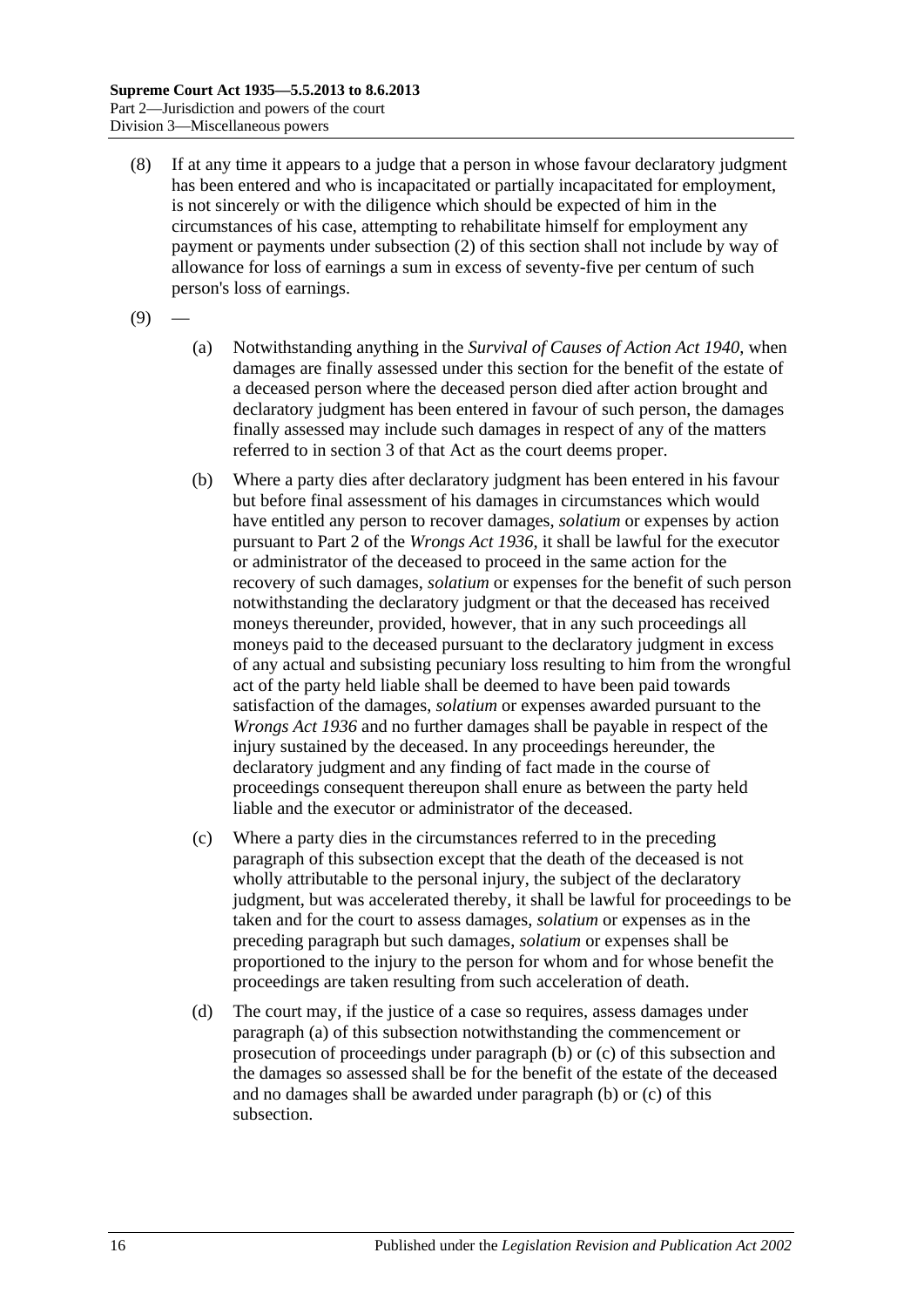(10) In the exercise of the powers conferred by this section the court shall have regard to the facts and circumstances of the particular case, as they exist from time to time, and any allowance, or the final assessment, as the case may be, shall be such as to the court may seem just and reasonable as compensation to the person actually injured or to his or her dependants as the case may be.

## <span id="page-16-0"></span>**30BA—Consent orders for structured settlements**

In an action for damages for personal injury, the court may, with the consent of the parties, make an order for damages to be paid wholly or in part in the form of periodic payments, by way of an annuity or otherwise, instead of in a lump sum.

#### <span id="page-16-1"></span>**30C—Power to award interest**

- (1) Unless good cause is shown to the contrary, the court shall, upon the application of a party in favour of whom a judgment for the payment of damages, compensation or any other pecuniary amount has been, or is to be, pronounced, include in the judgment an award of interest in favour of the judgment creditor in accordance with the provisions of this section.
- <span id="page-16-2"></span>(2) The interest—
	- (a) will be calculated at a rate fixed by the court; and
	- (b) will be calculated in respect of a period fixed by the court (which must, however, in the case of a judgment given on a liquidated claim, be the period running from when the liability to pay the amount of the claim fell due to the date of judgment unless the court otherwise determines); and
	- (c) is payable, in accordance with the court's determination, in respect of the whole or part of the amount for which judgment is given.
- (3) Where a party to any proceedings before the court is entitled to an award of interest under this section, the court may, in the exercise of its discretion, and without proceeding to calculate the interest to which that party may be entitled in accordance with [subsection](#page-16-2) (2) of this section, award a lump sum in lieu of that interest.
- (4) This section does not—
	- (a) authorise the award of interest upon interest; or
	- (ab) authorise the award of interest upon exemplary or punitive damages; or
	- (b) apply in relation to any sum upon which interest is recoverable as of right by virtue of an agreement or otherwise; or
	- (c) affect the damages recoverable upon the dishonour of a negotiable instrument; or
	- (d) authorise the award of any interest otherwise than by consent upon any sum for which judgment is pronounced by consent; or
	- (e) limit the operation of any other enactment or rule of law providing for the award of interest.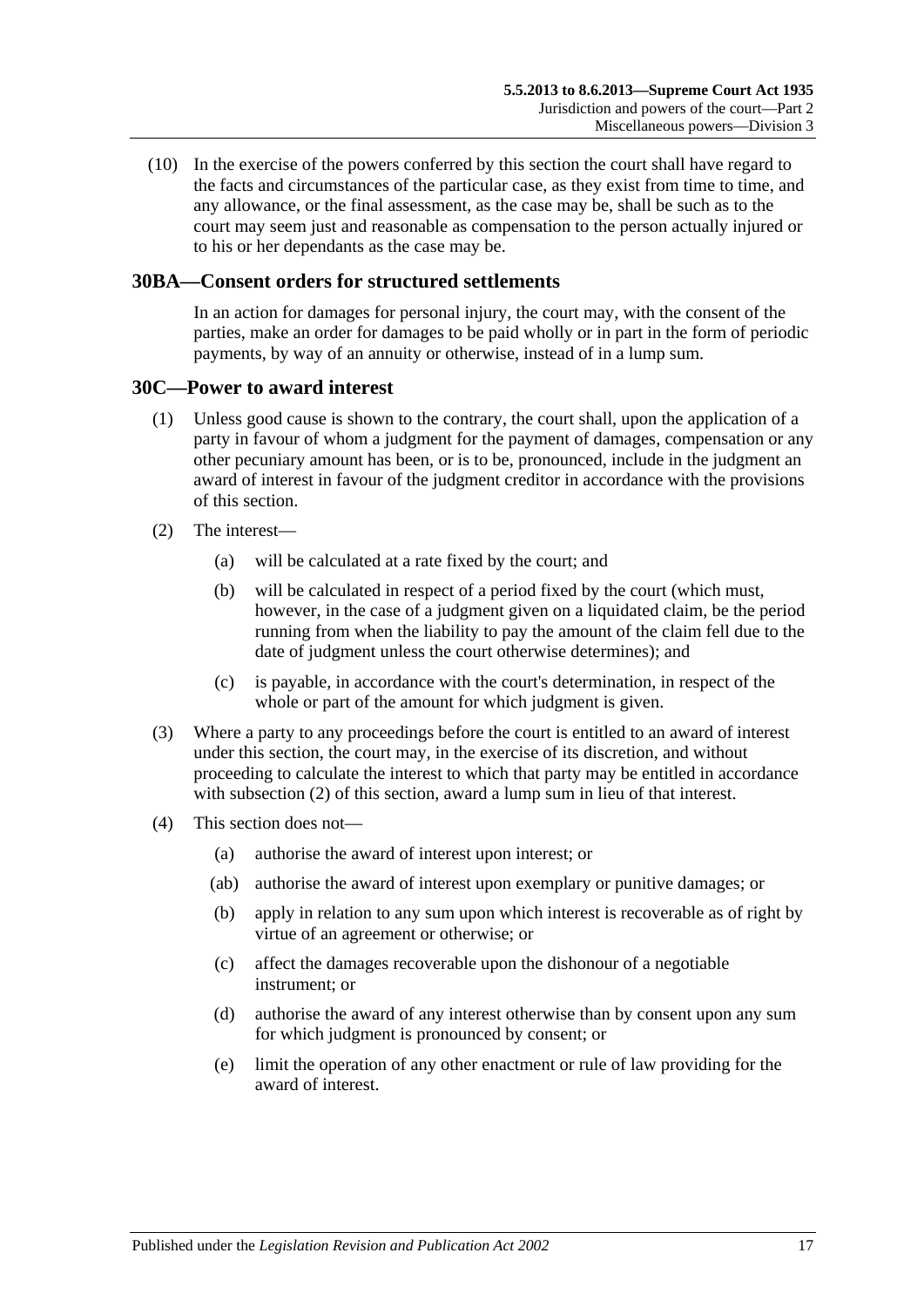#### <span id="page-17-0"></span>**31—Declaratory orders**

No action or proceeding shall be open to objection on the ground that a merely declaratory judgment or order is sought thereby, and the court shall have power to make binding declarations of right whether any consequential relief is or could be claimed or not.

#### <span id="page-17-1"></span>**32—Court may order mortgage instead of sale in certain cases**

In any proceeding in which the court has power to order a sale of any real or personal property, the court shall have power, instead of ordering a sale, to make such order, as is just and convenient, for a mortgage of the property, with power of sale to the mortgagee; and, for the purpose of perfecting such mortgage, to order the execution of all deeds and documents in the same manner as in the case of a sale of property.

#### <span id="page-17-2"></span>**34—Court may direct sale of mortgaged property etc**

In any action for the foreclosure of the equity of redemption in any mortgaged property, and upon the request of the mortgagee, or of any subsequent encumbrancer, or of the mortgagor, or any person claiming under any such person, the court may direct a sale of the property, or a transfer of the mortgage debt and security, instead of a foreclosure of the equity of redemption, on such terms as the court thinks fit, and, if the court thinks fit, without previously determining the priorities of encumbrances, or giving the usual or any time to redeem: Provided that if the request is made by any subsequent encumbrancer, or by the mortgagor, or by any person claiming under such encumbrancer or mortgagor, no such sale shall be directed without the consent of the mortgagee or the persons claiming under him, unless the party making such request deposits in court a reasonable sum of money, to be fixed by the court, for the purpose of securing the performance of such terms as may be imposed on the party making such request.

## <span id="page-17-3"></span>**35—Power to require attendance of witnesses and production of evidentiary material**

- <span id="page-17-4"></span>(1) The court may, on the application of a party to proceedings or on its own initiative, issue a subpoena requiring a person to appear before the court at a specified time and place to give evidence or to produce evidentiary material (or both).
- (2) A subpoena to produce evidentiary material may, instead of providing for production of the material before the court, provide for production of the material to an officer of the court nominated in the subpoena.
- $(3)$  If—
	- (a) a person fails to comply with a subpoena under [subsection](#page-17-4) (1); or
	- (b) there are grounds for believing that, if such a subpoena were issued, a person would not comply with it,

the court may issue a warrant to have the person arrested and brought before the court.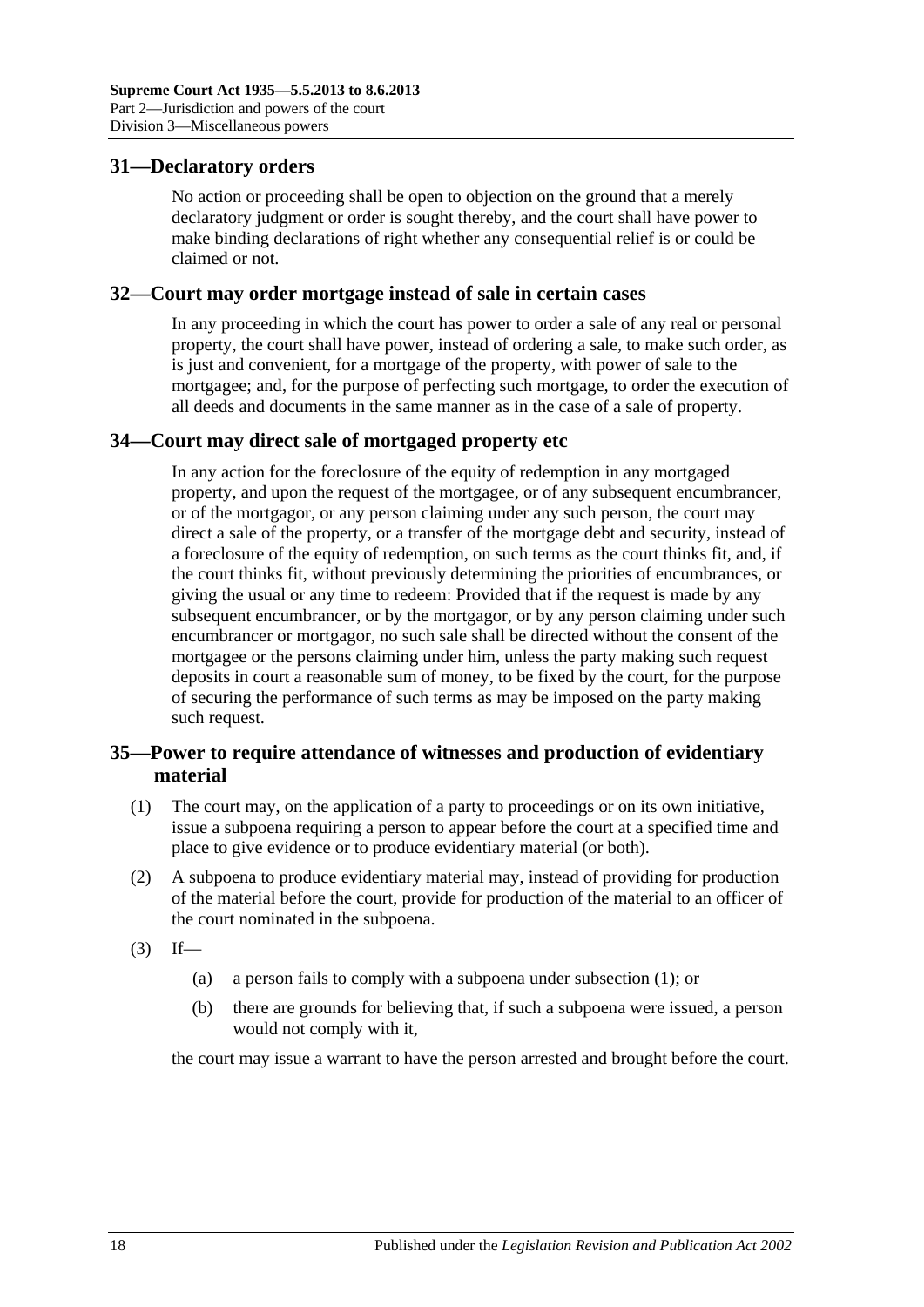## <span id="page-18-0"></span>**36—Appointment of commissioners for taking affidavits**

- (1) Any two or more judges of the court of whom the Chief Justice shall be one, may by commission under the seal of the court from time to time empower such persons as they think fit and necessary, whether within or outside the State, to take all such affidavits as any person desires to make before any person so empowered in or concerning any cause, matter or thing pending in the court.
- (2) Every person so appointed shall be a commissioner for taking oaths in all causes and matters whatsoever in every jurisdiction of the court.

## <span id="page-18-1"></span>**38—Inspection of property in legal proceedings**

- (1) For the purpose of any proceeding therein, the court may order a view or inspection of any land or chattel, and any judge, juryman, or other person authorised by the order, may enter on any land or premises which it is necessary or convenient to enter on for the purpose of such inspection.
- (2) Every person in possession of any such land or premises shall allow such entry for the purposes aforesaid, and in case of any obstruction or refusal of such entry, the person or persons so obstructing or refusing such entry, shall be deemed guilty of a contempt of court, and be liable to punishment accordingly.

## <span id="page-18-2"></span>**39—Vexatious proceedings**

- (1) If, on the application of the Attorney-General or any other interested person, the court is satisfied that a person has persistently instituted vexatious proceedings, the court may make either or both of the following orders:
	- (a) an order prohibiting the person by whom the vexatious proceedings were instituted from instituting further proceedings, or further proceedings of a particular class, without permission of the court;
	- (b) an order staying proceedings already instituted by that person.
- (2) Where it appears to a prescribed court that there are proper grounds for an application under this section, it may refer the matter to the Attorney-General for consideration.
- (3) An order under this section remains in force (subject to variation by the court)—
	- (a) if a period for the operation of the order is fixed—until the expiration of that period or the revocation of the order (whichever first occurs);
	- (b) if no such period is fixed—until revocation of the order.
- (4) Where an order is made under this section, a copy of the order must be published in the Gazette.
- (5) For the purposes of this section, proceedings are vexatious—
	- (a) if instituted to harass or annoy, to cause delay, or for any other ulterior purpose; or
	- (b) if instituted without reasonable ground.
- (6) In this section—

#### *prescribed court* means—

(a) the Supreme Court; or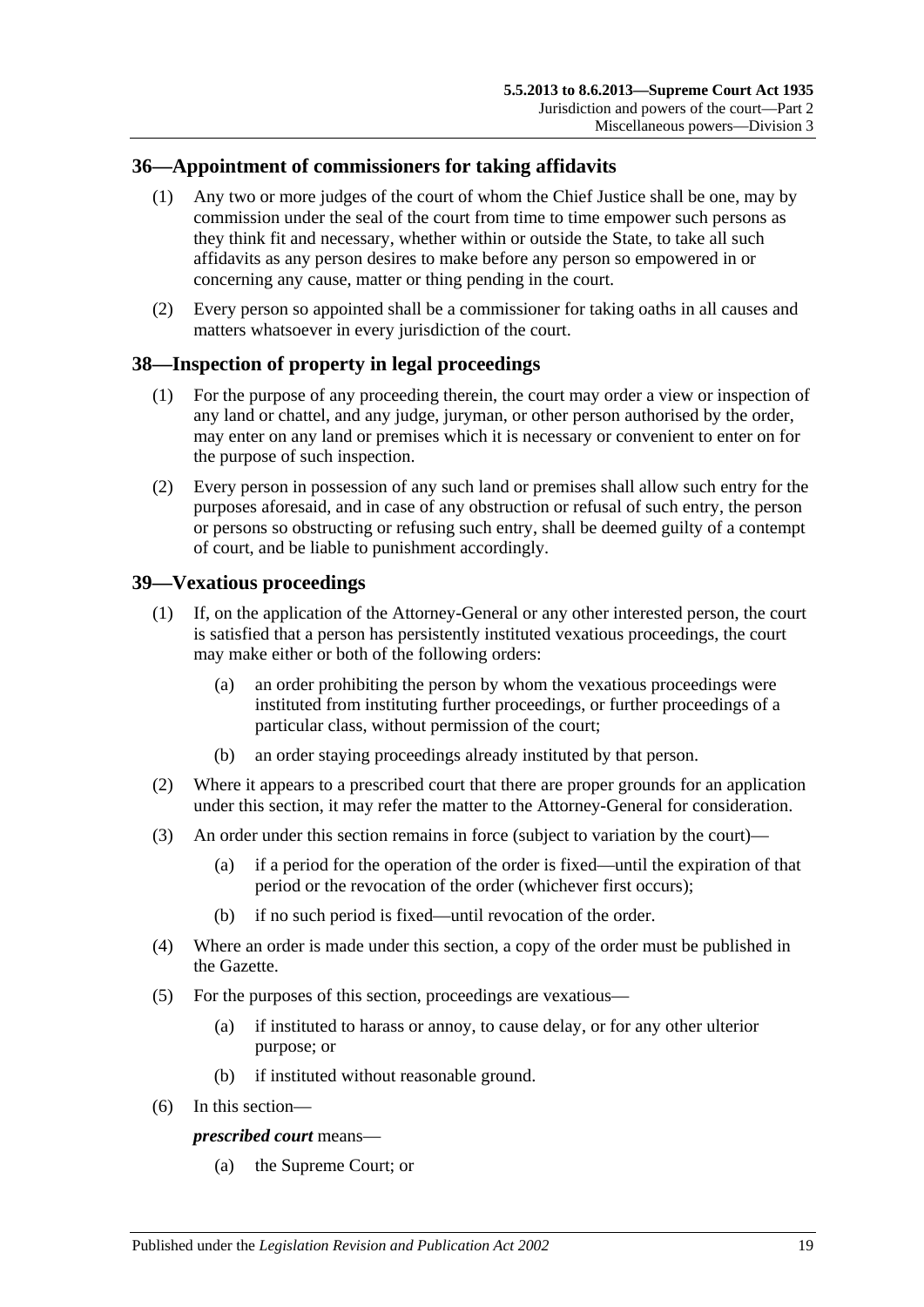- (b) any other court of the State; or
- (c) the Workers Compensation Tribunal; or
- (d) any other tribunal of the State prescribed by the regulations;

*proceedings* means civil or criminal proceedings instituted in a prescribed court.

#### <span id="page-19-0"></span>**40—Power of court with regard to costs**

- (1) Subject to the express provisions of this Act, and to the rules of court, and to the express provisions of any other Act whenever passed, the costs of and incidental to all proceedings in the court, including the administration of estates and trusts, shall be in the discretion of the court or judge, and the court or judge shall have full power to determine by whom and to what extent such costs are to be paid.
- $(2)$  If—
	- (a) an action for the recovery of damages or any other monetary sum is brought in the court; and
	- (b) the action might have been brought in the District Court; and
	- (c) the plaintiff recovers less than an amount fixed by the rules for the purposes of this paragraph,

no order for costs will be made in favour of the plaintiff unless the court is of the opinion that it is just, in the circumstances of the case, that the plaintiff should recover the whole or part of the costs of action.

#### <span id="page-19-1"></span>**41—Power to revive orders on abatement of cause**

When any judgment or order for the payment of any costs or money has been made in any cause or matter, and the suit afterwards becomes abated, it shall be lawful for the court or a judge, upon the application of any person interested under the judgment or order, to make an order reviving the cause or matter, and permitting the applicant to prosecute and enforce the judgment or order, upon such terms (if any) as the court or judge thinks fit.

# <span id="page-19-2"></span>**Part 3—Sittings and distribution of business**

#### <span id="page-19-3"></span>**42—Abolition of terms**

The division of the legal year into terms is abolished as far as relates to the administration of justice, and there shall be no terms applicable to any sitting or business of the court.

#### <span id="page-19-4"></span>**43—Reference to terms for computing time**

In all cases in which the terms, into which the legal year was formerly divided, are used as a measure for determining the time at or within which any act is required to be done, those terms may continue to be referred to for the same or the like purpose, unless provision is otherwise made by law.

#### <span id="page-19-5"></span>**44—Sitting in vacation**

Provision shall be made by rules of court for the hearing during vacation of all such applications as require to be immediately or promptly heard.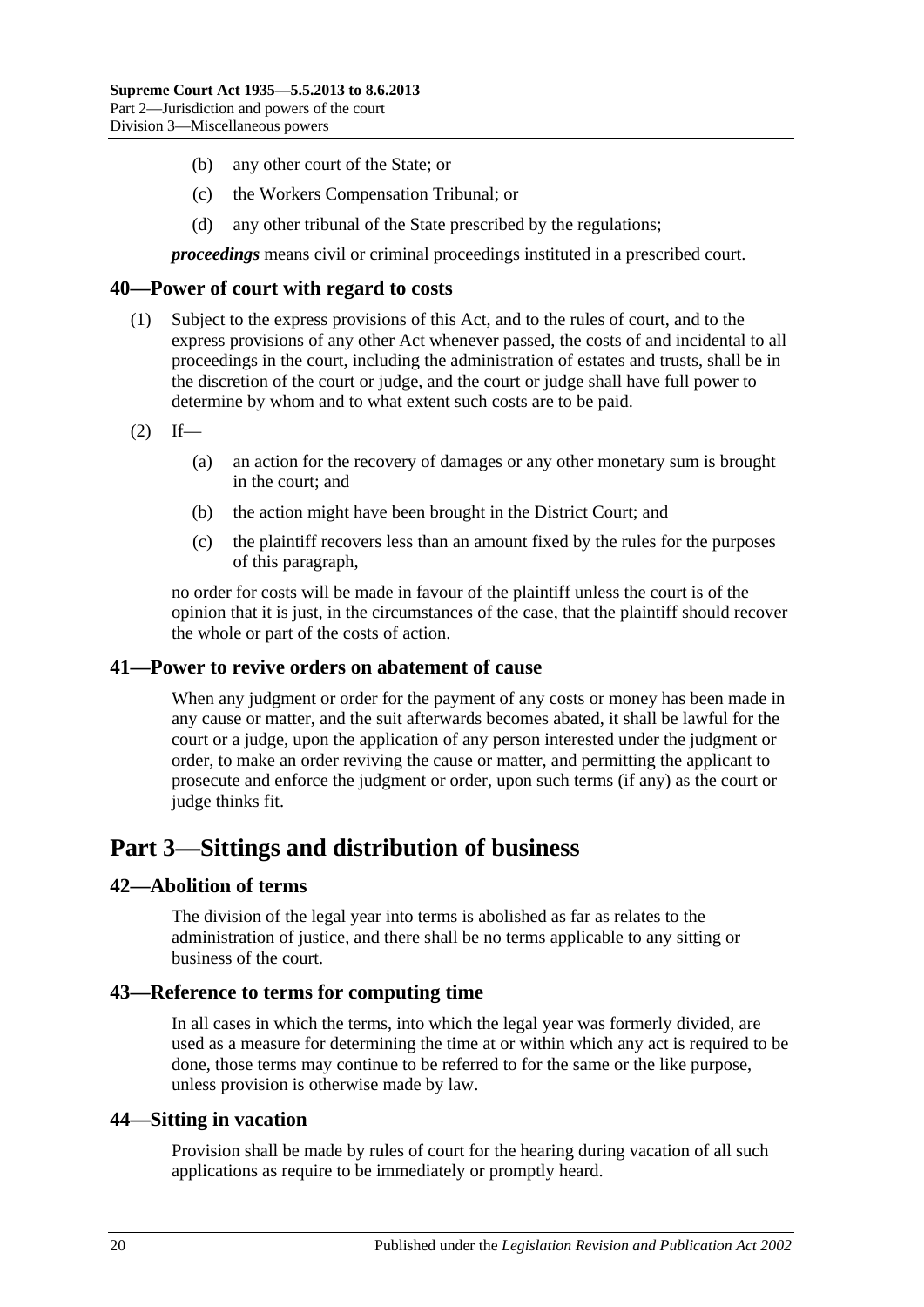#### <span id="page-20-0"></span>**45—Time and place of sittings**

- (1) The court may sit at any time (including a Sunday).
- (2) The court may sit at any place (either within or outside the State).
- (3) The court will sit at such times and places as the Chief Justice may direct.
- (4) Registries of the court will be maintained at such places as the Governor may determine.

#### <span id="page-20-1"></span>**46—Adjournment from time to time and place to place**

The court may—

- (a) adjourn proceedings from time to time and from place to place; or
- (b) adjourn proceedings to a time, or a time and place, to be fixed; or
- (c) order the transfer of proceedings from place to place.

#### <span id="page-20-2"></span>**46A—Sittings in open court or in chambers**

Subject to any provision of an Act or any rule to the contrary, the court's proceedings must be open to the public.

#### <span id="page-20-3"></span>**46B—Sittings required by proclamation**

The Governor may, by proclamation, require that sittings of the court (other than civil sittings) be held with a specified frequency in specified parts of the State.

#### <span id="page-20-4"></span>**47—Power to sit in several jurisdictions at one time**

Any two or more of the judges may sit at the same time, as separate courts or divisions of the court, for the despatch of its business, either in the same jurisdiction or in different jurisdictions, and, in particular, the Full Court may sit in more than one division.

#### <span id="page-20-5"></span>**48—Jurisdiction of Full Court, single judge and master**

- (1) Subject to any express enactment, and to the rules of court, the jurisdiction vested in, or exercisable by the court, shall be exercisable either by the Full Court or by a single judge sitting in court.
- (2) However—
	- (a) the Full Court shall hear and determine—
		- (i) all applications for new trials;
		- (ii) all appeals from a single judge whether sitting in court or chambers;
		- (iii) all rules and orders to show cause returnable before the Full Court:
		- (iv) all questions of law referred to or reserved for the consideration of, or directed to be argued before the Full Court;
		- (v) all trials at bar;
		- (vi) all causes and matters which are required by the rules of court, or by the express provision of any other Act, to be heard or determined by the Full Court;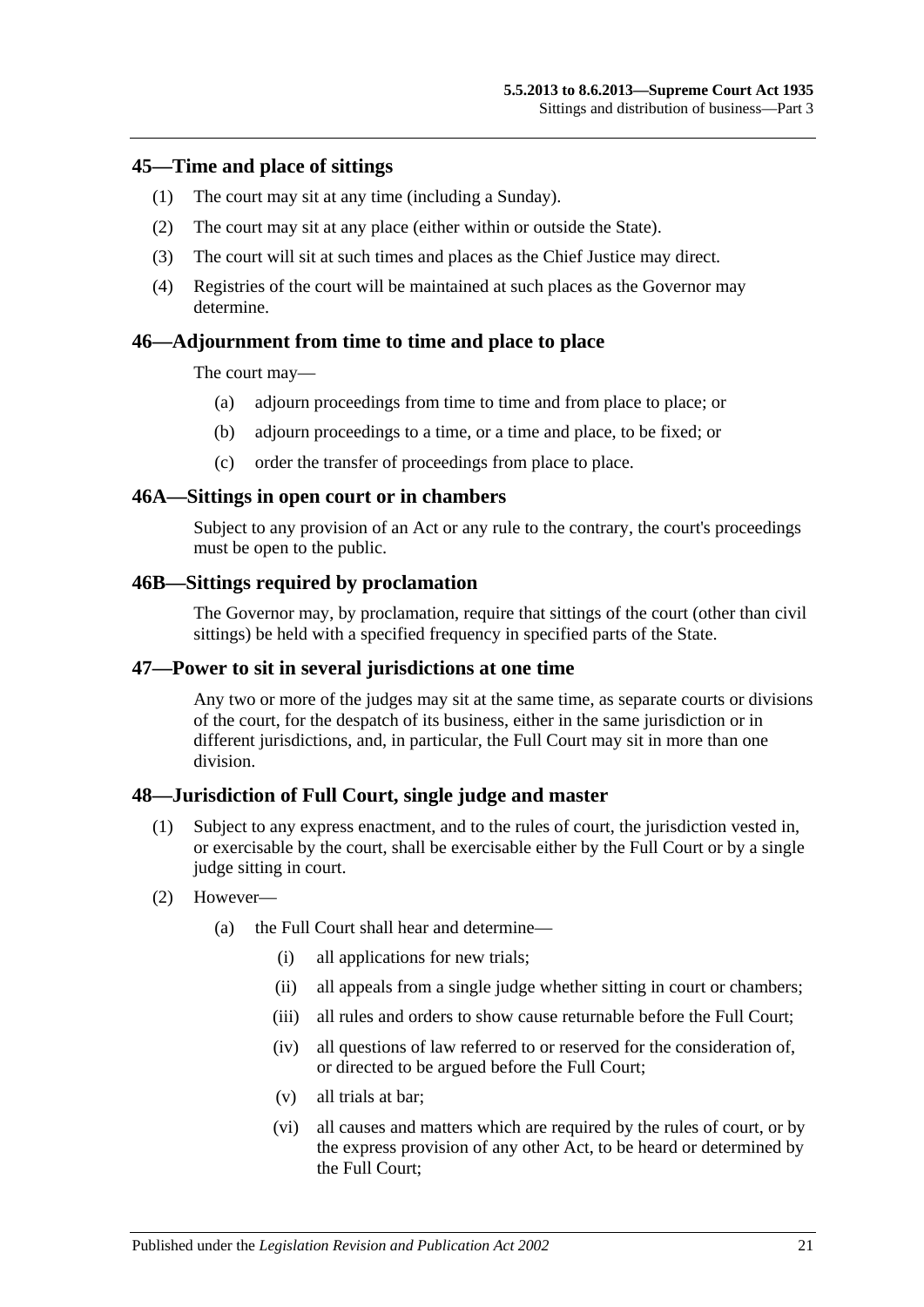- (b) the jurisdiction of the court may be exercised by a judge in chambers in all such causes or matters, and in all such proceedings in any cause or matter, as are authorised by statute or by the rules or practice of the court;
- (c) the jurisdiction of the court may be exercised by a master to the extent authorised by this Act or any other Act, or by rules of court made under this Act or any other Act.
- <span id="page-21-3"></span>(3) Subject to [subsection](#page-21-2) (4) and to the rules of court, where any Act provides that 1 or more of the following powers relating to appeals are exercisable by the Full Court, the power may, instead, be exercised by any judge of the Supreme Court in the same manner as the Full Court and subject to the same provisions:
	- (a) the power to give permission to appeal;
	- (b) the power to extend the time within which notice of appeal, or of an application for permission to appeal, may be given;
	- (c) the power to allow the appellant to be present at any proceedings in cases where he or she is not entitled to be present without permission;
	- (d) the power to admit an appellant to bail and to direct that time spent in custody by an appellant pending determination of an appeal be counted as part of a term of imprisonment.
- <span id="page-21-2"></span>(4) If a judge refuses an application by an appellant to exercise any power of a kind referred to in [subsection](#page-21-3) (3) in his or her favour, the appellant is entitled to have the application determined by the Full Court.

# <span id="page-21-0"></span>**49—Questions of law reserved for Full Court**

- (1) The court constituted of a single judge or a master may reserve a question of law for the consideration of the Full Court.
- (2) Subject to any express enactment the like powers may be exercised in relation to any appeal or matter whatsoever, which comes before a judge, under any enactment by which a judge of the court is designated as the judge, arbitrator, or person appointed to hear and determine the appeal or matter, notwithstanding that the determination of the judge is expressed to be final or without appeal.

## <span id="page-21-1"></span>**50—Appeals**

- (1) Subject to this section—
	- (a) an appeal lies to the Full Court against a judgment of the court constituted of a single judge; and
	- (b) an appeal lies against a judgment of the court constituted of a master.
- (2) An appeal against a judgment of a master lies, if the rules so provide, to the Full Court and otherwise to the court constituted of a single judge.
- (3) No appeal lies against—
	- (a) an order allowing an extension of time to appeal from a judgment; or
	- (b) an order giving unconditional permission to defend an action; or
	- (c) a judgment that is, by statute, under the rules, or by agreement of the parties, final and without appeal.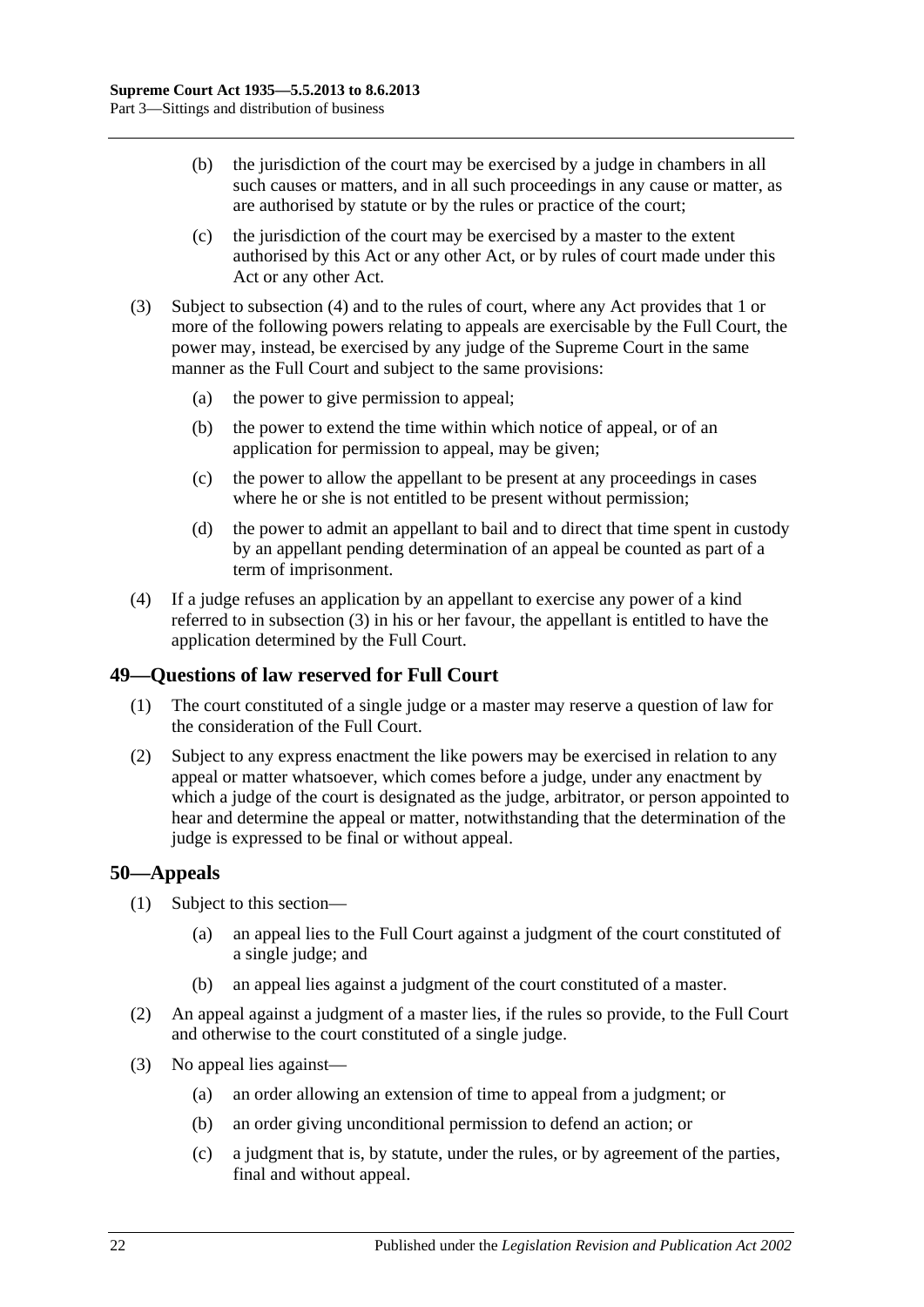- (4) An appeal lies only with the permission of the court—
	- (a) from a judgment of any of the following classes:
		- (i) a judgment given by consent of the parties;
		- (ii) a judgment given by a single judge on appeal from a judgment of the Magistrates Court; or
	- (b) if the rules provide that the appeal lies by permission of the court.
- (5) The rules cannot, however, require the court's permission for an appeal if the judgment under appeal—
	- (a) denies, or imposes conditions on, a right to defend an action; or
	- (b) deals with the liberty of the subject or the custody of an infant; or
	- (c) grants or refuses relief in the nature of an injunction or the appointment of a receiver; or
	- (d) is a declaration of liability or a final assessment of damages under [section](#page-13-4) 30B; or
	- (e) makes a final determination of a substantive right.

#### **Exception—**

If a judgment is given by a single judge on appeal from some other court or tribunal, the rules may require the court's permission for a further appeal to the Full Court even though the judgment makes a final determination of a substantive right.

(6) In this section—

#### *judgment* includes—

- (a) an order or direction; and
- (b) a decision not to make an order or direction.

# <span id="page-22-0"></span>**Part 3A—The Land and Valuation Court**

#### <span id="page-22-1"></span>**62A—Interpretation**

In this Part, unless the contrary intention appears—

*the Court* means the Land and Valuation Court constituted under this Part;

*the complementary amending Acts* means the *[Crown Lands Act Amendment](http://www.legislation.sa.gov.au/index.aspx?action=legref&type=act&legtitle=Crown%20Lands%20Act%20Amendment%20Act%201969)  Act [1969](http://www.legislation.sa.gov.au/index.aspx?action=legref&type=act&legtitle=Crown%20Lands%20Act%20Amendment%20Act%201969)*, the *[Encroachments Act Amendment Act](http://www.legislation.sa.gov.au/index.aspx?action=legref&type=act&legtitle=Encroachments%20Act%20Amendment%20Act%201969) 1969*, the *[Highways Act Amendment](http://www.legislation.sa.gov.au/index.aspx?action=legref&type=act&legtitle=Highways%20Act%20Amendment%20Act%201969)  Act [1969](http://www.legislation.sa.gov.au/index.aspx?action=legref&type=act&legtitle=Highways%20Act%20Amendment%20Act%201969)*, the *[Land Settlement \(Development Leases\) Act Amendment Act](http://www.legislation.sa.gov.au/index.aspx?action=legref&type=act&legtitle=Land%20Settlement%20(Development%20Leases)%20Act%20Amendment%20Act%201969) 1969*, the *[Land Tax Act Amendment Act](http://www.legislation.sa.gov.au/index.aspx?action=legref&type=act&legtitle=Land%20Tax%20Act%20Amendment%20Act%201969) 1969*, the *[Law of Property Act Amendment Act](http://www.legislation.sa.gov.au/index.aspx?action=legref&type=act&legtitle=Law%20of%20Property%20Act%20Amendment%20Act%201969) 1969*, the *[Local Government Act Amendment Act](http://www.legislation.sa.gov.au/index.aspx?action=legref&type=act&legtitle=Local%20Government%20Act%20Amendment%20Act%201969) 1969*, the *[Pastoral Act Amendment](http://www.legislation.sa.gov.au/index.aspx?action=legref&type=act&legtitle=Pastoral%20Act%20Amendment%20Act%201969)  Act [1969](http://www.legislation.sa.gov.au/index.aspx?action=legref&type=act&legtitle=Pastoral%20Act%20Amendment%20Act%201969)*, the *[Planning and Development Act Amendment Act](http://www.legislation.sa.gov.au/index.aspx?action=legref&type=act&legtitle=Planning%20and%20Development%20Act%20Amendment%20Act%201969) 1969*, the *[Renmark](http://www.legislation.sa.gov.au/index.aspx?action=legref&type=act&legtitle=Renmark%20Irrigation%20Trust%20Act%20Amendment%20Act%201969)  [Irrigation Trust Act Amendment Act](http://www.legislation.sa.gov.au/index.aspx?action=legref&type=act&legtitle=Renmark%20Irrigation%20Trust%20Act%20Amendment%20Act%201969) 1969*, the *[Sewerage Act Amendment Act](http://www.legislation.sa.gov.au/index.aspx?action=legref&type=act&legtitle=Sewerage%20Act%20Amendment%20Act%201969) 1969*, the *[South-Eastern Drainage Act Amendment Act](http://www.legislation.sa.gov.au/index.aspx?action=legref&type=act&legtitle=South-Eastern%20Drainage%20Act%20Amendment%20Act%201969) 1969*, the *[Water Conservation Act](http://www.legislation.sa.gov.au/index.aspx?action=legref&type=act&legtitle=Water%20Conservation%20Act%20Amendment%20Act%201969)  [Amendment Act](http://www.legislation.sa.gov.au/index.aspx?action=legref&type=act&legtitle=Water%20Conservation%20Act%20Amendment%20Act%201969) 1969* and the *[Waterworks Act Amendment Act](http://www.legislation.sa.gov.au/index.aspx?action=legref&type=act&legtitle=Waterworks%20Act%20Amendment%20Act%201969) 1969*.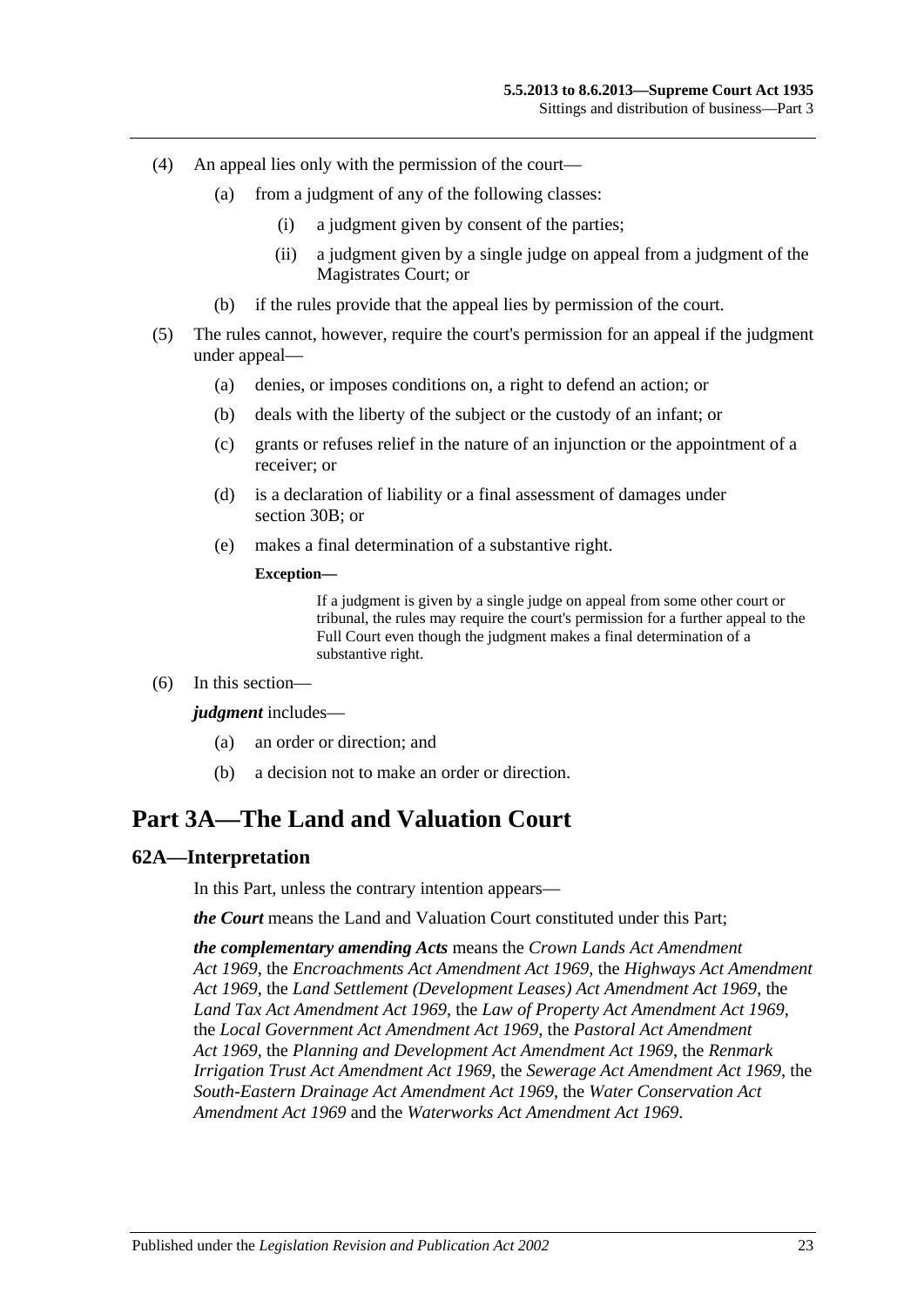## <span id="page-23-3"></span><span id="page-23-0"></span>**62B—Transitional provisions**

- (1) Notwithstanding the enactment of this Part and the complementary amending Acts, any appeal, reference, proceeding or other matter instituted or commenced, but not finally disposed of, at the commencement of the *[Supreme Court Act Amendment Act](http://www.legislation.sa.gov.au/index.aspx?action=legref&type=act&legtitle=Supreme%20Court%20Act%20Amendment%20Act%20(No.%203)%201969)  [\(No. 3\)](http://www.legislation.sa.gov.au/index.aspx?action=legref&type=act&legtitle=Supreme%20Court%20Act%20Amendment%20Act%20(No.%203)%201969) 1969*, and the complementary amending Acts, that would, if it had been instituted or commenced after the commencement of those Acts, have proceeded in, and been heard and determined by the Court, shall, subject to this section, proceed in or before, and be heard and determined by, the court, board, tribunal, arbitrator, or other person or authority having cognizance of it, in all respects as if those Acts had not been enacted.
- (2) The Court may, upon application by a party to a matter of the kind described in [subsection](#page-23-3) (1) of this section, direct that the matter shall proceed in, and be heard and determined by, the Court, and may give and make all such consequential directions and orders as it deems just for disposing of the matter.
- (3) The Court is hereby invested with all powers that are reasonably necessary or expedient to dispose of any such matter according to law.
- (4) Subject to this section, the operation of section 16 of the *[Acts Interpretation Act](http://www.legislation.sa.gov.au/index.aspx?action=legref&type=act&legtitle=Acts%20Interpretation%20Act%201915) 1915* in relation to this Part and the complementary amending Acts is unaffected.

## <span id="page-23-1"></span>**62C—Establishment of Land and Valuation Court**

- (1) There shall be a court entitled the "Land and Valuation Court" which shall be a division of the Supreme Court of South Australia.
- (2) The Court shall be constituted of a judge upon whom the jurisdiction of the Court has, in accordance with this section, been conferred.
- (3) The Governor may, by proclamation, confer the jurisdiction of the Court upon any judge of the Supreme Court.
- (3a) The Governor may, by proclamation, divest any judge of the jurisdiction of the Court and confer that jurisdiction upon any other judge.
- (4) Where—
	- (a) the judge upon whom the jurisdiction of the Court has been conferred deems it improper or undesirable that he should hear and determine any proceeding before the Court, or he is, by reason of ill health or any other cause, unable, wholly or in part, to perform the duties of his office; or
	- (b) the Governor is of the opinion that it is in the interests of the administration of justice to do so.

the Governor may, by proclamation confer temporarily or permanently the jurisdiction of the Court upon any additional judge.

(5) A judge upon whom the jurisdiction of the Court has been conferred is not thereby precluded from performing and discharging any other functions and duties of a judge of the Supreme Court.

## <span id="page-23-2"></span>**62D—Jurisdiction of the Court**

(1) The Court has the jurisdiction conferred upon it under the following Acts: the *[Crown Lands Act](http://www.legislation.sa.gov.au/index.aspx?action=legref&type=act&legtitle=Crown%20Lands%20Act%201929) 1929*;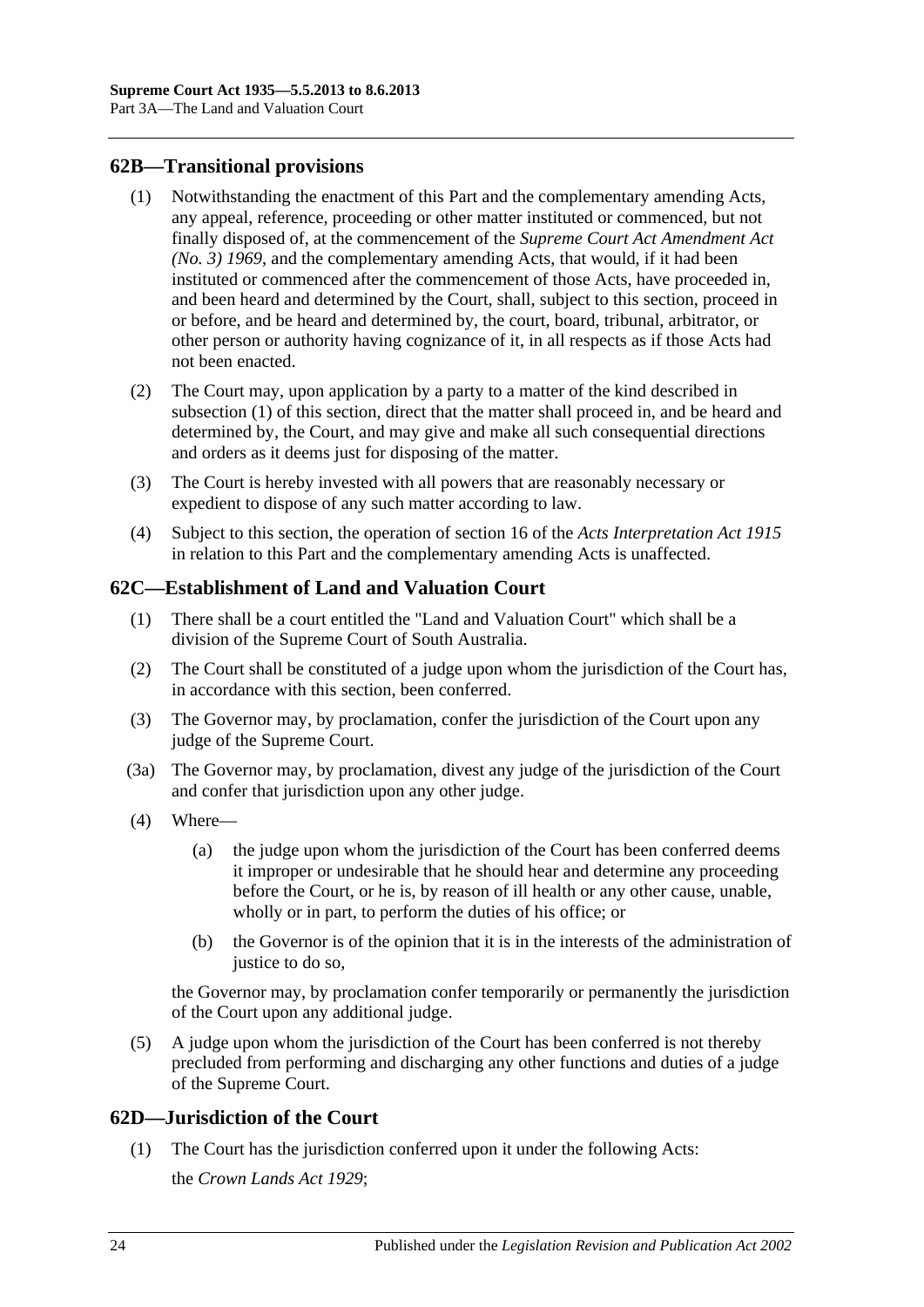the *[Encroachments Act](http://www.legislation.sa.gov.au/index.aspx?action=legref&type=act&legtitle=Encroachments%20Act%201944) 1944*; the *[Highways Act](http://www.legislation.sa.gov.au/index.aspx?action=legref&type=act&legtitle=Highways%20Act%201926) 1926*; the *[Land Settlement \(Development Leases\) Act](http://www.legislation.sa.gov.au/index.aspx?action=legref&type=act&legtitle=Land%20Settlement%20(Development%20Leases)%20Act%201949) 1949*; the *[Land Tax Act](http://www.legislation.sa.gov.au/index.aspx?action=legref&type=act&legtitle=Land%20Tax%20Act%201936) 1936*; the *[Law of Property Act](http://www.legislation.sa.gov.au/index.aspx?action=legref&type=act&legtitle=Law%20of%20Property%20Act%201936) 1936*; the *[Local Government Act](http://www.legislation.sa.gov.au/index.aspx?action=legref&type=act&legtitle=Local%20Government%20Act%201934) 1934*; the *[Pastoral Act](http://www.legislation.sa.gov.au/index.aspx?action=legref&type=act&legtitle=Pastoral%20Act%201936) 1936*; the *[Planning and Development Act](http://www.legislation.sa.gov.au/index.aspx?action=legref&type=act&legtitle=Planning%20and%20Development%20Act%201966) 1966*; the *[Renmark Irrigation Trust Act](http://www.legislation.sa.gov.au/index.aspx?action=legref&type=act&legtitle=Renmark%20Irrigation%20Trust%20Act%201936) 1936*; the *[Sewerage Act](http://www.legislation.sa.gov.au/index.aspx?action=legref&type=act&legtitle=Sewerage%20Act%201929) 1929*; the *[South-Eastern Drainage Act](http://www.legislation.sa.gov.au/index.aspx?action=legref&type=act&legtitle=South-Eastern%20Drainage%20Act%201931) 1931*; the *[Water Conservation Act](http://www.legislation.sa.gov.au/index.aspx?action=legref&type=act&legtitle=Water%20Conservation%20Act%201936) 1936*; the *[Waterworks Act](http://www.legislation.sa.gov.au/index.aspx?action=legref&type=act&legtitle=Waterworks%20Act%201932) 1932*.

- (2) The Court shall have jurisdiction to hear and determine all actions, matters and proceedings in which compensation is to be assessed under and pursuant to the *[Compulsory Acquisition of Land Act](http://www.legislation.sa.gov.au/index.aspx?action=legref&type=act&legtitle=Compulsory%20Acquisition%20of%20Land%20Act%201925) 1925* (as amended from time to time) or under and pursuant to any Act passed in substitution for that Act (as it may be amended from time to time), whether or not that Act is expressly, or impliedly, to be read, or incorporated with another Act or Acts (with or without qualification or modification) and whether or not the action, matter or proceeding would, but for this subsection, have been heard or determined by any other court or by arbitrators, or in any other manner.
- (3) The Court shall have such additional jurisdiction as may be conferred upon it by any Act or any regulation under an Act.
- (4) The Court shall, in the exercise of its jurisdiction, have all the powers and authority of the Supreme Court of South Australia and a judgment or order of the Court shall be regarded as, and shall have the force and validity of, a judgment or order of the Supreme Court of South Australia.
- (5) The Court shall have the full jurisdiction exercisable by a single judge of the Supreme Court, but that jurisdiction shall be exercised by the Court only in respect of any cause, matter or proceeding that is before the Court in pursuance of this Part, or any other Act or any regulation under an Act.

## <span id="page-24-1"></span><span id="page-24-0"></span>**62E—Reference of matters involving question of valuation**

- (1) Where any judge is of the opinion that in any cause, pending or part-heard, in the Supreme Court, a question has arisen, or is likely to arise, (whether as a preliminary point or in the course of the hearing), as to the value of land, that judge may, on the application of a party to the cause, or on his or her own initiative, refer the cause to the Court for hearing and determination.
- (2) The Court shall hear and determine any cause referred to it under [subsection](#page-24-1) (1) of this section.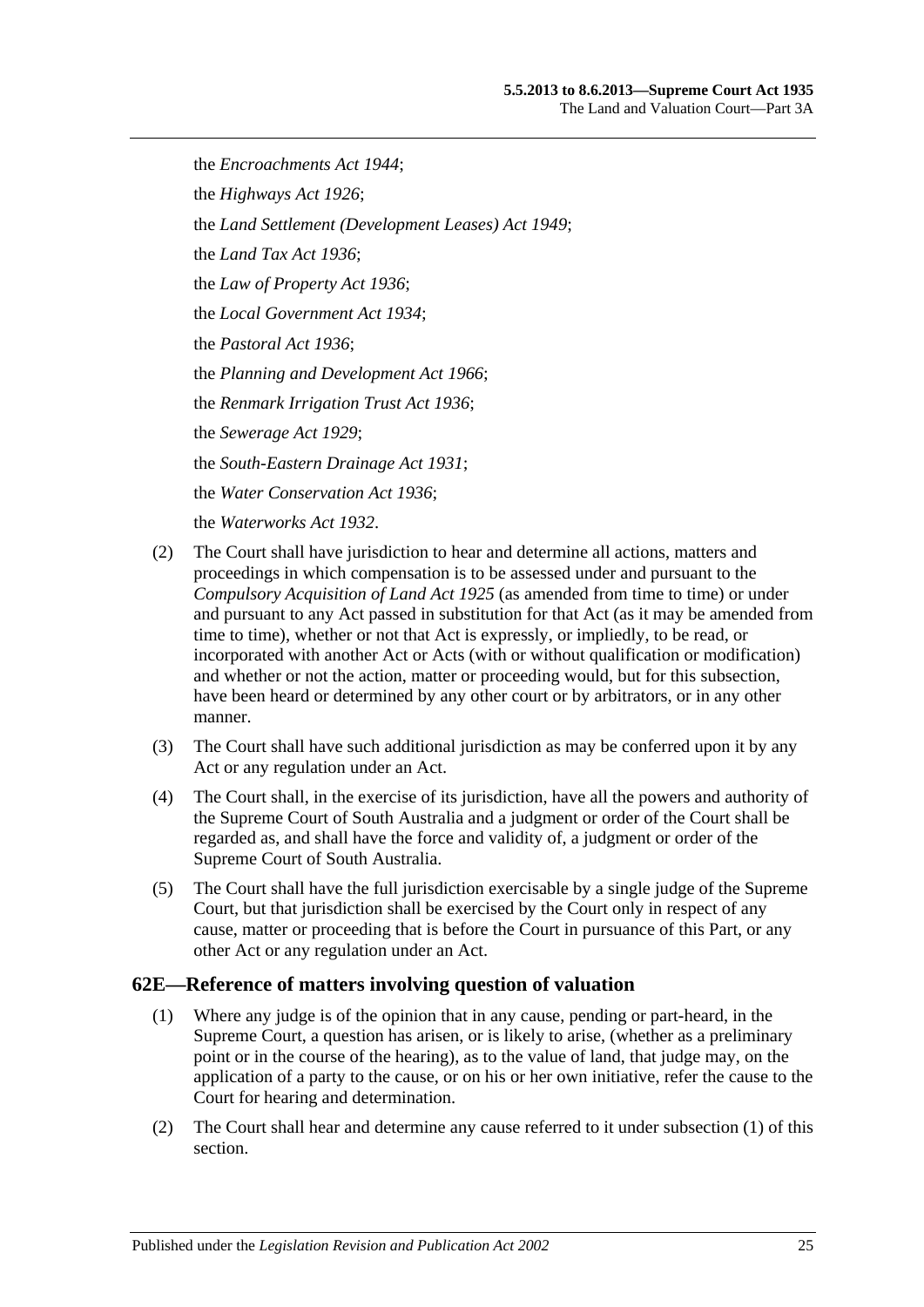#### <span id="page-25-0"></span>**62F—Appeals and cases stated**

The provisions of [sections](#page-21-0) 49 and [50](#page-21-1) of this Act shall extend and apply to and in relation to the Land and Valuation Court and any judgment, order or direction thereof.

#### <span id="page-25-1"></span>**62G—Right of crown**

The Crown shall be entitled to appear before the Court in any matter or proceeding in which the public interest, or any right or interest of the Crown, may be involved or affected.

#### <span id="page-25-2"></span>**62H—Rules of Court**

- (1) Rules of Court may be made under this Act by the judge upon whom the jurisdiction of the Court has been conferred to regulate the practice and procedure of the Court and to provide for any matters necessary or expedient for the purposes of this Part.
- (2) The power to make rules under this section includes power to make rules in respect of any jurisdiction conferred on the Court by this or any other Act, whenever passed.
- (3) The rules may confer or impose on the registrar such powers, authorities, functions and duties in relation to the administration of the business of the court as may be necessary or expedient for the purposes of this Part.
- (3a) A master may exercise such jurisdiction of the court as may be conferred on him by the rules.
- (3b) Subject to the rules, an appeal from a judgment, order, direction or decision of a master made in the exercise of a jurisdiction conferred by the rules shall lie to a judge upon whom the jurisdiction of the court has been conferred.
- (4) Where provisions in respect of the practice or procedure of the Court are contained in this, or any other Act, or in general orders or rules made under the authority of this or any other Act, rules of Court may be made under this section for modifying those provisions to any extent that may be necessary or expedient.
- (5) Rules of Court made under this section take effect from the date of publication in the Gazette or some later date specified in the rules.

#### <span id="page-25-3"></span>**62I—Sittings of Court**

The Court shall sit at such times and places as the judge exercising the jurisdiction of the Court directs.

# <span id="page-25-4"></span>**Part 4—Procedure generally**

## <span id="page-25-5"></span>**63—Criminal procedure**

- (1) The practice and procedure in all criminal causes and matters, including the practice and procedure upon appeal, except as expressly altered by this Act, shall be the same as the practice and procedure in similar causes and matters before the passing of this Act.
- (2) Proceedings in *quo warranto* shall be deemed to be civil proceedings whether for the purposes of appeal or otherwise.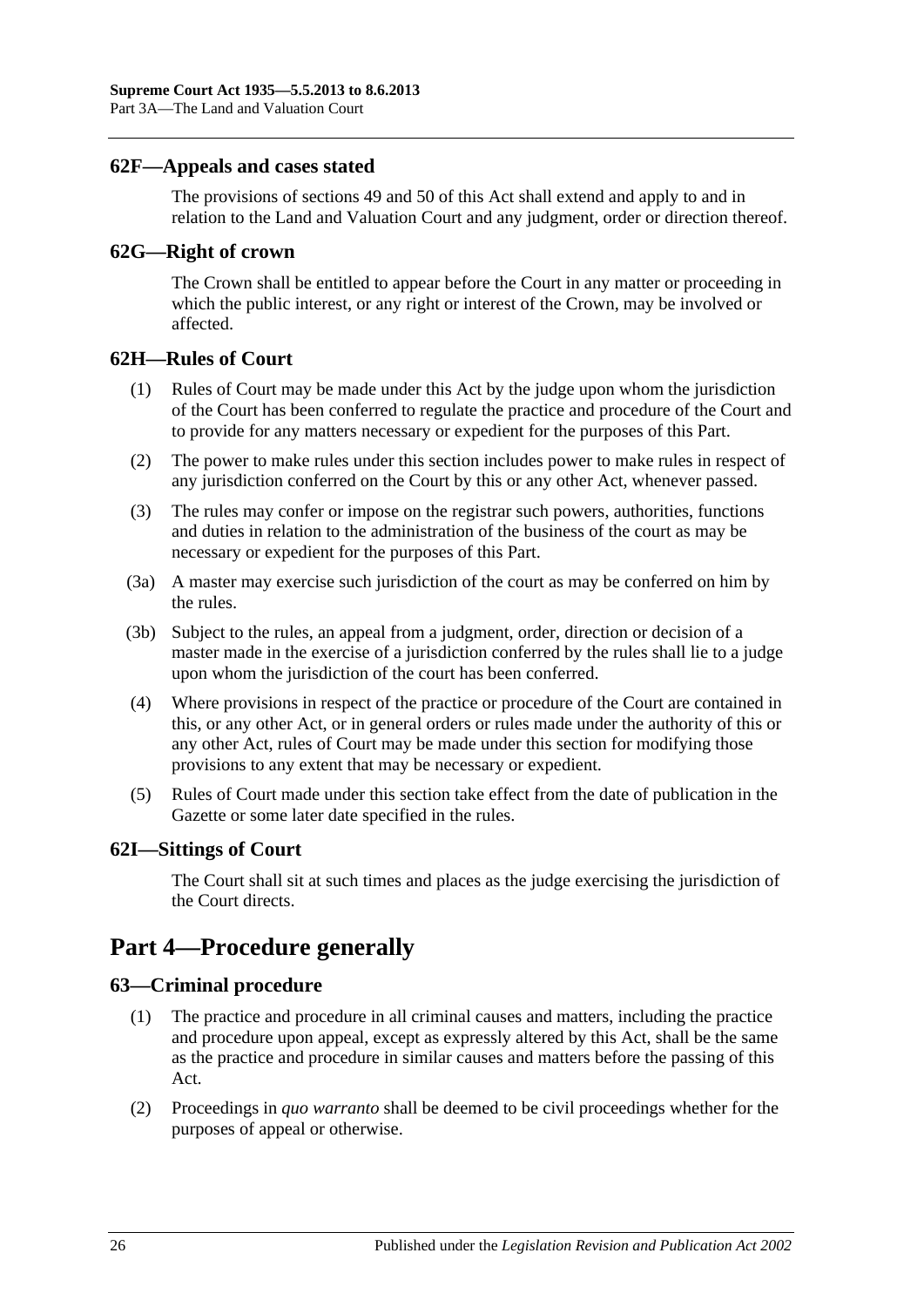#### <span id="page-26-0"></span>**64—Saving of existing procedure**

Save as is otherwise provided in this or any other Act, the practice and procedure of the court shall be as prescribed in the existing rules, and in all matters, for which no other provision is made, all forms and methods of procedure, which, under or by virtue of any law, general order or rules whatsoever, were formerly in force in the court, may continue to be used in the like cases and for the like purposes:

Provided that nothing in this section shall be deemed to affect the power of the judges to make rules of court repealing or altering the existing rules.

#### <span id="page-26-1"></span>**65—Mediation and conciliation**

- (1) Subject to and in accordance with the rules of court, the court constituted of a judge or master may, with or without the consent of the parties, or the registrar may, with the consent of the parties, appoint a mediator and refer a civil proceeding or any issues arising in a civil proceeding for mediation by the mediator.
- (2) A mediator appointed under this section has the privileges and immunities of a judge and such of the powers of the court as the court may delegate.
- (3) A mediator appointed under this section must not, except as required or authorised to do so by law, disclose to another person any information obtained in the course or for the purposes of the mediation.
- (4) The court may itself endeavour to achieve a negotiated settlement of a civil proceeding or resolution of any issues arising in a civil proceeding.
- (5) A judge or master who attempts to settle a proceeding or to resolve any issues arising in a proceeding is not disqualified from taking further part in the proceeding but will be so disqualified if he or she is appointed as a mediator in relation to the proceeding.
- (6) Evidence of anything said or done in an attempt to settle a proceeding by mediation under this section is not subsequently admissible in the proceeding or in related proceedings.
- (7) If a case is settled under this section, the terms of the settlement may be embodied in a judgment.

#### <span id="page-26-2"></span>**66—Trial of issues by arbitrator**

- (1) The court may refer a civil proceeding or any issues arising in a civil proceeding for trial by an arbitrator.
- (2) The arbitrator may be appointed either by the parties to the proceeding or by the court.
- (3) The arbitrator becomes for the purposes of the reference an officer of the court and may exercise such of the powers of the court as the court delegates to the arbitrator.
- (4) The court will, unless good reason is shown to the contrary, adopt the award of the arbitrator as its judgment on the action or issues referred.
- (5) The costs of the arbitrator will be borne, in the first instance, equally by the parties or in such other proportions as the court may direct, but the court may subsequently order that a party be reimbursed wholly or in part by another party for costs incurred under this subsection.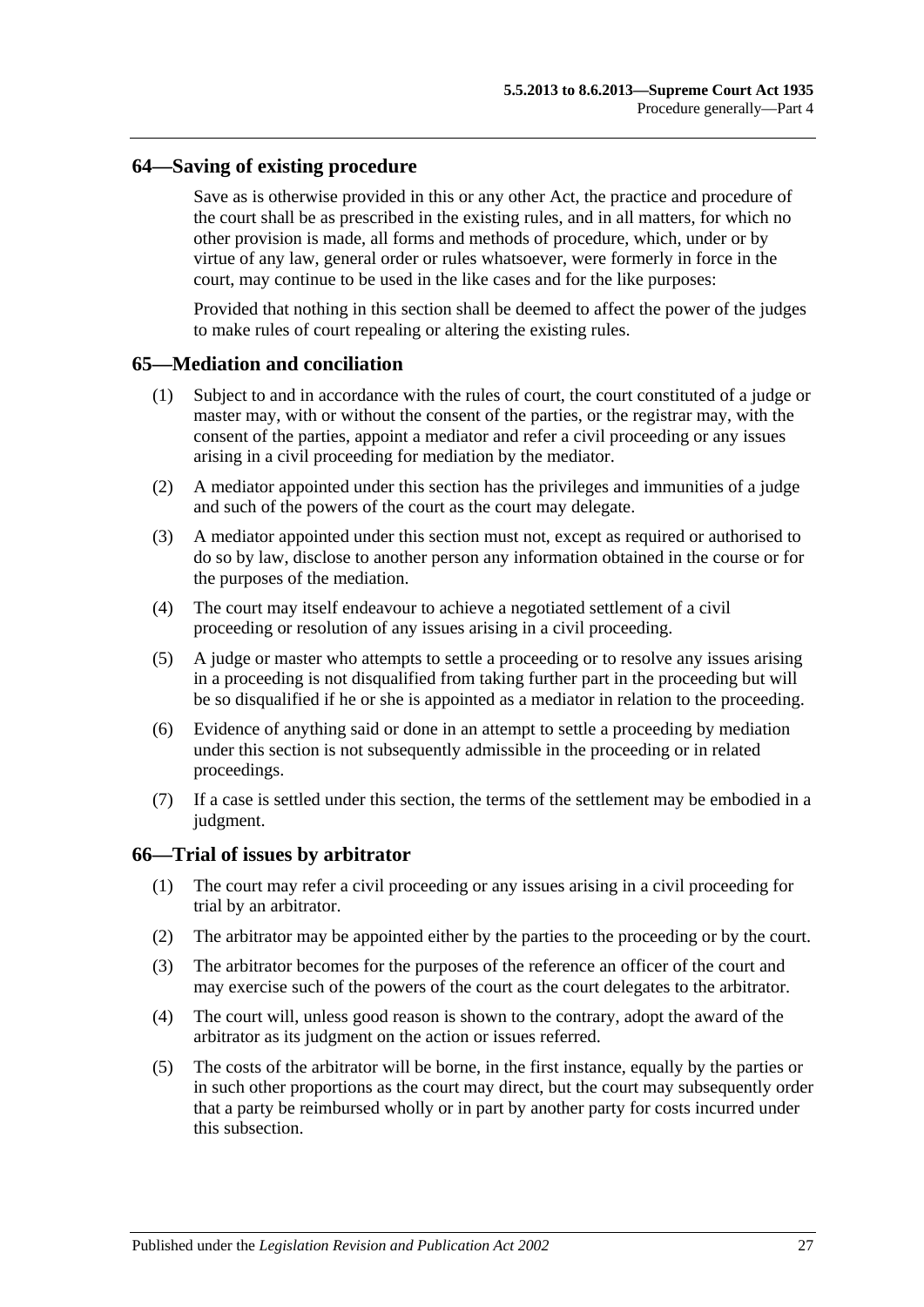## <span id="page-27-0"></span>**67—Expert reports**

- (1) The court may refer any question arising in a civil proceeding for investigation and report by a referee who is an expert in the relevant field.
- (2) A person to whom a question is referred under this section becomes for the purposes of the investigation an officer of the court and may exercise such of the powers of the court as the court delegates.
- (3) The court may adopt a report obtained under this section in whole or part.
- (4) The costs of the expert's investigation and report will be borne, in the first instance, equally by the parties or in such other proportions as the court may direct, but the court may subsequently order that a party be reimbursed wholly or in part by another party for costs incurred under this subsection.

#### <span id="page-27-1"></span>**71—Assessors**

- (1) Subject to any rules of court, and to the right of having cases submitted to the verdict of a jury in accordance with the *[Juries Act](http://www.legislation.sa.gov.au/index.aspx?action=legref&type=act&legtitle=Juries%20Act%201927) 1927*, the court may in any cause or matter before the court, in which it thinks it expedient so to do, call in the aid of one or more assessors, specially qualified, and try and hear such cause or matter wholly or partially, with the assistance of such assessors.
- (2) The remuneration, if any, to be paid to such assessors shall be determined by the court, and the sum so fixed shall be paid by the sheriff in the same manner as jury fees are paid.

## <span id="page-27-2"></span>**72—Rules of court**

- (1) Rules of court may be made under this Act by any three or more judges of the Supreme Court for any of the following purposes:
	- (a) for regulating the sittings of the court, and of the judges sitting in chambers and the vacations to be observed by the court and the officers of the court;
	- (b) for regulating the pleading practice and procedure of the court in any jurisdiction, and the initiating of actions and proceedings therein;
	- (c) for imposing mutual obligations on parties to proceedings in the court to disclose to each other the contents of expert reports or other material of relevance to the proceedings before the proceedings are brought to trial;
	- (d) for regulating any matters relating to the referral of a proceeding or issues arising in a proceeding to a mediator or arbitrator, the conduct of mediations or arbitrations or the referral of questions for investigation and report by an expert (whether appointed under [section](#page-27-0) 67 or otherwise);
	- (e) for regulating and directing the means by which particular facts may be proved, and the mode in which evidence thereof may be given in any proceedings, or at any stage of the proceedings, and in relation to the purposes aforesaid for allowing examinations, affidavits, or depositions to be read at any trial or hearing, or in any cause or matter, or allowing secondary evidence to be given, and for providing that the court or a judge may give special directions or make special orders in relation to any of the matters aforesaid;
	- (ea) for empowering the court—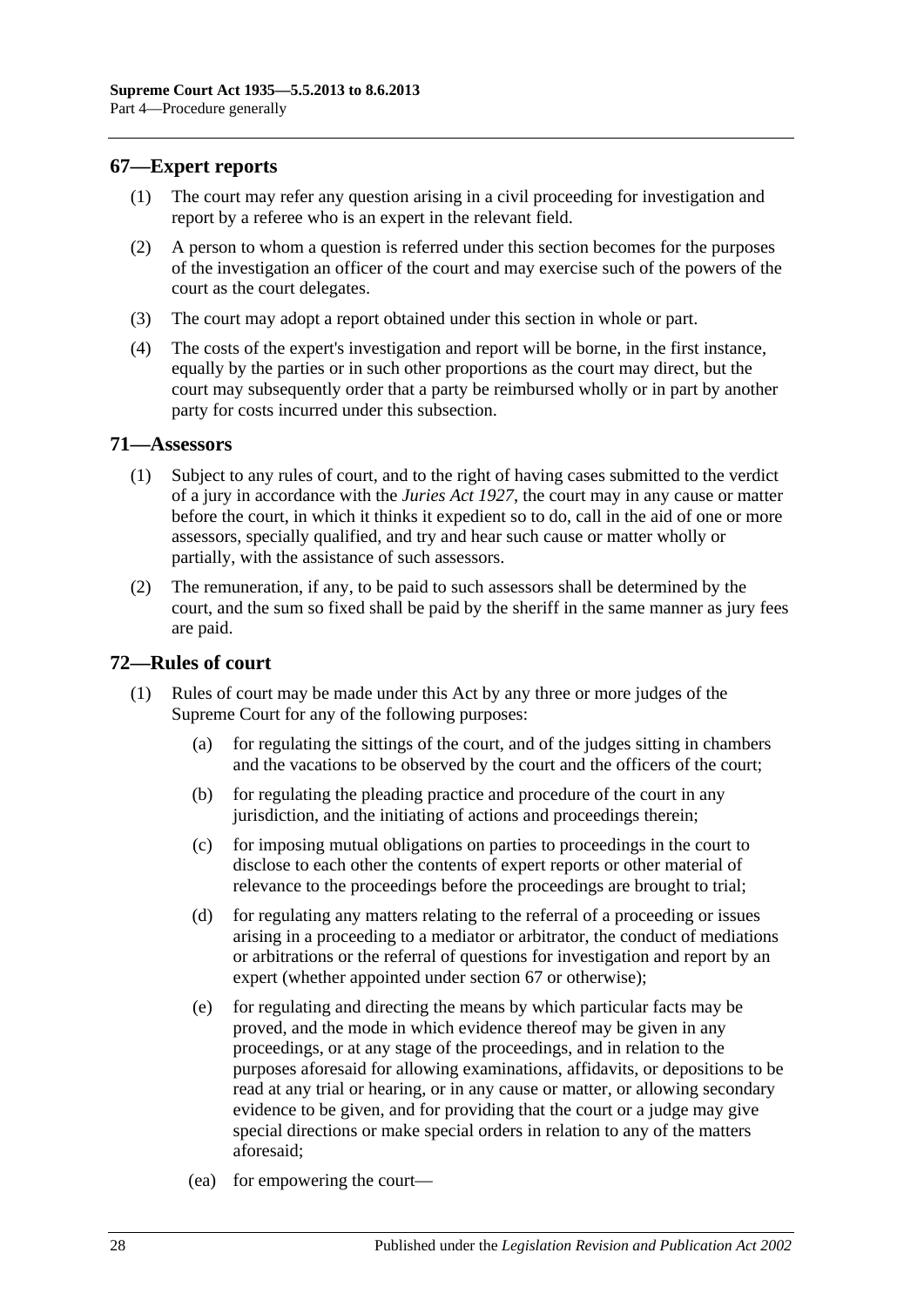- (i) to order the carrying out of a biological or other scientific test that may be relevant to the determination of a question before the court; and
- (ii) to include in such an order directions about the carrying out of the test and, in particular, directions requiring a person (including a party to the proceedings) to submit to the test or to have a child or other person who is not of full legal capacity submit to the test; and
- (iii) if a party is required to submit to the test, or to have another submit to the test—to include in the order a stipulation that, if the party fails to comply with the order, the question to which the test is relevant will be resolved adversely to the party;
- (f) for empowering a master to do any such thing and to transact any such business and to exercise any such authority and jurisdiction in respect of the same, including the jurisdiction to refer a bill of costs for taxation, or to refer any other matter to a master, as by virtue of any statute, custom, or rule or practice of court may be done, transacted, or exercised by a judge;
- (g) for regulating any matters relating to the business, authority and jurisdiction that may be transacted or exercised by the master;
- (h) for regulating the duties of the officers of the court and the costs of proceedings therein (including the costs to be allowed to practitioners of the court in respect of business transacted in the court or the offices thereof), and the conduct of any business coming within the cognizance of the court, for which provision is not expressly made by any Act;
- (i) for conferring on the registrar or other member of the non-judicial staff of the court the power to tax costs;
- (j) for regulating the admission of barristers, solicitors, attorneys, and proctors of the court;
- (k) and generally for any purpose mentioned in this Act or for carrying its provisions into effect.
- (2) The power to make rules conferred by this section shall be deemed to include power to make rules in respect of any jurisdiction conferred upon the court or a judge thereof by any Act whenever passed.
- (3) Where any provisions in respect of the practice or procedure of the court are contained in this or any other Act of Parliament, or in general orders or rules made under the authority of any Act, rules of court may be made for modifying such provision to any extent that may be deemed necessary.
- (4) Rules of Court made under this section take effect from the date of publication in the Gazette or some later date specified in the rules.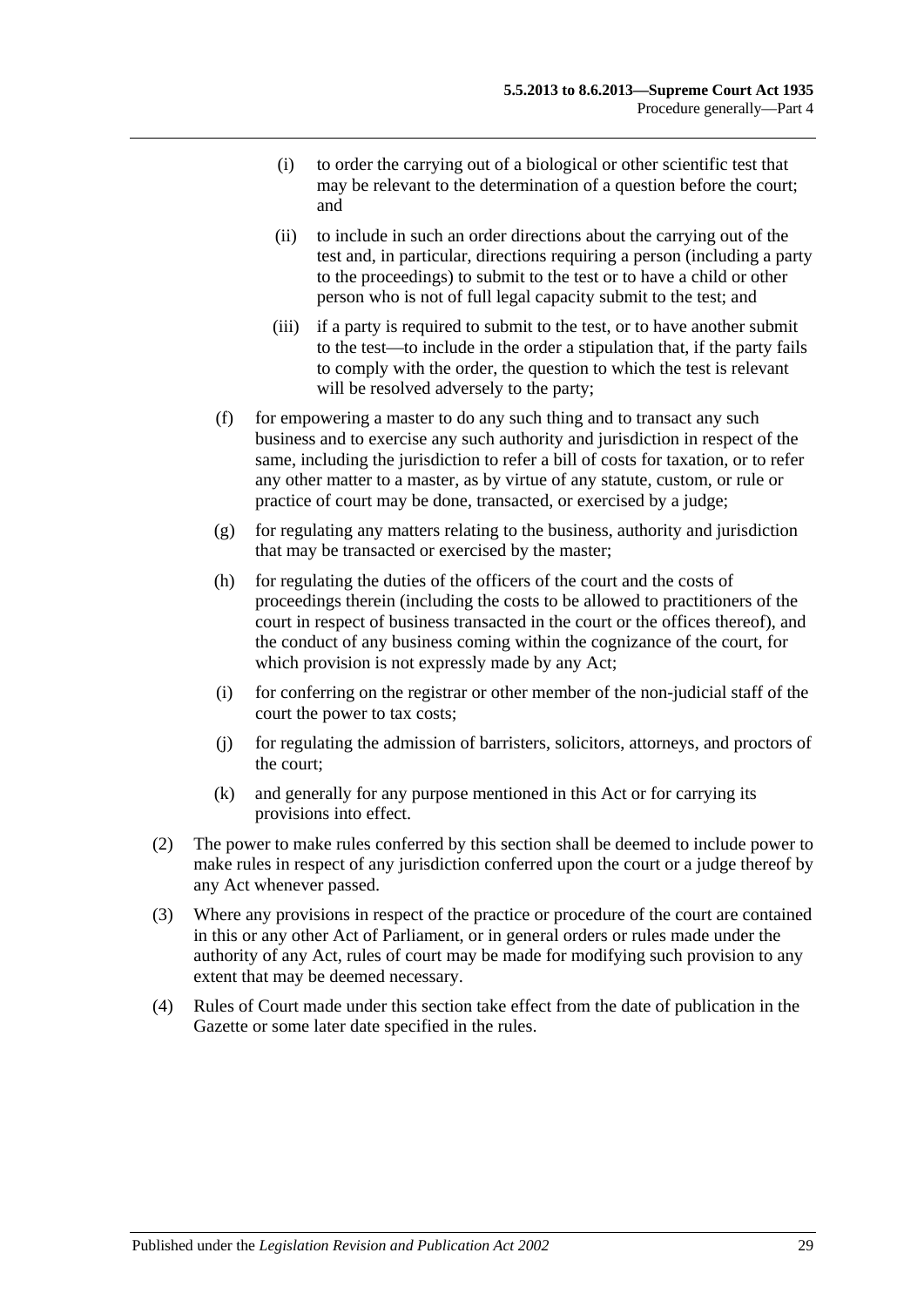# <span id="page-29-0"></span>**Part 6—Officers of the court**

# <span id="page-29-1"></span>**Division 1—Registrar**

## <span id="page-29-2"></span>**82—The registrar**

- (1) There shall be a registrar of the court.
- (2) No registrar shall be appointed, dismissed or reduced in status, nor shall the office of registrar be abolished, except upon the recommendation, or with the concurrence, of the Chief Justice.
- (3) The registrar is the court's principal administrative officer.
- (3a) The registrar may, in addition to exercising the functions and duties assigned to him or her by this Act or any other Act, exercise any procedural or non-judicial powers of the court assigned by the Chief Justice or by rules of court under this or any other Act.
- (4) The registrar shall, in relation to the performance and discharge of his functions and duties (so far as they relate to the business of the court), be subject to the control and direction of the Chief Justice.

# <span id="page-29-3"></span>**Division 2—Tipstaves**

## <span id="page-29-4"></span>**106—Appointment of tipstaves**

- (1) There will be such tipstaves of the court as are necessary.
- (2) No tipstaff will be appointed except on the recommendation of the Chief Justice.

## <span id="page-29-5"></span>**107—Duty of tipstaves**

The tipstaves of the court shall be in attendance on the sittings of the court, and any tipstaff may, without warrant, apprehend and lodge in prison all persons who, by the court or any judge, are ordered to be apprehended or committed into prison for contempt of court or otherwise.

## <span id="page-29-6"></span>**108—Other duties**

Every tipstaff shall perform all such other duties as from time to time are by the court or a judge or rules of court directed to be performed by him.

# <span id="page-29-7"></span>**Division 3—Further provisions as to officers**

# <span id="page-29-8"></span>**109—Appointment of other officers**

- (1) The court shall have such other officers as are necessary for the administration of justice therein, and for the due execution of the judgments, decrees, orders, and processes thereof.
- (2) Subject to [subsection](#page-29-9) (3), no such other officer will be appointed except on the recommendation of the Chief Justice.
- <span id="page-29-9"></span>(3) The associates to the judges will be appointed and may be removed from office by the Chief Justice, but otherwise will be subject to the *[Courts Administration Act](http://www.legislation.sa.gov.au/index.aspx?action=legref&type=act&legtitle=Courts%20Administration%20Act%201993) 1993* in the same way as other staff of the court appointed under that Act.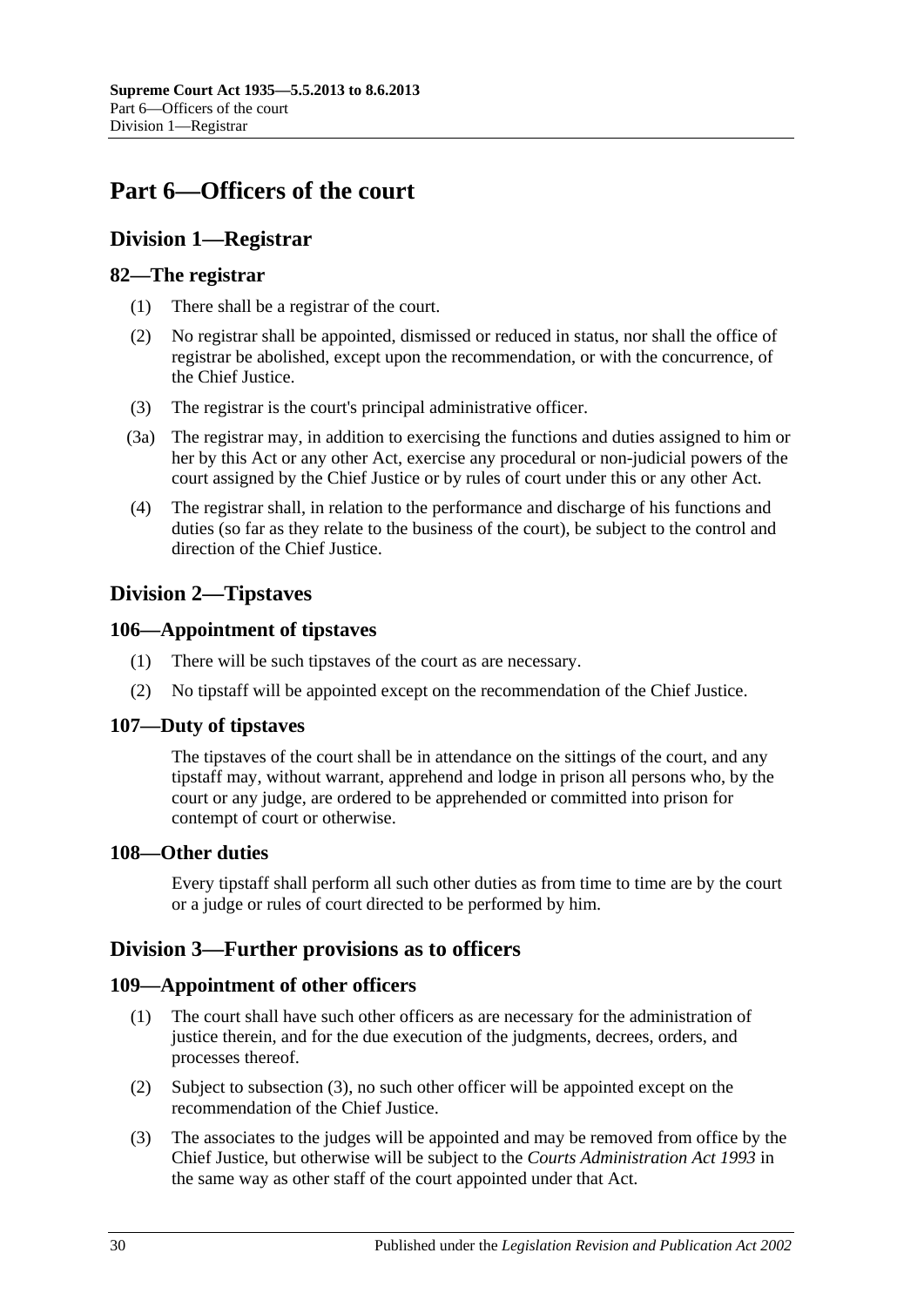# <span id="page-30-0"></span>**110—Duties of officers**

Subject to this Act, the business to be performed in the court, or in the chambers of any judge, other than that performed by the judges, shall be distributed among the officers of the court, in such manner as is directed by rules of court, or, in any cases not provided for by rules of court, as the court or any judge thereof may direct, and such officers shall perform such duties in relation to such business as is directed by this Act or by rules of court, or by such court or any judge thereof; and, subject to this Act and such rules of court, all such officers respectively shall continue to perform the same duties as nearly as may be in the same manner as if this Act had not passed.

# <span id="page-30-1"></span>**110A—Administrative and ancillary staff**

- (1) The court's administrative and ancillary staff consists of—
	- (a) the registrar; and
	- (b) any other persons appointed to the non-judicial staff of the Court.
- (2) The Court's administrative and ancillary staff (other than judges' associates) will be appointed under the *[Courts Administration Act](http://www.legislation.sa.gov.au/index.aspx?action=legref&type=act&legtitle=Courts%20Administration%20Act%201993) 1993*.

# <span id="page-30-2"></span>**110B—Responsibilities of non-judicial staff**

A member of the court's administrative or ancillary staff is responsible to the Chief Justice (through any properly constituted administrative superior) for the proper and efficient discharge or his or her duties.

# <span id="page-30-3"></span>**Part 7—Miscellaneous provisions**

# <span id="page-30-4"></span>**111—Rules as to division of loss upon collision at sea**

(1) Where, by fault of two or more vessels, damage or loss is caused to one or more vessels, to their cargoes or freight, or to any property on board, the liability to make good the damage or loss shall be in proportion to the degree in which each vessel was in fault:

Provided that, if, having regard to all the circumstances of the case, it is not possible to establish different degrees of fault, the liability shall be apportioned equally.

- (2) Nothing in this section shall operate so as to render any vessel liable for any loss or damage to which her fault has not contributed.
- (3) Nothing in this section shall affect the liability of any person under a contract of carriage or any contract, or shall be construed as imposing any liability upon any person from which he is exempted by any contract or by any provision of law or as affecting the right of any person to limit his liability in manner provided by law.
- (4) For the purposes of this section, the expression *freight* includes passage money and hire, and references to damage or loss caused by the fault of a vessel shall be construed as including references to any salvage or other expenses consequent upon that fault, recoverable at law by way of damages.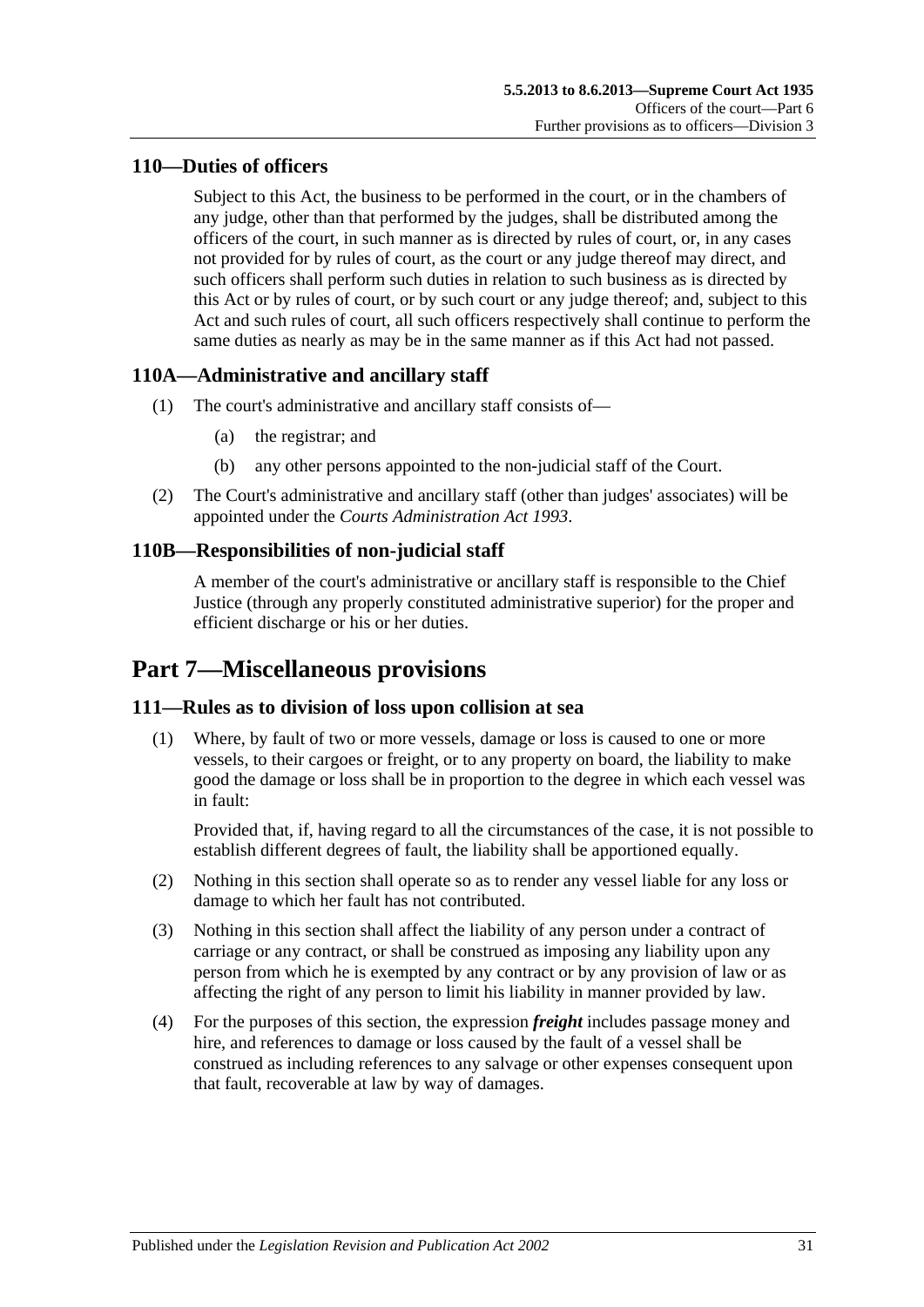## <span id="page-31-0"></span>**112—Damages for personal injuries**

- (1) Where loss of life or personal injuries are suffered by any person on board a vessel owing to the fault of that vessel and of any other vessel or vessels, the liability of the owners of the vessels shall be joint and several.
- (2) Nothing in this section shall be construed as depriving any person of any right of defence on which, independently of this section, he might have relied in an action brought against him by the person injured or any person or persons entitled to sue in respect of such loss of life, or shall affect the right of any person to limit his liability in cases to which this section relates in the manner provided by law.

## <span id="page-31-4"></span><span id="page-31-1"></span>**113—Right of contribution**

(1) Where loss of life or personal injuries are suffered by any person on board a vessel owing to the fault of that vessel, and any other vessel or vessels, and a proportion of the damages is recovered against the owner of one of the vessels which exceeds the proportion in which she was in fault, he may recover by way of contribution the amount of the excess from the owners of the other vessels to the extent to which those vessels were respectively in fault:

Provided that no amount shall be so recovered which could not, by reason of any statutory or contractual limitation of, or exemption from, liability, or which could not for any other reason, have been recovered in the first instance as damages by the persons entitled to sue therefor.

(2) In addition to any other remedy provided by law, the persons entitled to any contribution as provided by [subsection](#page-31-4) (1) of this section shall, for the purpose of recovering the contribution, have subject to the provisions of this Act, the same rights and powers as the persons entitled to sue for damages in the first instance.

## <span id="page-31-2"></span>**114—Interest on judgement debts**

- (1) All money, including costs, payable under any judgment or order shall bear interest at the rate from time to time prescribed by the rules of court.
- (2) The interest shall be computed from the following times:
	- (a) in the case of money other than taxed costs, from the time specified in the judgment or order, and if no time is so specified from the date of the judgment or order:
	- (b) in the case of taxed costs, from the date of the certificate of the taxing officer by whom the costs were taxed or an earlier date specified by the taxing officer in the certificate.

# <span id="page-31-3"></span>**117—Orders to bring prisoners for examination**

- (1) Any sheriff, gaoler, or other officer, having the custody of any prisoner, whose evidence is required in any action, trial, or proceeding, civil or criminal, shall upon receiving an order of a judge for that purpose, take such prisoner for examination before the court, or any judge thereof, or before any official or arbitrator or other person appointed to take any examination.
- (2) Such an order may be obtained upon affidavit by the party requiring the attendance of such prisoner, and shall set forth the time when and place where such prisoner is to be taken for the purpose of the examination.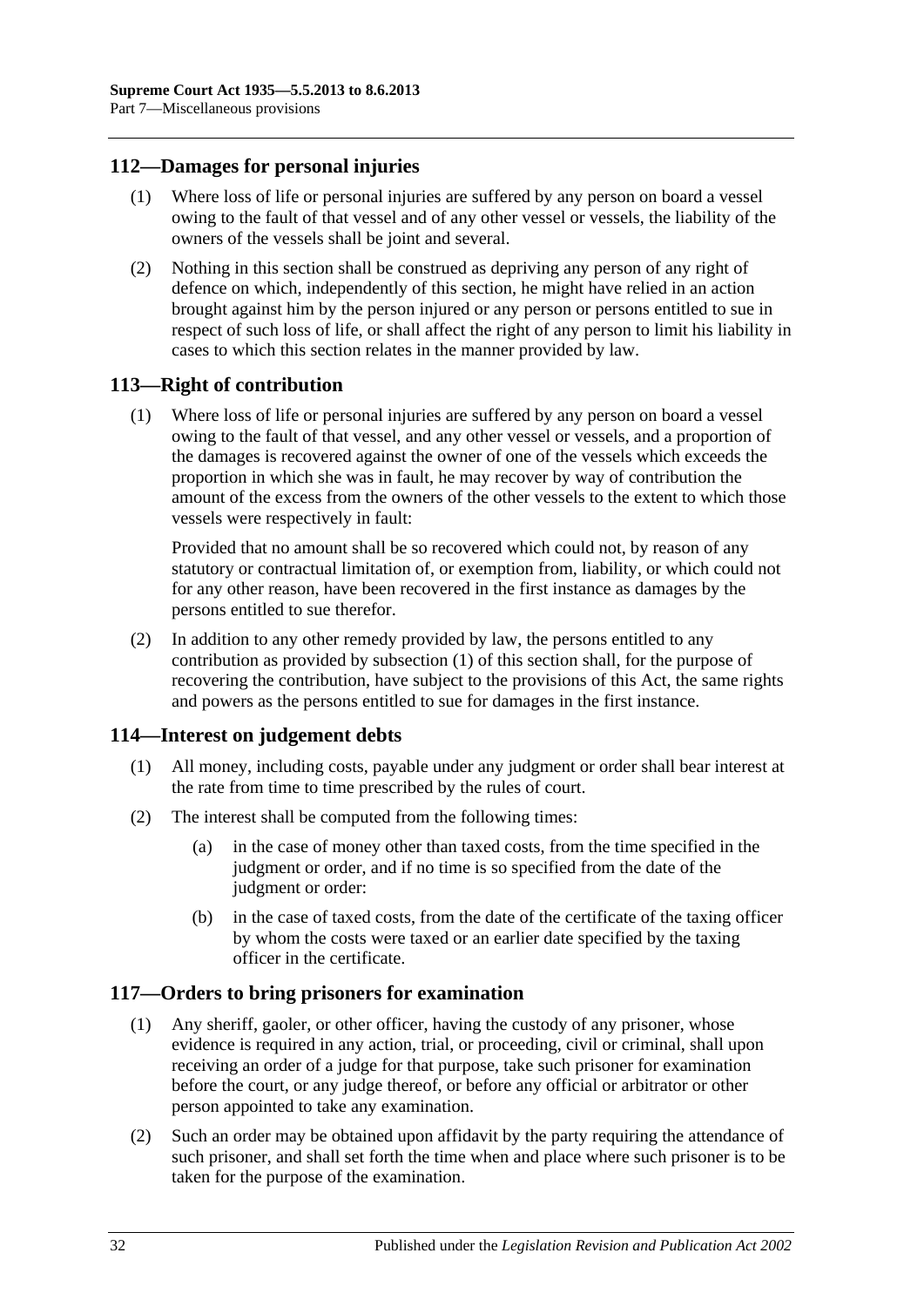(3) The officer so ordered as aforesaid shall be entitled to be paid the like travelling and other expenses, and compensation for loss of time, as upon attendance at a trial.

## <span id="page-32-0"></span>**118—Legal process**

- (1) Any process of the court may be issued, served or executed on a Sunday as well as any other day.
- (2) The validity of process is not affected by the fact that the person who issued it dies or ceases to hold office.

## <span id="page-32-6"></span><span id="page-32-1"></span>**118A—Service**

- (1) If it is not practicable to serve any process, notice or other document relating to civil or criminal proceedings in the manner otherwise prescribed or contemplated by law, the court may, by order—
	- (a) provide for service by post; or
	- (b) make any other provision that may be necessary or desirable for service.
- (2) Any process, notice or other document served in accordance with an order under [subsection](#page-32-6) (1) will, despite any other law, be taken to have been duly served.

## <span id="page-32-2"></span>**119—Suitors' funds to vest in master**

All suitors' funds shall be vested in the registrar on behalf of the court and shall be dealt with by him in accordance with this Act and the rules of court, and any order of the court or a judge.

## <span id="page-32-3"></span>**120—Securities in court**

All securities standing in court or at any time deposited in court shall be held by the registrar in trust to apply the same in accordance with law.

## <span id="page-32-4"></span>**121—Liability of Treasurer for default of master**

- (1) The Treasurer shall be liable to make good to the suitors of the court all suitors' funds and securities in court, and for that purpose may by authority of this Act, and without any further appropriation, make any necessary payments out of the general revenue of the State.
- (2) If the Chief Justice certifies to the Treasurer in writing that the registrar has failed to pay any money in court or to transfer or deliver any securities in court required by law or by any order of the court to be paid, transferred, or delivered by him, or has been guilty of any default with respect to any such money or securities, the Treasurer shall pay out of the general revenue to such persons as are named by the Chief Justice in the certificate, such sums as the Chief Justice certifies in writing to be required for the purpose of paying the money so required to be paid or of replacing the securities so required to be transferred or delivered, or of making good such default.

## <span id="page-32-5"></span>**122—Banking and investment of suitors' funds**

- (1) All suitors' funds shall, as soon as practicable after payment into, or deposit in court, be paid into the Treasury or an ADI in Adelaide.
- (2) Such funds or such part thereof as the rules direct shall be invested in such manner and at such times as the rules of court prescribe.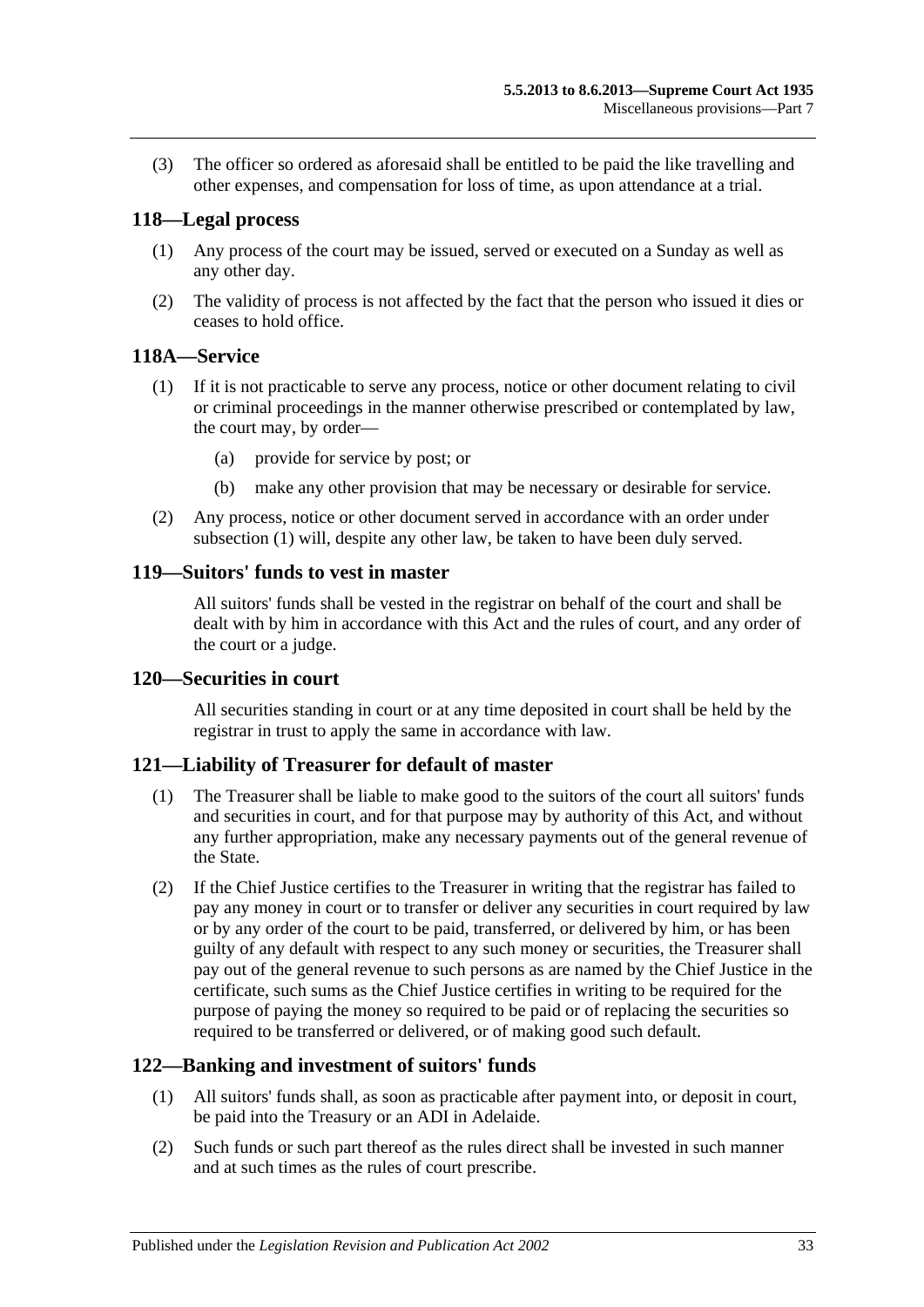- (3) The interest or other income from such investment shall be dealt with as prescribed by rules of court.
- (4) Until rules of court are made under this section the law and practice relating to the deposit, payment, delivery and transfer in into and out of court of suitors' funds and securities which belong to suitors, shall continue as at the commencement of this Act.

#### <span id="page-33-0"></span>**123—Investments made under order of the court**

Any money in court which under the rules of court or under the order of the court is required to be laid out in any particular investment shall be so laid out notwithstanding anything in this Act.

#### <span id="page-33-1"></span>**124—Validity of payments etc pursuant to rules of court**

All acts done by the registrar with reference to funds in court pursuant to and in accordance with rules of court shall be as valid and effectual as if they had been done in pursuance of an order of the court.

#### <span id="page-33-2"></span>**125—Remittances by post**

Where by rules of court the registrar is authorised to make payments of money to persons entitled thereto upon their request by transmitting to them by post crossed cheques or other documents intended to enable them to obtain payment of the sums expressed therein, the posting of a letter containing the cheque or document and addressed to the person entitled thereto at the address given by him in his request shall, as respects the liability of the registrar and of the Treasurer respectively, be equivalent to the delivery of the cheque or document to that person himself.

## <span id="page-33-3"></span>**126—Power to appoint deputies**

In [sections](#page-32-3) 120 to 126, inclusive, the term registrar shall not include an acting registrar, but the registrar may do any act, sign or execute any instrument and exercise any authority required or authorised to be done, signed, executed, or exercised by him in relation to suitors' funds, by a deputy of the registrar appointed by the Chief Justice.

## <span id="page-33-4"></span>**126A—Trials of sexual offences involving children to be given priority**

- (1) The court will give the necessary directions to ensure that a trial of a sexual offence where the alleged victim of the offence is a child is given priority over any less urgent criminal trial and is dealt with as expeditiously as the proper administration of justice allows.
- (2) In this section—

*sexual offence* means—

- (a) rape; or
- (b) indecent assault; or
- (c) any offence involving unlawful sexual intercourse or an act of gross indecency; or
- (d) incest; or
- (e) any offence involving sexual exploitation or abuse of a child, or exploitation of a child as an object of prurient interest; or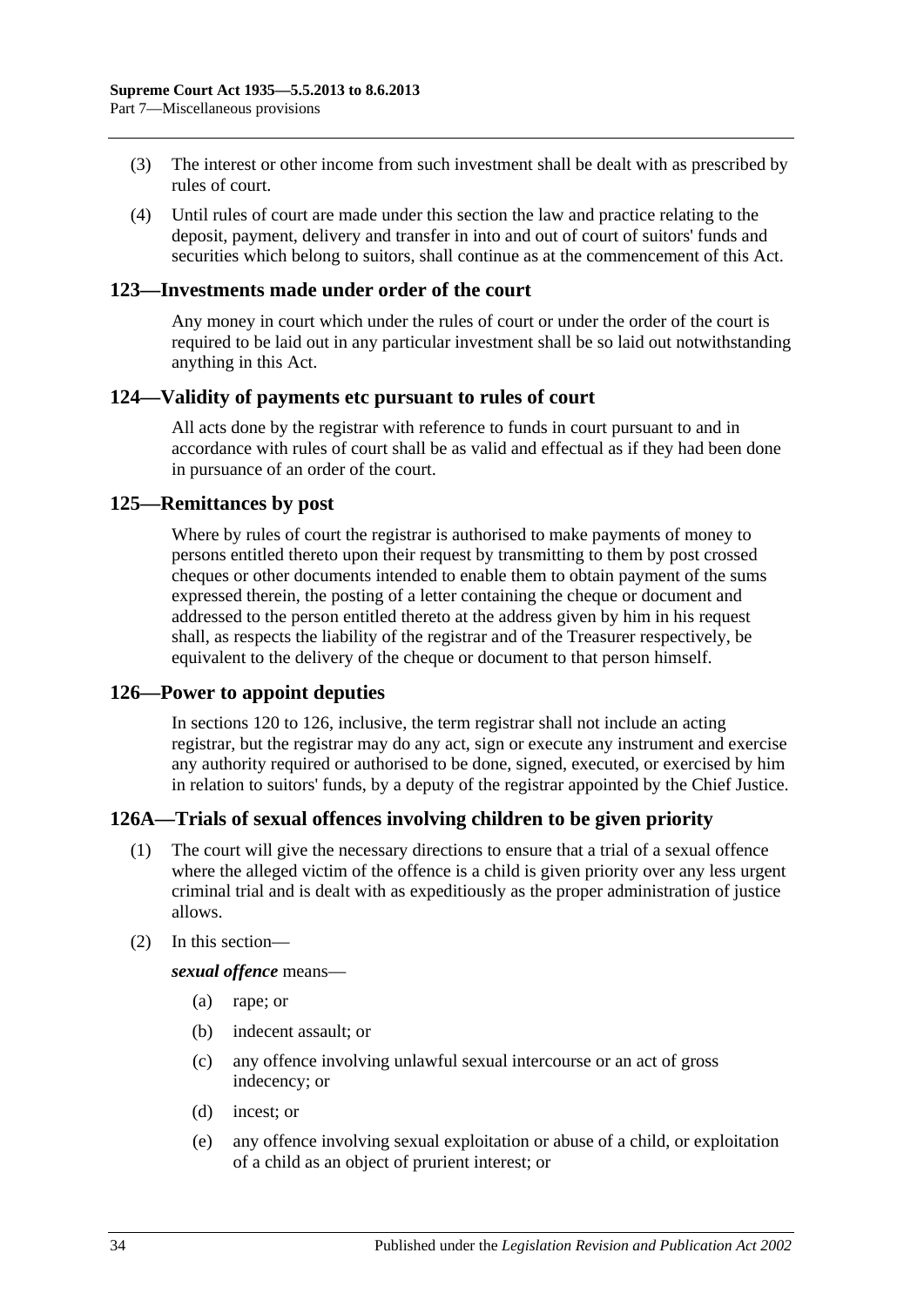(f) any attempt to commit, or assault with intent to commit, any of the offences referred to in a preceding paragraph.

## <span id="page-34-0"></span>**127—Rules of Court**

The judges may make rules of court in accordance with the provisions for making rules of court contained in this Act for regulating—

- (a) the deposit, payment, delivery and transfer in, into, and out of court of money and securities which belong to suitors or are otherwise capable of being deposited in or paid or transferred into court or under the custody of the court; and
- (b) the investment of and other dealings with money and securities in court; and
- (c) the disposal of the interest or other income from such investments; and
- (d) the execution of the orders of the court and the powers and duties of the registrar with reference to such money and securities; and
- (e) any other matters incidental to or connected with the matters previously mentioned in this section.

## <span id="page-34-1"></span>**128—Payment to the Treasurer of unclaimed suitors' funds**

- (1) In the month of July in every year the registrar shall pay to the Treasurer, as part of the general revenue of the State, all suitors' funds which, on the first day of that month, have been unclaimed for the period of six years next preceding.
- (2) Such moneys shall not be afterwards claimable from the Treasurer unless the court otherwise orders.

#### <span id="page-34-2"></span>**129—Party subsequently claiming may petition the Supreme Court etc**

- (1) If at any time after any such money has been so paid to the Treasurer, any person applies to the court, by summons, for the payment to him of that money or any part thereof, and the court is satisfied upon affidavit or other sufficient evidence adduced that the applicant is entitled to the whole or any part of the money claimed by him, the court shall make an order for payment of the sum to which the applicant is entitled, with or without such additional amount as would have accrued (whether as interest or otherwise) had that sum been retained by the court from the time when it was paid to the Treasurer to the time of the court order.
- (2) On any such order being served on the Treasurer he shall issue and pay the money mentioned in the order to the persons to whom it is payable by virtue of the order, and the receipt of any person to whom any such money is so paid shall be a full and valid discharge for the sum stated in the receipt to have been received.

## <span id="page-34-3"></span>**130—Court fees**

- (1) The Governor may, by regulation, prescribe and provide for the payment of fees in respect of proceedings in the court, or any step in such proceedings.
- (2) The court may remit or reduce a fee on account of the poverty of the party by whom the fee is payable or for any other proper reason.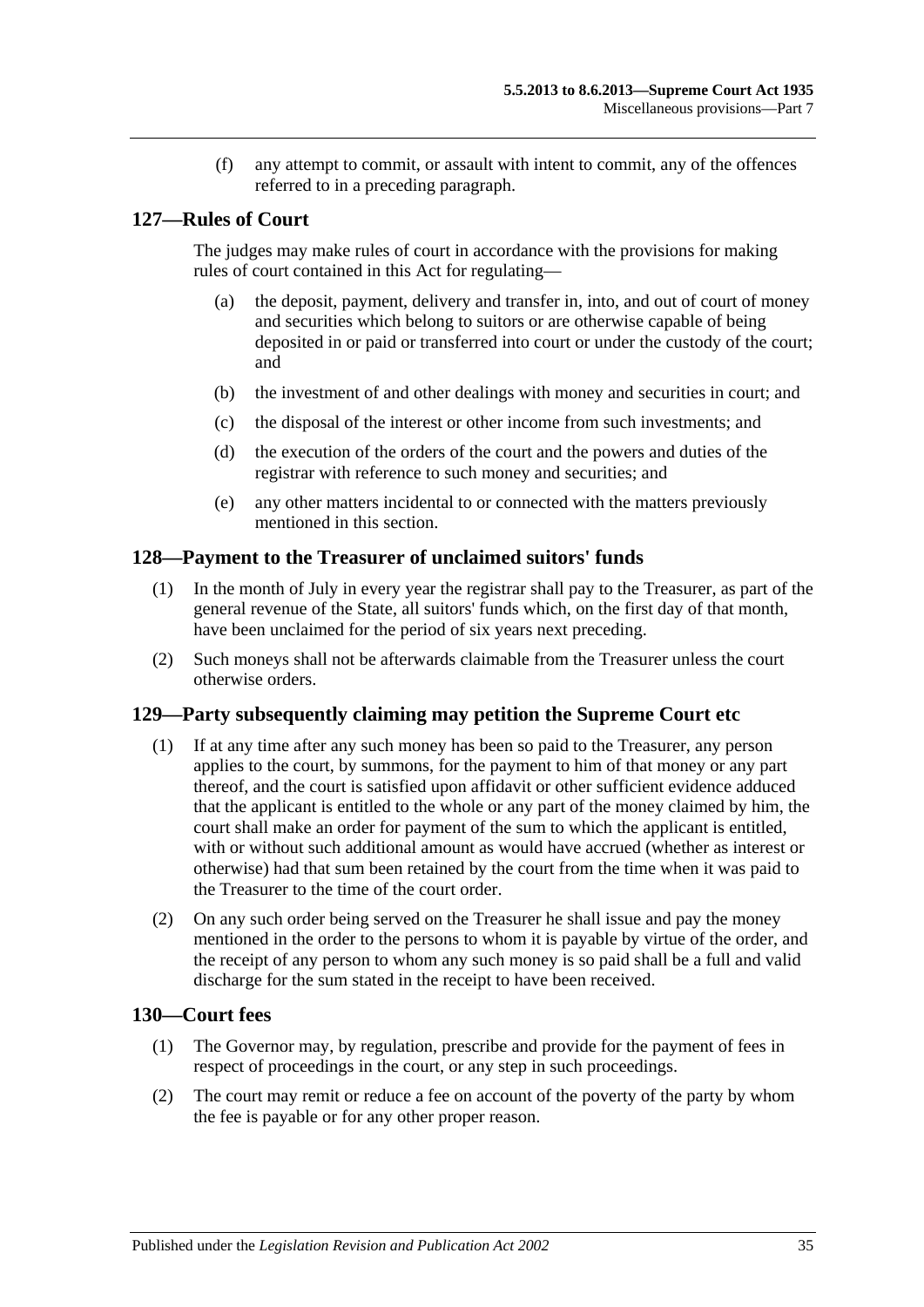## <span id="page-35-0"></span>**131—Accessibility of evidence**

- (1) Subject to this section, the court must, on application by any member of the public, allow the applicant to inspect or obtain a copy of—
	- (aa) any process relating to proceedings and forming part of the court's records;
	- (a) a transcript of evidence taken by the court in any proceedings;
	- (b) any documentary material admitted into evidence in any proceedings;
	- (c) a transcript of submissions by counsel;
	- (d) a transcript of the judge's summing up or directions to the jury, in a trial by jury;
	- (e) a transcript of reasons for judgment (including remarks made by the court on passing sentence);
	- (f) a judgment or order given or made by the court.
- <span id="page-35-1"></span>(2) A member of the public may inspect or obtain a copy of the following material only with the permission of the court:
	- (a) material that was not taken or received in open court;
	- (b) material that the court has suppressed from publication;
	- (ba) sensitive material in the custody of the court;
	- (c) material placed before the court during sentencing proceedings (including material furnished under section 7 of the *[Criminal Law \(Sentencing\)](http://www.legislation.sa.gov.au/index.aspx?action=legref&type=act&legtitle=Criminal%20Law%20(Sentencing)%20Act%201988)  Act [1988](http://www.legislation.sa.gov.au/index.aspx?action=legref&type=act&legtitle=Criminal%20Law%20(Sentencing)%20Act%201988)*);
	- (d) documentary material filed in connection with a preliminary examination;
	- (e) a transcript of any oral evidence taken at a preliminary examination;
	- (f) a photograph, slide, film, video tape, audio tape or other form of recording from which a visual image or sound can be produced;
	- (fa) a report prepared to assist the court in determining a person's eligibility for, or progress in, an intervention program (within the meaning of the *[Bail Act](http://www.legislation.sa.gov.au/index.aspx?action=legref&type=act&legtitle=Bail%20Act%201985) 1985* or the *[Criminal Law \(Sentencing\) Act](http://www.legislation.sa.gov.au/index.aspx?action=legref&type=act&legtitle=Criminal%20Law%20(Sentencing)%20Act%201988) 1988* or the *Intervention Orders (Prevention of Abuse) Act 2009*);
	- (g) material of a class prescribed by the regulations.
- (3) The court may permit inspection or copying of material referred to in [subsection](#page-35-1) (2) subject to any of the following conditions:
	- (a) a condition that material that is sensitive material will be available for examination under the supervision of the court at a place specified in the notice and at a time to be arranged;
	- (b) a condition limiting the publication or use of the material;
	- (c) any other condition that the court considers appropriate.
- (4) A decision by the court on an application under this section is administrative and is final and not subject to any form of review.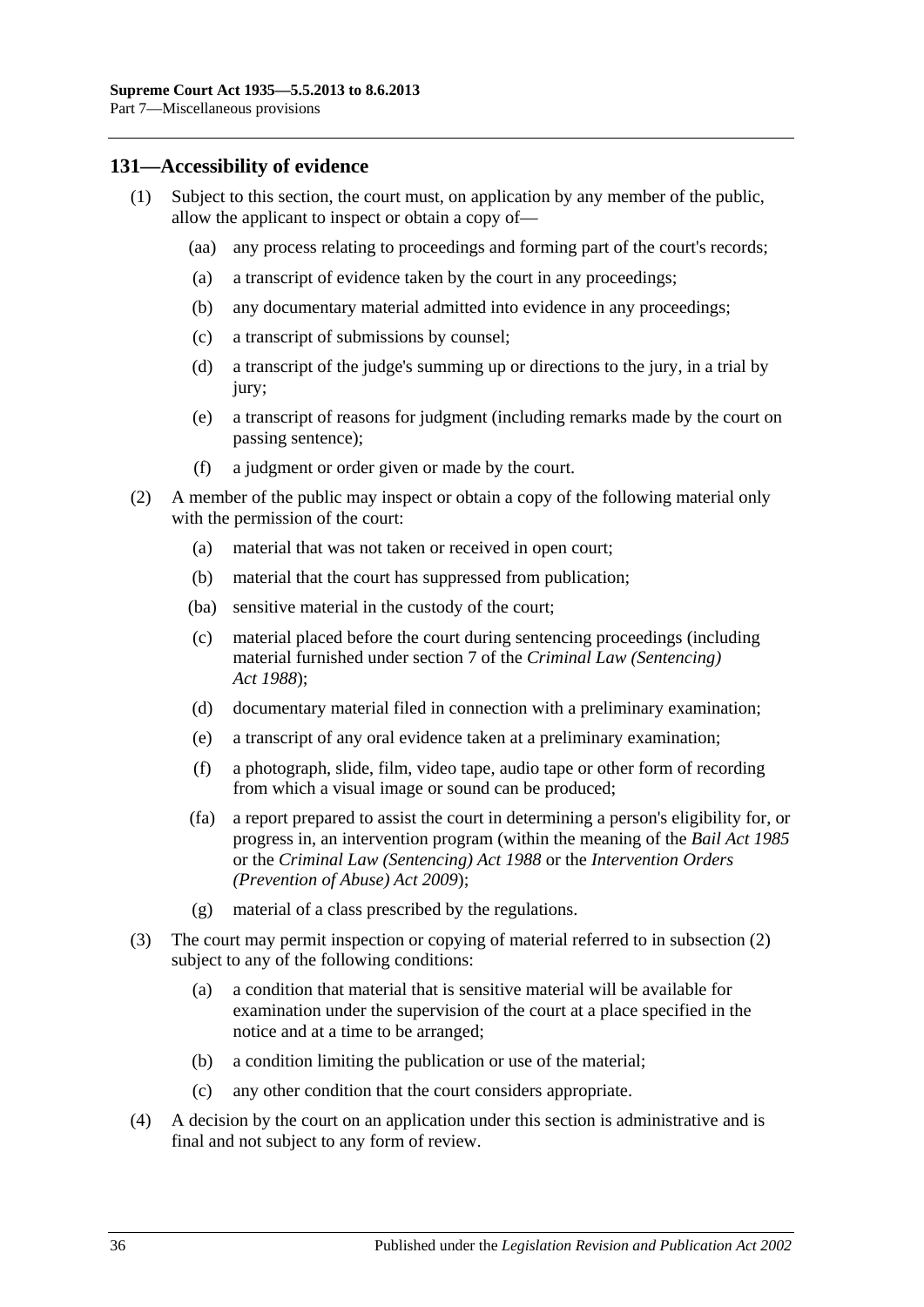- (5) The court may charge a fee, fixed by regulation, for inspection or copying of material under this section.
- (6) In this section—

*sensitive material*—see section 67H of the *[Evidence Act](http://www.legislation.sa.gov.au/index.aspx?action=legref&type=act&legtitle=Evidence%20Act%201929) 1929*.

# <span id="page-36-0"></span>**Schedule—Acts repealed**

| Number and year<br>of Act | Short or long title of Act                                                                                                                                                                                                                                                                                                                                                                                                                                                  | <b>Extent of repeal</b>                            |
|---------------------------|-----------------------------------------------------------------------------------------------------------------------------------------------------------------------------------------------------------------------------------------------------------------------------------------------------------------------------------------------------------------------------------------------------------------------------------------------------------------------------|----------------------------------------------------|
| 15 of 1842                | An Act to regulate the Appointment and the Duties of the<br>Sheriff of the Province of South Australia                                                                                                                                                                                                                                                                                                                                                                      | The whole                                          |
| 3 of 1843                 | An Ordinance to amend an Ordinance intituled "An Act to<br>regulate the Appointment and Duties of the Sheriff of the<br>Province of South Australia"                                                                                                                                                                                                                                                                                                                        | The whole                                          |
| 9 of 1845                 | An Ordinance for adopting in South Australia certain parts of<br>an Act made and passed in the Imperial Parliament which was<br>held in the First and Second Years of the Reign of Her present<br>Majesty intituled "An Act for abolishing Arrest on mesne<br>Process in Civil Actions, except in certain cases; for extending<br>the remedies of Creditors against the property of Debtors; and<br>for amending the laws for the relief of Insolvent Debtors in<br>England | The whole                                          |
| 14 of 1845                | An Ordinance to provide for the performance of certain matters The whole<br>in the Supreme Court during the occasional absence of the<br>Judge at a distance from Adelaide                                                                                                                                                                                                                                                                                                  |                                                    |
| 20 of 1852                | An Act to enable the Sheriff to appoint a Deputy to perform the The whole<br>Duties of his Office, and to abolish the Poundage now payable<br>on taking the body in execution                                                                                                                                                                                                                                                                                               |                                                    |
| 5 of 1853                 | Supreme Court Procedure Amendment Act                                                                                                                                                                                                                                                                                                                                                                                                                                       | The whole except sections<br>$162-172$ , inclusive |
| 6 of 1853                 | An Act to give relief to Persons having Claims against the<br>Local Government of South Australia by authorising them to try<br>the validity of such Claims in a Court of Law or Equity                                                                                                                                                                                                                                                                                     | The whole                                          |
| 24 of 1855-6              | The Supreme Court Procedure Act 1855                                                                                                                                                                                                                                                                                                                                                                                                                                        | The whole                                          |
| 30 of 1855–6              | An Act to facilitate Actions against Persons absent from the<br>colony and against persons sued as Joint Contractors                                                                                                                                                                                                                                                                                                                                                        |                                                    |
| 31 of 1855–6              | An Act to consolidate the several Ordinances relating to the<br>establishment of the Supreme Court of the Province of South<br>Australia                                                                                                                                                                                                                                                                                                                                    | The whole                                          |
| 4 of 1858                 | The Summary Procedure on Bills of Exchange Act 1858                                                                                                                                                                                                                                                                                                                                                                                                                         | The whole                                          |
| 5 of 1858                 | Supreme Court Procedure Further Amendment Act of 1858                                                                                                                                                                                                                                                                                                                                                                                                                       | The whole                                          |
| 13 of 1858                | The Third Judge and District Courts                                                                                                                                                                                                                                                                                                                                                                                                                                         | The whole                                          |
| 23 of 1859                | An Act to provide for the appointment of Commissioners to<br>take Affidavits as well in South Australia as elsewhere, to be<br>made use of in the Supreme Court of South Australia and for<br>the more easy Administration of Oaths to persons appointed to<br>act as Justices of the Peace in South Australia                                                                                                                                                              | The whole                                          |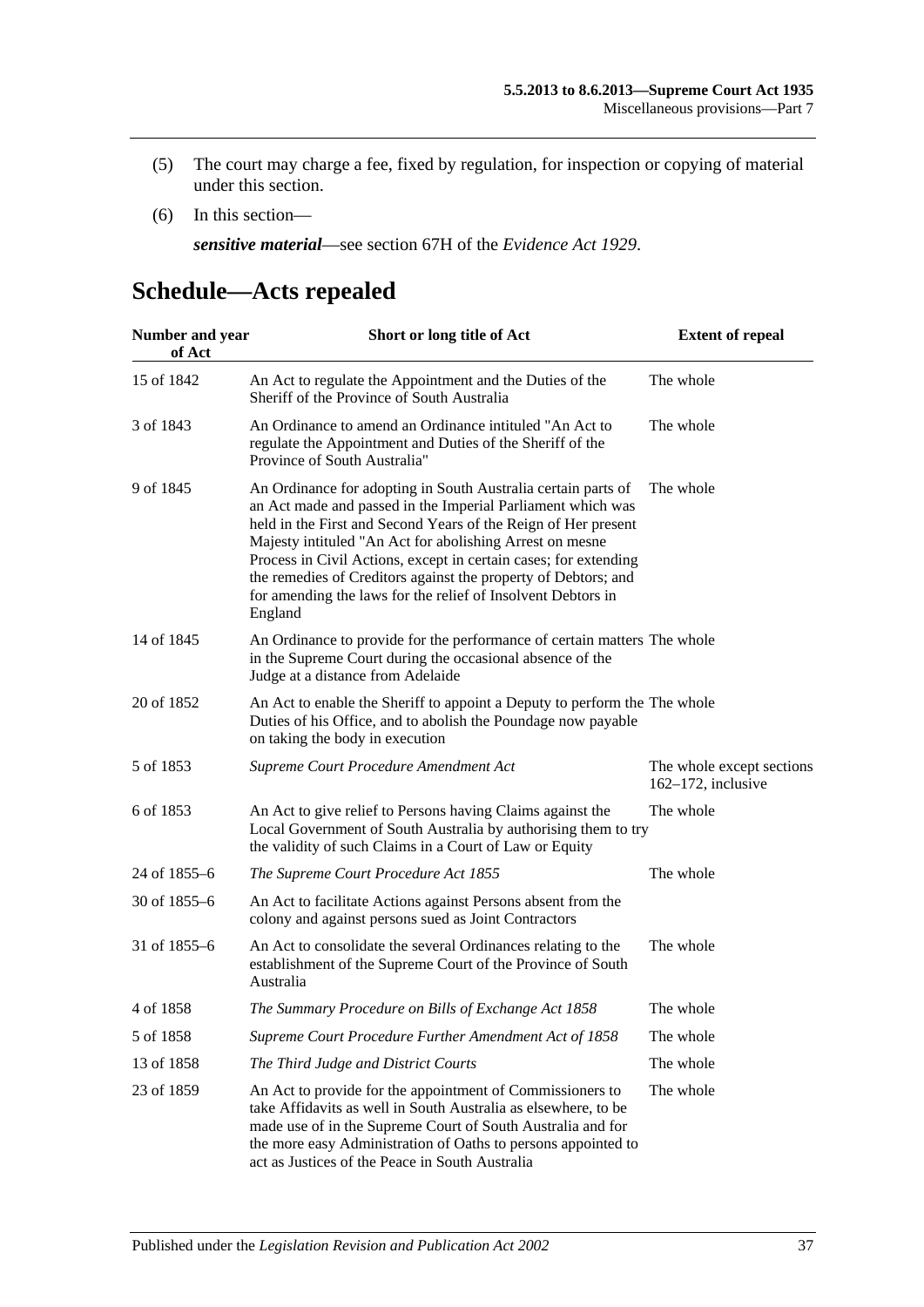#### **Supreme Court Act 1935—5.5.2013 to 8.6.2013** Schedule—Acts repealed

| Number and year<br>of Act | Short or long title of Act                                                                                                                                                                                                                                       | <b>Extent of repeal</b>                                           |
|---------------------------|------------------------------------------------------------------------------------------------------------------------------------------------------------------------------------------------------------------------------------------------------------------|-------------------------------------------------------------------|
| 5 of 1861                 | An Act to amend the Laws regulating the Court of Appeals of<br>the Province of South Australia, and to extend the Powers<br>thereof                                                                                                                              | The whole                                                         |
| 3 of 1862                 | The Common Law Procedure Act 1862                                                                                                                                                                                                                                | The whole, except<br>sections $1, 2$ , and $3$                    |
| 15 of 1865                | The Court of Appeals Amendment Act 1865                                                                                                                                                                                                                          | The whole                                                         |
| 12 of 1865–6              | An Act to provide for the more speedy administration of justice The whole<br>by means of the Supreme Court                                                                                                                                                       |                                                                   |
| 2 of 1866                 | An Act to protect certain persons from actions by reason of<br>their being elected to Parliament while members of the Court of<br>Appeals                                                                                                                        | The whole                                                         |
| 7 of 1866                 | An Act to regulate and amend the Practice and Procedure of the The whole, except<br>Supreme Court of the Province of South Australia in its<br>Revenue Jurisdiction                                                                                              | sections 15 and 26                                                |
| 20 of 1866–7              | The Equity Act 1866                                                                                                                                                                                                                                              | The whole, except<br>sections 150 and 151                         |
| 8 of 1867                 | Supreme Court Act 1867                                                                                                                                                                                                                                           | The whole                                                         |
| 6 of 1868-9               | An Act to repeal Act No. 11 of 1866–7 intituled "An Act to<br>amend The Third Judge and Districts Courts Act, and for other<br>purposes" and to make further provision for the trial of Causes,<br>and trial of Offences at places remote from the Supreme Court | The whole                                                         |
| 7 of 1868-9               | An Act to amend the "Supreme Court Act 1867"                                                                                                                                                                                                                     | The whole                                                         |
| 23 of 1870-71             | An Act to fix the tenure of office of the Primary Judge in<br>Equity, and to provide for the performance of the duties of the<br>office of Primary Judge in Equity in certain cases                                                                              | The whole                                                         |
| 28 of 1873                | An Act to increase the salaries of the Judges of the Supreme<br>Court, and of certain officers of the Civil Service of the<br>Province of South Australia                                                                                                        | The whole                                                         |
| 116 of 1878               | Supreme Court Act 1878                                                                                                                                                                                                                                           | The whole, except<br>paragraphs I-VII,<br>inclusive, of section 6 |
| 120 of 1878               | An Act to amend "The Equity Act 1866"                                                                                                                                                                                                                            | The whole                                                         |
| 286 of 1883               | An Act to amend "The Third Judge and District Courts Act"<br>and the Act No. 6 of 1868-9                                                                                                                                                                         | The whole                                                         |
| 514 of 1891               | The Suitors Unclaimed Funds Act 1891                                                                                                                                                                                                                             | The whole                                                         |
| 1358 of 1919              | Fourth Judge Act 1919                                                                                                                                                                                                                                            | The whole                                                         |
| 1564 of 1923              | Acts Interpretation Act Amendment Act 1923                                                                                                                                                                                                                       | The whole                                                         |
| 1739 of 1926              | Supreme Court Act Amendment Act 1926                                                                                                                                                                                                                             | The whole                                                         |
| 1761 of 1926              | Fifth Judge Act 1926                                                                                                                                                                                                                                             | The whole                                                         |
| 1864 of 1928              | Supreme Court Act 1928                                                                                                                                                                                                                                           | The whole                                                         |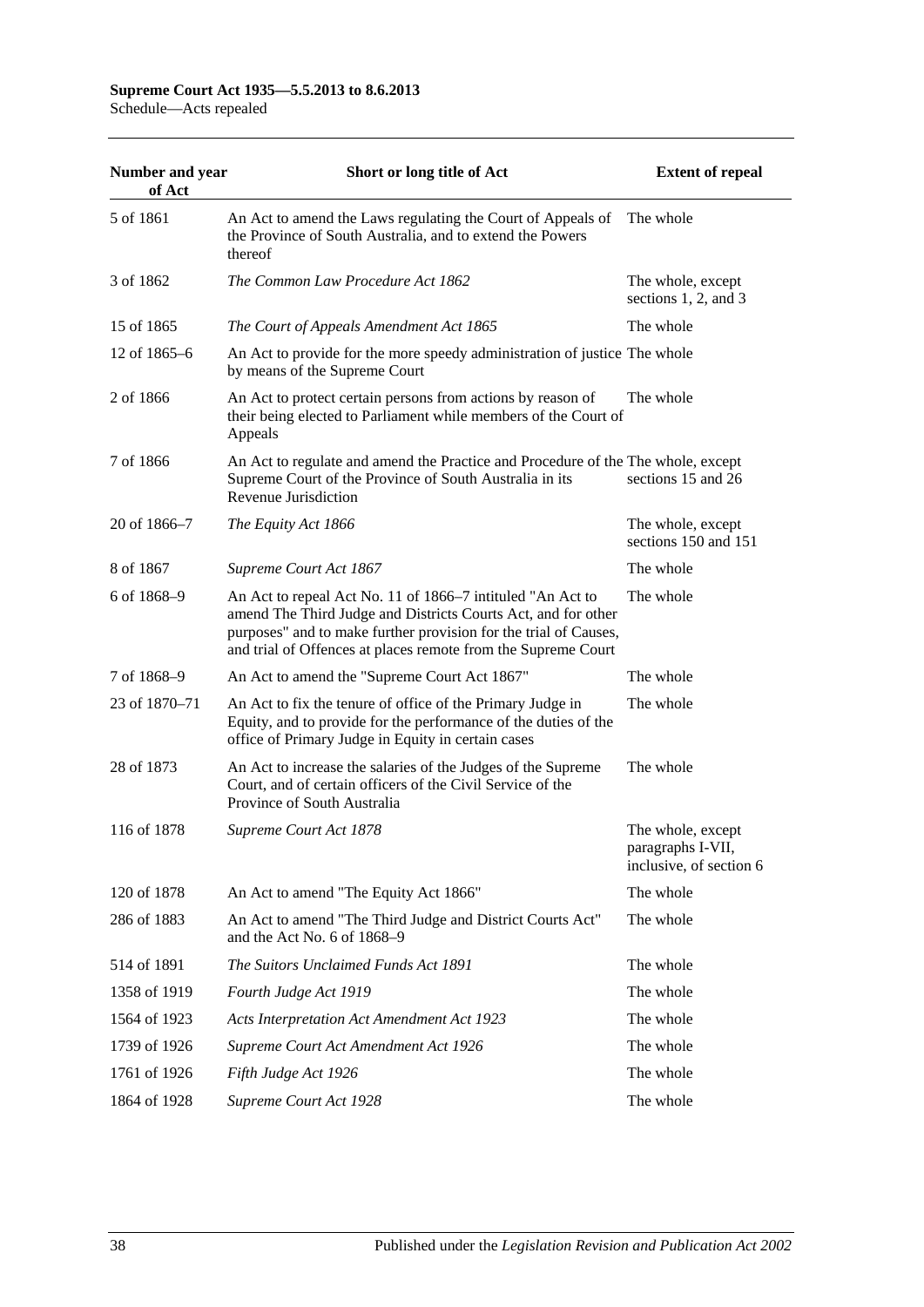# <span id="page-38-0"></span>**Legislative history**

## **Notes**

- Amendments of this version that are uncommenced are not incorporated into the text.
- Please note—References in the legislation to other legislation or instruments or to titles of bodies or offices are not automatically updated as part of the program for the revision and publication of legislation and therefore may be obsolete.
- Earlier versions of this Act (historical versions) are listed at the end of the legislative history.
- For further information relating to the Act and subordinate legislation made under the Act see the Index of South Australian Statutes or www.legislation.sa.gov.au.

# **Principal Act and amendments**

New entries appear in bold.

| Year No |      | Title                                                      | Assent     | Commencement                       |
|---------|------|------------------------------------------------------------|------------|------------------------------------|
| 1935    | 2253 | Supreme Court Act 1935                                     | 21.12.1935 | 1.11.1937 (Gazette 25.3.1937 p646) |
| 1936    | 2293 | <b>Statute Law Revision Act 1936</b>                       | 8.10.1936  | 8.10.1936                          |
| 1944    | 38   | Supreme Court Act Amendment<br>Act 1944                    | 14.12.1944 | 14.12.1944                         |
| 1947    | 33   | Supreme Court Act Amendment<br>Act 1947                    | 4.12.1947  | 4.12.1947                          |
| 1951 6  |      | Supreme Court Act Amendment<br>Act 1951                    | 6.9.1951   | 1.7.1951: s4                       |
| 1952    | 13   | Supreme Court Act Amendment<br>Act 1952                    | 16.10.1952 | 16.10.1952                         |
| 1953 45 |      | Supreme Court Act Amendment<br>Act 1953                    | 17.12.1953 | 17.12.1953                         |
| 1955    | 3    | Statutes Amendment (Public Salaries) 23.6.1955<br>Act 1955 |            | $1.6.1955$ : s $16(2)$             |
| 1955    | -12  | Supreme Court Act Amendment<br>Act 1955                    | 30.9.1955  | 30.9.1955                          |
| 1958 41 |      | Supreme Court Act Amendment<br>Act 1958                    | 27.11.1958 | $1.7.1958$ : s 4                   |
| 1960    | 67   | Supreme Court Act Amendment<br>Act 1960                    | 24.11.1960 | 24.11.1960                         |
| 1960    | 71   | Supreme Court Act Amendment Act<br>$(No. 2)$ 1960          | 1.12.1960  | 1.12.1960                          |
| 1962    | 52   | Supreme Court Act Amendment<br>Act 1962                    | 15.11.1962 | 15.11.1962                         |
| 1963    | 29   | Supreme Court Act Amendment<br>Act 1963                    | 21.11.1963 | 21.11.1963                         |
| 1965    | - 9  | Supreme Court Act Amendment<br>Act 1965                    | 23.9.1965  | 23.9.1965                          |
| 1965    | 49   | Supreme Court Act Amendment Act<br>$(No. 2)$ 1965          | 9.12.1965  | 9.12.1965                          |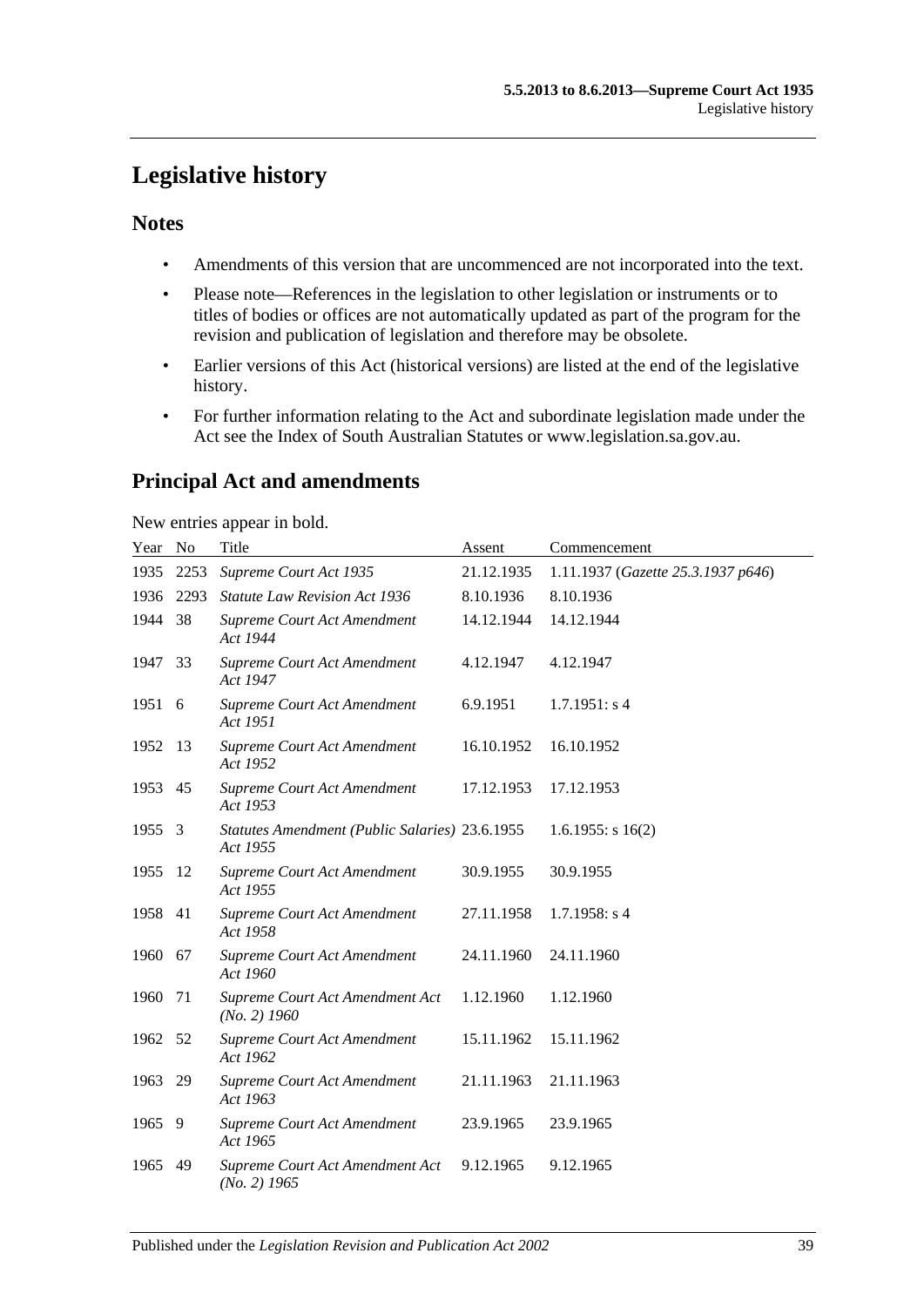| 1966 85 |     | Supreme Court Act Amendment Act<br>$(No. 1)$ 1966                              | 1.12.1966  | 12.1.1967 (Gazette 12.1.1967 p51)     |
|---------|-----|--------------------------------------------------------------------------------|------------|---------------------------------------|
| 1967    | 9   | Supreme Court Act Amendment<br>Act 1967                                        | 30.3.1967  | 30.3.1967                             |
| 1967    | 21  | Supreme Court Act Amendment Act<br>$(No. 2)$ 1967                              | 13.4.1967  | 22.6.1967 (Gazette 22.6.1967 p1850)   |
| 1969    | 10  | Supreme Court Act Amendment<br>Act 1969                                        | 27.2.1969  | 27.2.1969                             |
| 1969    | 22  | Supreme Court Act Amendment Act<br>$(No. 2)$ 1969                              | 26.6.1969  | 26.6.1969                             |
| 1969    | 62  | Supreme Court Act Amendment Act<br>$(No. 3)$ 1969                              | 4.12.1969  | 21.5.1970 (Gazette 21.5.1970 p1842)   |
| 1970    | 14  | Supreme Court Act Amendment<br>Act 1970                                        | 17.9.1970  | 17.9.1970                             |
| 1970    | 16  | Supreme Court Act Amendment Act<br>$(No. 2)$ 1970                              | 17.9.1970  | 17.9.1970                             |
| 1970    | 58  | Supreme Court Act Amendment Act<br>(No. 3) 1970                                | 10.12.1970 | 1.1.1971 (Gazette 10.12.1970 p2646)   |
| 1971    | 30  | Judges' Pensions Act 1971                                                      | 22.4.1971  | 1.5.1971 (Gazette 22.4.1971 p2186)    |
| 1971    | 49  | Supreme Court Act Amendment<br>Act 1971                                        | 26.8.1971  | 26.8.1971                             |
| 1972    | -39 | Statutes Amendment (Judges' Salaries)13.4.1972<br>Act 1972                     |            | 13.4.1972                             |
| 1972    | 40  | Supreme Court Act Amendment<br>Act 1972                                        | 13.4.1972  | 9.11.1972 (Gazette 9.11.1972 p2254)   |
| 1972    | 41  | Crown Proceedings Act 1972                                                     | 20.4.1972  | 14.12.1972 (Gazette 14.12.1972 p2630) |
| 1974    | 8   | Statutes Amendment (Judges' Salaries)21.3.1974<br>Act 1974                     |            | 21.3.1974                             |
| 1974    | -12 | Supreme Court Act Amendment<br>Act 1974                                        | 28.3.1974  | 20.6.1974 (Gazette 20.6.1974 p2450)   |
| 1975    | 18  | Statutes Amendment (Judges' Salaries) 27.3.1975<br>Act 1975                    |            | 27.3.1975                             |
| 1975    | 24  | <b>Statute Law Revision Act 1975</b>                                           | 27.3.1975  | 27.3.1975                             |
| 1978 67 |     | Supreme Court Act Amendment<br>Act 1978                                        | 26.10.1978 | 6.7.1992 (Gazette 2.7.1992 p209)      |
| 1978    | 82  | Sheriff's Act 1978                                                             | 30.11.1978 | 6.7.1992 (Gazette 2.7.1992 p209)      |
| 1980    | 53  | Supreme Court Act Amendment<br>Act 1980                                        | 3.7.1980   | 3.7.1980                              |
| 1981    | 34  | <b>Statutes Amendment (Administration</b><br>of Courts and Tribunals) Act 1981 | 19.3.1981  | 1.7.1981 (Gazette 25.6.1981 p1896)    |
| 1982    | 82  | Supreme Court Act Amendment<br>Act 1982                                        | 16.9.1982  | 16.9.1982                             |
| 1982    | 92  | <b>Judicial Remuneration Act 1982</b>                                          | 14.10.1982 | 28.10.1982 (Gazette 28.10.1982 p1214) |
| 1983    | 2   | Supreme Court Act Amendment<br>Act 1983                                        | 14.4.1983  | 14.4.1983                             |
| 1983    | 73  | Supreme Court Act Amendment Act<br>$(No. 2)$ 1983                              | 3.11.1983  | 3.11.1983                             |
|         |     |                                                                                |            |                                       |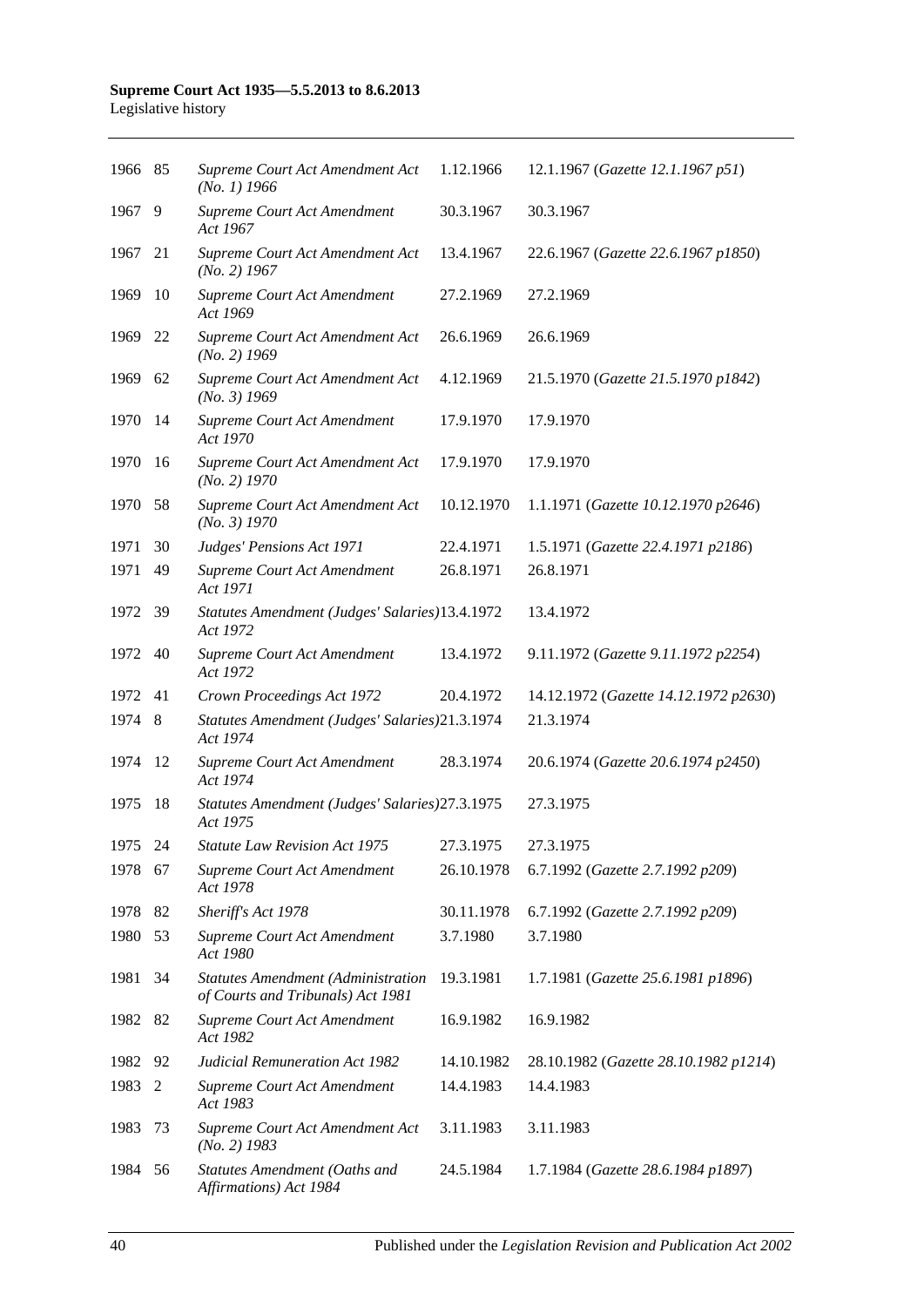| 1985    | 6   | Statutes Amendment (Bail) Act 1985                                          | 7.3.1985   | 7.7.1985 (Gazette 9.5.1985 p1398)                                                                                                                                                                                                                   |
|---------|-----|-----------------------------------------------------------------------------|------------|-----------------------------------------------------------------------------------------------------------------------------------------------------------------------------------------------------------------------------------------------------|
| 1985    | 59  | <b>Statutes Amendment (Remuneration)</b><br>Act 1985                        | 30.5.1985  | 13.6.1985 (Gazette 13.6.1985 p2132)                                                                                                                                                                                                                 |
| 1985    | 70  | <b>Statutes Amendment (Courts)</b><br>Act 1985                              | 6.6.1985   | 1.8.1985 (Gazette 11.7.1985 p92)                                                                                                                                                                                                                    |
| 1986    | 102 | <b>Commercial Arbitration Act 1986</b>                                      | 18.12.1986 | 9.7.1987 (Gazette 9.7.1987 p57)                                                                                                                                                                                                                     |
| 1987    | 80  | Supreme Court Act Amendment<br>Act 1987                                     | 19.11.1987 | 19.11.1987                                                                                                                                                                                                                                          |
| 1988    | 95  | Judicial Administration (Auxiliary<br>Appointments and Powers) Act 1988     | 15.12.1988 | 15.12.1988                                                                                                                                                                                                                                          |
| 1991    | 33  | <b>Statutes Amendment</b><br>(Attorney-General's Portfolio)<br>Act 1991     | 24.4.1991  | 6.6.1991 (Gazette 6.6.1991 p1776)                                                                                                                                                                                                                   |
| 1991    | 49  | Director of Public Prosecutions<br>Act 1991                                 | 21.11.1991 | 6.7.1992 (Gazette 25.6.1992 p1869)                                                                                                                                                                                                                  |
| 1991    | 69  | <b>Statutes Repeal and Amendment</b><br>$(Courts)$ Act 1991                 | 12.12.1991 | 6.7.1992 (Gazette 2.7.1992 p209)                                                                                                                                                                                                                    |
| 1993    | 62  | <b>Statutes Amendment (Courts)</b><br>Act 1993                              | 27.5.1993  | Pt 2 (s 5)-1.7.1993 (Gazette 24.6.1993<br>p2047); Pt 2 (s 4)-28.10.1993 (Gazette<br>27.10.1993 p1892)                                                                                                                                               |
| 1993    | 75  | Statutes Amendment (Abolition of<br>Compulsory Retirement) Act 1993         | 21.10.1993 | $1.1.1994$ : s 2                                                                                                                                                                                                                                    |
| 1994    | 21  | <b>Statutes Amendment</b><br>(Attorney-General's Portfolio)<br>Act 1994     | 26.5.1994  | 7.7.1994 (Gazette 7.7.1994 p4)                                                                                                                                                                                                                      |
| 1994 43 |     | <b>Statutes Amendment (Courts)</b><br>Act 1994                              | 2.6.1994   | 9.6.1994 (Gazette 9.6.1994 p1669)                                                                                                                                                                                                                   |
| 1995    | 65  | <b>Statutes Amendment (Recording of</b><br>Interviews) Act 1995             | 10.8.1995  | Sch (cll 2-4)-21.12.1995 (Gazette<br>21.12.1995 p1760)                                                                                                                                                                                              |
| 1995    | -84 | <b>Statutes Amendment (Courts)</b><br>Act 1995                              | 30.11.1995 | 21.12.1995 (Gazette 21.12.1995 p1759)                                                                                                                                                                                                               |
| 1995    | 85  | <b>Statutes Amendment (Courts</b><br>Administration Staff) Act 1995         | 30.11.1995 | 14.12.1995 (Gazette 14.12.1995 p1641)                                                                                                                                                                                                               |
| 1996 46 |     | <b>Statutes Amendment (Mediation,</b><br>Arbitration and Referral) Act 1996 | 27.6.1996  | 30.9.1996 (Gazette 29.8.1996 p808)                                                                                                                                                                                                                  |
| 1996    | 67  | <b>Statutes Amendment</b><br>(Attorney-General's Portfolio)<br>Act 1996     | 15.8.1996  | Pt 17 (ss 34–36)–17.10.1996 (Gazette<br>17.10.1996 p1361)                                                                                                                                                                                           |
| 1999    | 6   | Supreme Court (Rules of Court)<br>Amendment Act 1999                        | 11.3.1999  | 23.4.1999 (Gazette 22.4.1999 p2171)                                                                                                                                                                                                                 |
| 1999    | 33  | Financial Sector Reform (South<br>Australia) Act 1999                       | 17.6.1999  | Sch (item $57$ )—1.7.1999 being the date<br>specified under s 3(16) of the Financial<br>Sector Reform (Amendments and<br>Transitional Provisions) Act (No. 1) 1999<br>of the Commonwealth as the transfer date<br>for the purposes of that Act: s 2 |
| 1999    | 66  | <b>Statutes Amendment (Magistrates</b><br>Court Appeals) Act 1999           | 18.11.1999 | Pt 3 (s 6)-3.1.2000 (Gazette 9.12.1999<br>p3114)                                                                                                                                                                                                    |
| 2001    | 69  | <b>Statutes Amendment (Courts and</b><br>Judicial Administration) Act 2001  | 6.12.2001  | Pt 14 (s 32)-13.1.2002 (Gazette<br>$10.1.2002\ p4$                                                                                                                                                                                                  |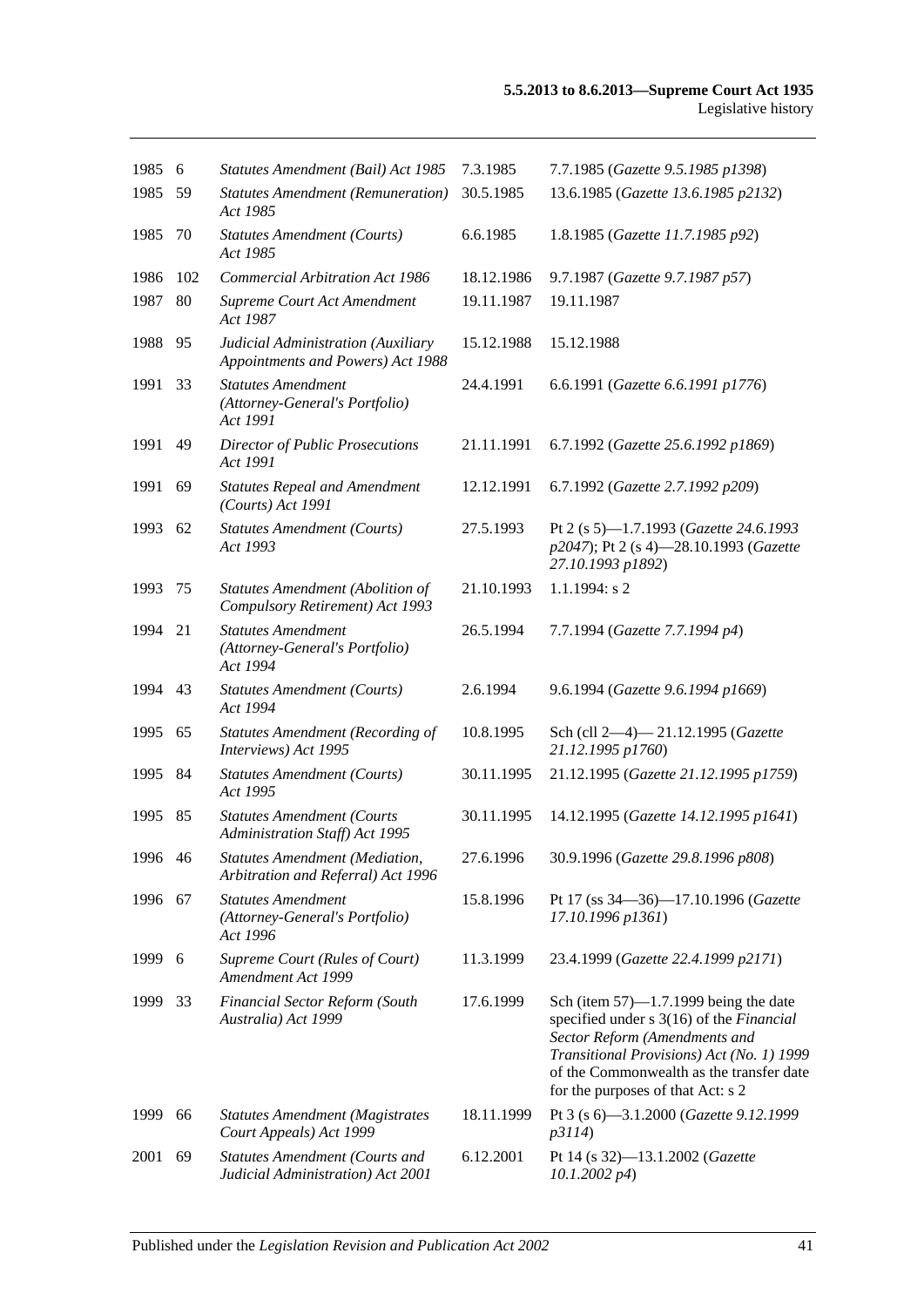| 2002   | -16           | <b>Statutes Amendment (Structured)</b><br>Settlements) Act 2002                            | 5.9.2002   | Pt 4 (s 6)-1.12.2002 (Gazette 7.11.2002<br>p4043                                               |
|--------|---------------|--------------------------------------------------------------------------------------------|------------|------------------------------------------------------------------------------------------------|
| 2003   | 44            | <b>Statute Law Revision Act 2003</b>                                                       | 23.10.2003 | Sch 1-24.11.2003 (Gazette 13.11.2003)<br>p4048)                                                |
| 2004   | 23            | Statutes Amendment (Courts) Act<br>2004                                                    | 8.7.2004   | Pt 9 (s 27)-1.9.2004 ( <i>Gazette</i> 26.8.2004<br>p3402)                                      |
| 2005   | 49            | <b>Statutes Amendment (Intervention</b><br>Programs and Sentencing Procedures)<br>Act 2005 | 27.10.2005 | Pt 6 (s 14)-19.12.2005 (Gazette<br>15.12.2005 p4326)                                           |
| 2006   | 17            | Statutes Amendment (New Rules of<br>Civil Procedure) Act 2006                              | 6.7.2006   | Pt 2 (ss 4-15)-4.9.2006 (Gazette<br>17.8.2006 p2831)                                           |
| 2006   | 43            | <b>Statutes Amendment (Domestic</b><br>Partners) Act 2006                                  | 14.12.2006 | Pt 86 (s 212)-1.6.2007 (Gazette<br>26.4.2007 p1352)                                            |
| 2008   | 7             | Statutes Amendment (Evidence and<br>Procedure) Act 2008                                    | 17.4.2008  | Pt 7 (ss 27 & 28)-23.11.2008 (Gazette<br>20.11.2008 p5171)                                     |
| 2009   | 85            | Intervention Orders (Prevention of<br>Abuse) Act 2009                                      | 10.12.2009 | Sch 1 (cl 34)-9.12.2011 (Gazette<br>20.10.2011 p4269)                                          |
| 2012   | -17           | <b>Statutes Amendment</b><br>(Attorney-General's Portfolio)<br>Act 2012                    | 24.5.2012  | Pt 12 (s 24)-5.8.2012 (Gazette 2.8.2012<br>p3302)                                              |
| 2013 9 |               | <b>Statutes Amendment (Appeals) Act</b><br>2013                                            | 28.3.2013  | Pt 4 (ss 13 & 14) & Sch 1-5.5.2013<br>(Gazette 26.4.2013 p1185)                                |
| 2013   | <sup>11</sup> | <b>Statutes Amendment</b><br>(Attorney-General's Portfolio) Act<br>2013                    | 18.4.2013  | Pt 13 (s 28)-18.4.2013 (Gazette<br>18.4.2013 p1155); s 29-9.6.2013<br>(Gazette 6.6.2013 p2498) |

# **Provisions amended since 3 February 1976**

• Legislative history prior to 3 February 1976 appears in marginal notes and footnotes included in the consolidation of this Act contained in Volume 10 of The Public General Acts of South Australia 1837-1975 at page 718.

New entries appear in bold.

Entries that relate to provisions that have been deleted appear in italics.

| Provision         | How varied                                                            | Commencement |
|-------------------|-----------------------------------------------------------------------|--------------|
| Pt A1             | heading inserted by $44/2003$ s 3(1) (Sch 1)                          | 24.11.2003   |
| s 1               | amended by $44/2003$ s 3(1) (Sch 1)                                   | 24.11.2003   |
| s <sub>2</sub>    | amended by $34/1981$ s 5                                              | 1.7.1981     |
|                   | omitted under Legislation Revision and<br><b>Publication Act 2002</b> | 24.11.2003   |
| s <sub>5</sub>    |                                                                       |              |
| s 5(1)            | s 5 redesignated as s $5(1)$ by $34/1981$ s $6(e)$                    | 1.7.1981     |
|                   | evidentiary material inserted by 84/1995 s 19                         | 21.12.1995   |
| <b>Full Court</b> | amended by 9/2013 s 13                                                | 5.5.2013     |
| jurisdiction      | substituted by $34/1981$ s $6(a)$                                     | 1.7.1981     |
| master            | substituted by $34/1981$ s $6(b)$                                     | 1.7.1981     |
| petitioner        | deleted by $17/2006 s 4(1)$                                           | 4.9.2006     |
| plaintiff         | substituted by $17/2006$ s $4(2)$                                     | 4.9.2006     |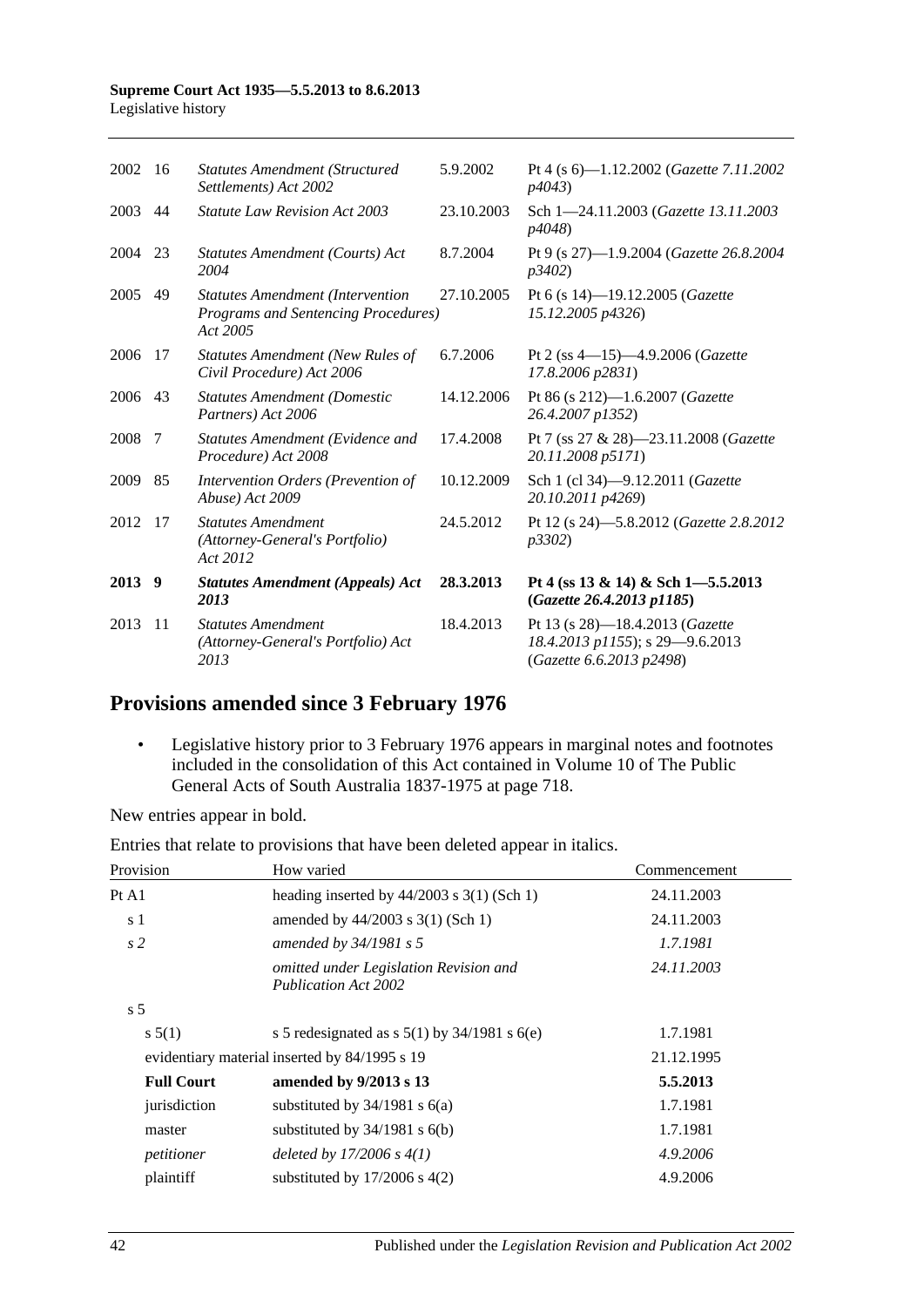| pleading                   | amended by 17/2006 s 4(3)                                                                         | 4.9.2006   |
|----------------------------|---------------------------------------------------------------------------------------------------|------------|
| registrar                  | inserted by $34/1981$ s $6(c)$                                                                    | 1.7.1981   |
| suitors' funds             | substituted by $34/1981$ s $6(d)$                                                                 | 1.7.1981   |
| s 5(2)                     | inserted by $34/1981$ s $6(e)$                                                                    | 1.7.1981   |
| Pt1                        |                                                                                                   |            |
| s 7                        | substituted by 34/1981 s 7                                                                        | 1.7.1981   |
| $s \, 7(4)$                | inserted by $69/1991$ s $9(a)$                                                                    | 6.7.1992   |
| s <sub>8</sub>             |                                                                                                   |            |
| s(3)                       | inserted by $34/1981$ s 8                                                                         | 1.7.1981   |
| s 8(4)                     | inserted by 95/1988 Sch 1                                                                         | 15.12.1988 |
| s 9                        | substituted by 34/1981 s 9                                                                        | 1.7.1981   |
| s <sub>9A</sub>            | inserted by 67/1996 s 34                                                                          | 17.10.1996 |
| s 10                       | substituted by 11/2013 s 28                                                                       | 18.4.2013  |
| s 11                       | substituted by 34/1981 s 10                                                                       | 1.7.1981   |
| s 11(1)                    | substituted by $70/1985$ s $3(a)$                                                                 | 1.8.1985   |
| s 11(1a)                   | inserted by $70/1985$ s $3(a)$                                                                    | 1.8.1985   |
|                            | substituted by 95/1988 Sch 1                                                                      | 15.12.1988 |
| s 11(1b)                   | inserted by 95/1988 Sch 1                                                                         | 15.12.1988 |
| s 11(4)                    | deleted by $70/1985$ s $3(b)$                                                                     | 1.8.1985   |
| s 11(6)                    | inserted by $70/1985$ s $3(c)$                                                                    | 1.8.1985   |
| s 12                       | substituted by 34/1981 s 11                                                                       | 1.7.1981   |
|                            | substituted by $92/1982$ s 3(1)                                                                   | 28.10.1982 |
|                            | amended by 59/1985 s 21                                                                           | 13.6.1985  |
|                            | substituted by 95/1988 Sch 1                                                                      | 15.12.1988 |
| s 13A                      | amended by 53/1980 s 2                                                                            | 3.7.1980   |
|                            | substituted by 34/1981 s 12                                                                       | 1.7.1981   |
| s 13B                      | inserted by 34/1981 s 12                                                                          | 1.7.1981   |
|                            | deleted by 75/1993 s 27                                                                           | 1.1.1994   |
|                            | inserted by 43/1994 s 22                                                                          | 9.6.1994   |
| Heading preceding<br>s 13H | deleted by $44/2003$ s $3(1)$ (Sch 1)                                                             | 24.11.2003 |
| s 13H                      |                                                                                                   |            |
| s $13H(1)$                 | amended by $82/1982$ s $2(a)$                                                                     | 16.9.1982  |
| s 13H(2)                   | amended by 82/1982 s 2(b), (c)                                                                    | 16.9.1982  |
| s 13H(3)                   | amended by $82/1982$ s $2(a)$                                                                     | 16.9.1982  |
| s 13H(4)                   | amended by $82/1982$ s $2(a)$                                                                     | 16.9.1982  |
| $s$ 13H $(4a)$             | s 13H(4) second sentence amended by 82/1982<br>s(2(a)                                             | 16.9.1982  |
|                            | s 13H(4) second sentence redesignated as<br>s 13H(4a) by 44/2003 s 3(1) (Sch 1)                   | 24.11.2003 |
| $s$ 13H $(4b)$             | s 13H(4) third sentence amended and<br>redesignated as $s$ 13H(4b) by 44/2003 $s$ 3(1)<br>(Sch 1) | 24.11.2003 |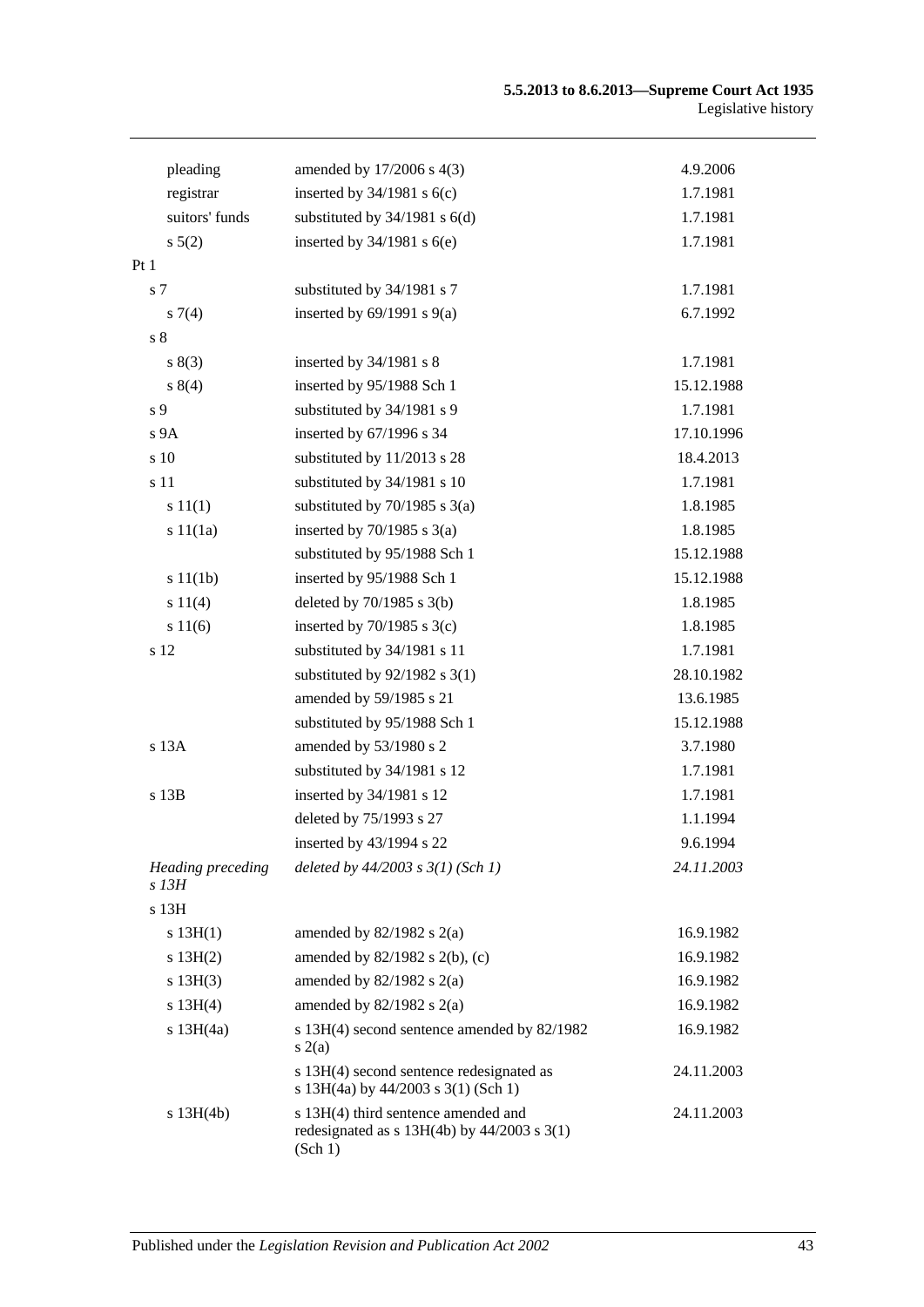| $s$ 13H(4c)              | s 13H(4) fourth sentence amended and<br>redesignated as $s$ 13H(4c) by 44/2003 $s$ 3(1)<br>(Sch 1)        | 24.11.2003 |
|--------------------------|-----------------------------------------------------------------------------------------------------------|------------|
| domestic partner         | inserted by 43/2006 s 212(1)                                                                              | 1.6.2007   |
| members of the<br>family | amended by 43/2006 s 212(2)                                                                               | 1.6.2007   |
| spouse                   | inserted by 43/2006 s 213(3)                                                                              | 1.6.2007   |
| s 13H(5)                 | amended by $82/1982$ s $2(a)$                                                                             | 16.9.1982  |
| $s$ 13H $(6)$            | inserted by $82/1982$ s $2(d)$                                                                            | 16.9.1982  |
| s 14                     | amended by 34/1981 s 13                                                                                   | 1.7.1981   |
| s 15                     |                                                                                                           |            |
| s 15(1)                  | amended by 34/1981 s 14                                                                                   | 1.7.1981   |
| Pt 2                     |                                                                                                           |            |
| Pt 2 Div 1               | heading substituted by $44/2003$ s $3(1)$ (Sch 1)                                                         | 24.11.2003 |
| Pt 2 Div 2               | heading substituted by $44/2003$ s $3(1)$ (Sch 1)                                                         | 24.11.2003 |
| s 21                     | amended by 17/2006 s 5                                                                                    | 4.9.2006   |
| s <sub>22</sub>          | amended by 17/2006 s 6                                                                                    | 4.9.2006   |
| s 23                     |                                                                                                           |            |
| $s\,23(1)$               | amended by 17/2006 s 7                                                                                    | 4.9.2006   |
| Pt 2 Div 3               | heading substituted by $44/2003$ s $3(1)$ (Sch 1)                                                         | 24.11.2003 |
| s 30BA                   | inserted by 16/2002 s 6                                                                                   | 1.12.2002  |
| s 30C                    |                                                                                                           |            |
| $s \, 30C(2)$            | substituted by 62/1993 s 4                                                                                | 28.10.1993 |
| s 33                     | deleted by 67/1978 s 3                                                                                    | 6.7.1992   |
| s 35                     | deleted by $69/1991$ s $9(b)$                                                                             | 6.7.1992   |
|                          | inserted by 43/1994 s 23                                                                                  | 9.6.1994   |
| s <sub>37</sub>          | deleted by 56/1984 s 8                                                                                    | 1.7.1984   |
| s 39                     | substituted by 80/1987 s 2                                                                                | 9.11.1987  |
| $s \, 39(1)$             | amended by 84/1995 s 20                                                                                   | 21.12.1995 |
|                          | amended by 17/2006 s 8                                                                                    | 4.9.2006   |
| $s \, 39(2)$             | amended by 23/2004 s 27(1)                                                                                | 1.9.2004   |
| $s \frac{39(6)}{2}$      | substituted by $23/2004$ s $27(2)$                                                                        | 1.9.2004   |
| $s\,40$                  |                                                                                                           |            |
| $s\ 40(2)$               | inserted by $69/1991$ s $9(c)$                                                                            | 6.7.1992   |
| Pt 3                     |                                                                                                           |            |
| $ss 45$ and $46$         | substituted by 67/1996 s 35                                                                               | 17.10.1996 |
| ss 46A and 46B           | inserted by 67/1996 s 35                                                                                  | 17.10.1996 |
| s 47                     | amended by 34/1981 s 15                                                                                   | 1.7.1981   |
| s 48                     | amended by 34/1981 s 16                                                                                   | 1.7.1981   |
|                          | amended and redesignated as subsections,<br>paragraphs and subparagraphs by $44/2003$ s $3(1)$<br>(Sch 1) | 24.11.2003 |
| $s\,48(2)$               | amended by 17/2006 s 9(1), (2)                                                                            | 4.9.2006   |
| $s\ 48(3)$ and (4)       | inserted by 9/2013 s 14                                                                                   | 5.5.2013   |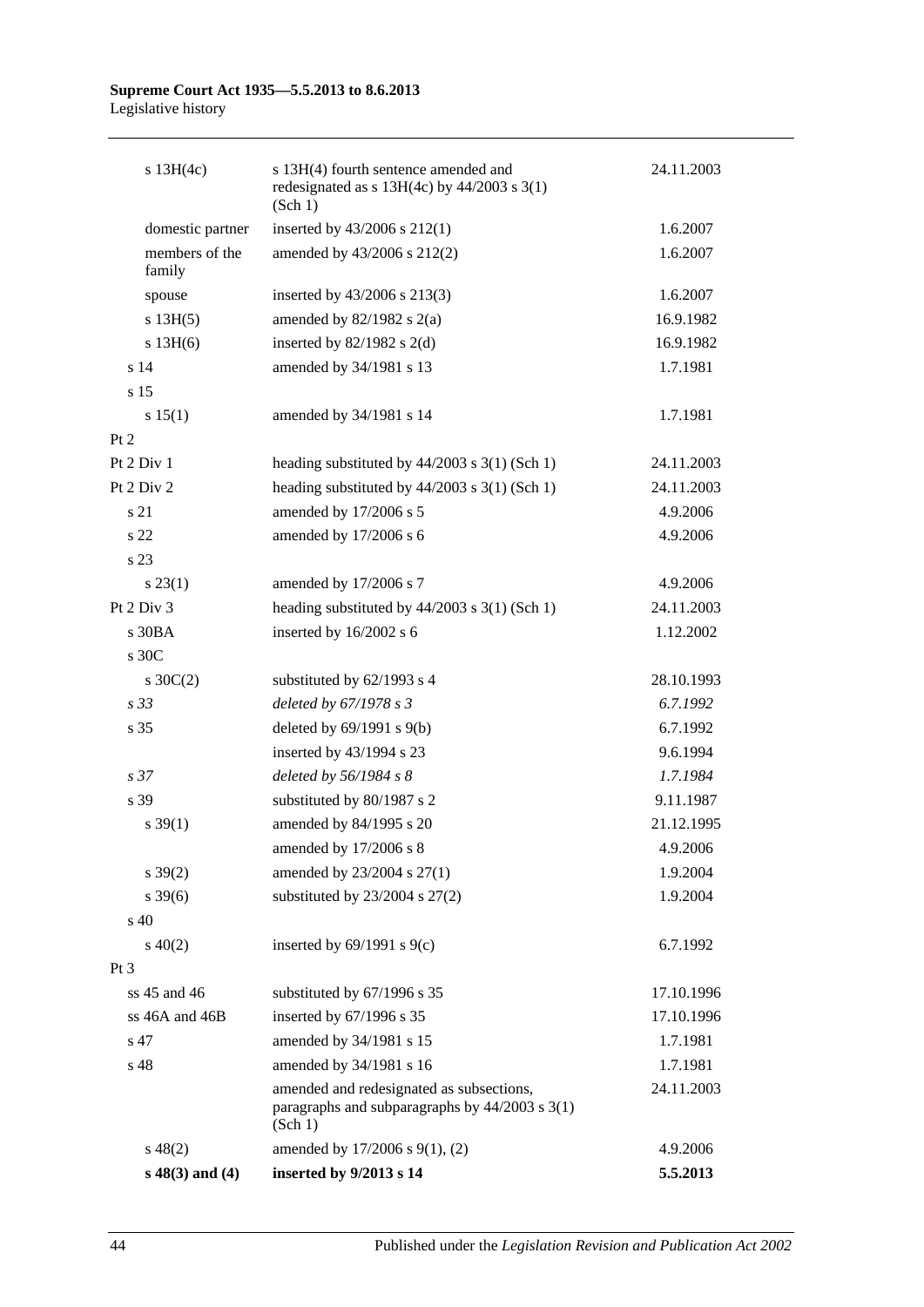| s 49                                        |                                                                                                                          |            |
|---------------------------------------------|--------------------------------------------------------------------------------------------------------------------------|------------|
| $s\,49(1)$                                  | substituted by 17/2006 s 10                                                                                              | 4.9.2006   |
| s 50 before<br>substitution by<br>17/2006   |                                                                                                                          |            |
| $s\,50(1)$                                  | s 50 redesignated as s $50(1)$ by 34/1981 s 17                                                                           | 1.7.1981   |
|                                             | contents commencing "Provided that" amended<br>by 66/1999 s 6                                                            | 3.1.2000   |
| $s\,50(1a)$                                 | $s$ 50(1) contents commencing "Provided that"<br>amended and redesignated as $s$ 50(1a) by<br>$44/2003$ s $3(1)$ (Sch 1) | 24.11.2003 |
| $s\,50(2)$                                  | <i>inserted by 34/1981 s 17</i>                                                                                          | 1.7.1981   |
| s <sub>50</sub>                             | substituted by 17/2006 s 11                                                                                              | 4.9.2006   |
| s <sub>51</sub>                             | deleted by 17/2006 s 12                                                                                                  | 4.9.2006   |
| <b>Heading</b> preceding<br>s <sub>52</sub> | deleted by 67/1996 s 36                                                                                                  | 17.10.1996 |
| ss 52-53A                                   | deleted by 67/1996 s 36                                                                                                  | 17.10.1996 |
| s <sub>54</sub>                             | amended by $6/1985$ s $8(a)$                                                                                             | 7.7.1985   |
|                                             | deleted by 67/1996 s 36                                                                                                  | 17.10.1996 |
| $ss 55 - 57$                                | deleted by 67/1996 s 36                                                                                                  | 17.10.1996 |
| s 59                                        | amended by $6/1985$ s $8(b)$ , (c)                                                                                       | 7.7.1985   |
|                                             | deleted by 67/1996 s 36                                                                                                  | 17.10.1996 |
| s 60                                        | deleted by 67/1996 s 36                                                                                                  | 17.10.1996 |
| $s \, \delta l$                             | deleted by $6/1985$ s $8(d)$                                                                                             | 7.7.1985   |
| $s\,62$                                     | deleted by 67/1996 s 36                                                                                                  | 17.10.1996 |
| Pt 3A                                       |                                                                                                                          |            |
| $s$ 62 $E$                                  |                                                                                                                          |            |
| $s$ 62E(1)                                  | amended by 17/2006 s 13                                                                                                  | 4.9.2006   |
| $s$ 62H                                     |                                                                                                                          |            |
| s $62H(3)$ and $(3a)$                       | substituted by 34/1981 s 18                                                                                              | 1.7.1981   |
| $s$ 62H(3b)                                 | inserted by 34/1981 s 18                                                                                                 | 1.7.1981   |
| $s$ 62H(5)                                  | substituted by 21/1994 s 29                                                                                              | 7.7.1994   |
| s 62H(6)                                    | deleted by 21/1994 s 29                                                                                                  | 7.7.1994   |
| Pt 4                                        |                                                                                                                          |            |
| <b>Heading</b> preceding<br>s 65            | substituted by 46/1996 s 10                                                                                              | 30.9.1996  |
|                                             | deleted by $44/2003$ s $3(1)$ (Sch 1)                                                                                    | 24.11.2003 |
| s 65                                        | substituted by 46/1996 s 10                                                                                              | 30.9.1996  |
| s 65(1)                                     | amended by 17/2012 s 24                                                                                                  | 5.8.2012   |
| s 66 and 67                                 | substituted by 46/1996 s 10                                                                                              | 30.9.1996  |
| s 68                                        | substituted by $102/1986$ s $3(1)$ (Sch)                                                                                 | 9.7.1987   |
|                                             | deleted by 46/1996 s 10                                                                                                  | 30.9.1996  |
| ss 69 and 70                                | deleted by 46/1996 s 10                                                                                                  | 30.9.1996  |
| <b>Heading</b> preceding<br>s 71            | deleted by $44/2003$ s $3(1)$ (Sch 1)                                                                                    | 24.11.2003 |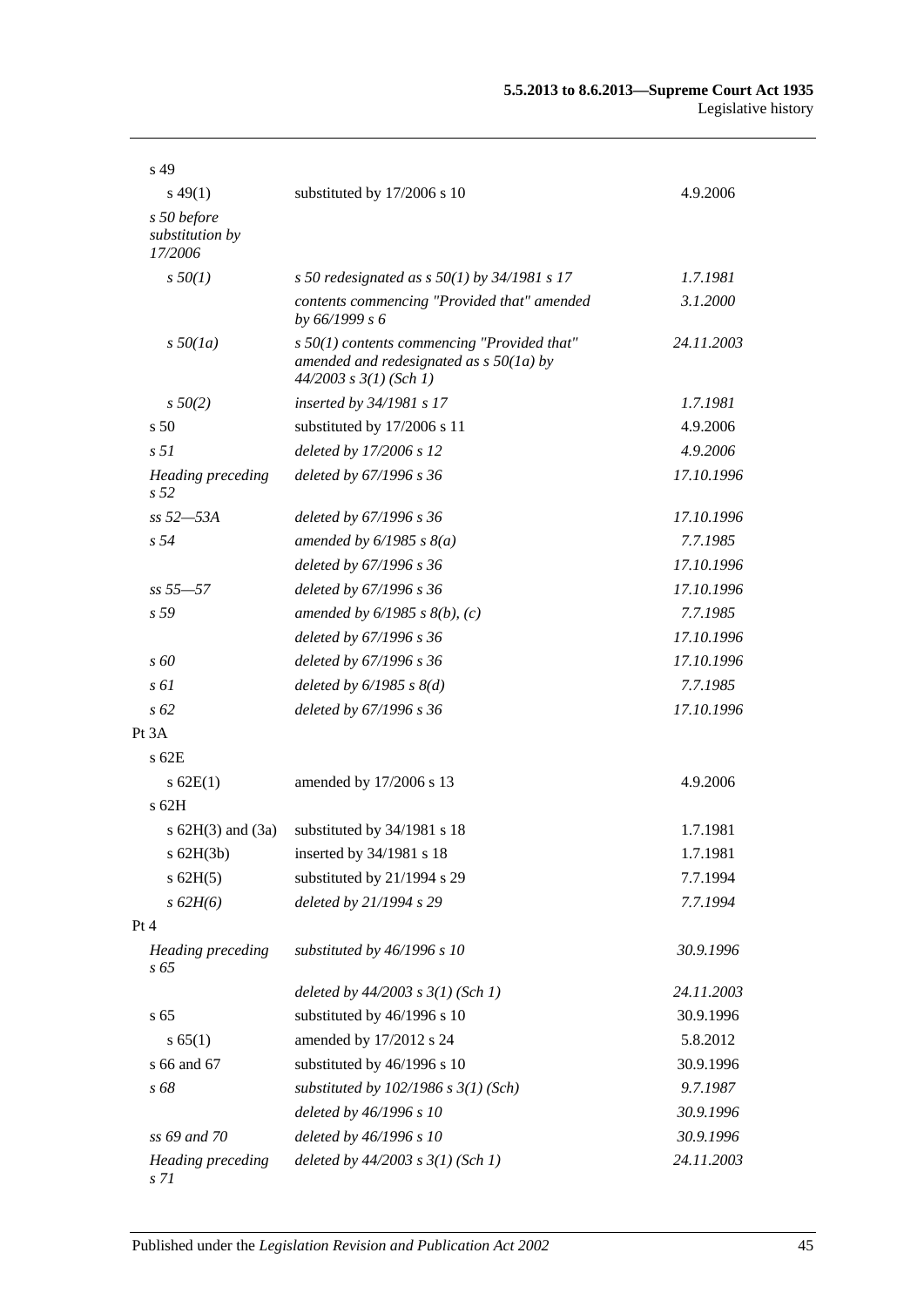| Heading preceding<br>s 72        | deleted by $44/2003$ s $3(1)$ (Sch 1)           | 24.11.2003 |
|----------------------------------|-------------------------------------------------|------------|
| s 72                             |                                                 |            |
| $s \, 72(1)$                     | amended by 34/1981 s 19                         | 1.7.1981   |
|                                  | amended by 2/1983 s 2                           | 14.4.1983  |
|                                  | amended by $69/1991$ s $9(d)$                   | 6.7.1992   |
|                                  | amended by 46/1996 s 11                         | 30.9.1996  |
|                                  | amended by 6/1999 s 3                           | 23.4.1999  |
|                                  | amended by 44/2003 s 3(1) (Sch 1)               | 24.11.2003 |
|                                  | amended by 17/2006 s 14                         | 4.9.2006   |
| $s \, 72(4)$                     | substituted by 21/1994 s 30                     | 7.7.1994   |
| Pt 6                             | heading substituted by 34/1981 s 20             | 1.7.1981   |
| <b>Heading</b> preceding<br>s 82 | substituted by 34/1981 s 21                     | 1.7.1981   |
|                                  | deleted by $44/2003$ s $3(1)$ (Sch 1)           | 24.11.2003 |
| Pt 6 Div 1                       | heading inserted by $44/2003$ s 3(1) (Sch 1)    | 24.11.2003 |
| s 82                             | substituted by 34/1981 s 21                     | 1.7.1981   |
| s 82(2)                          | amended by $69/1991$ s $9(e)$                   | 6.7.1992   |
| s 82(3)                          | substituted by 84/1995 s 21                     | 21.12.1995 |
| $s \, 82(3a)$                    | inserted by 84/1995 s 21                        | 21.12.1995 |
| s83                              | deleted by 34/1981 s 21                         | 1.7.1981   |
| <b>Heading</b> preceding<br>s84  | deleted by $82/1978 s 3(1)$                     | 6.7.1992   |
| s 84                             | amended by 34/1981 s 22                         | 1.7.1981   |
|                                  | deleted by $82/1978 s 3(1)$                     | 6.7.1992   |
| $ss 85 - 105$                    | deleted by $82/1978 s 3(1)$                     | 6.7.1992   |
| Pt 6 Div 2                       | heading substituted by $44/2003$ s 3(1) (Sch 1) | 24.11.2003 |
| s 106                            | amended by 34/1981 s 23                         | 1.7.1981   |
|                                  | substituted by 85/1995 s 15                     | 14.12.1995 |
| Pt 6 Div 3                       | heading substituted by 44/2003 s 3(1) (Sch 1)   | 24.11.2003 |
| s 109                            | amended by 34/1981 s 24                         | 1.7.1981   |
|                                  | substituted by 85/1995 s 16                     | 14.12.1995 |
| s 110A                           |                                                 |            |
| s 110A(1)                        | inserted by $69/1991$ s $9(f)$                  | 6.7.1992   |
|                                  | amended by 85/1995 s 17(a)                      | 14.12.1995 |
|                                  | (c) deleted by $85/1995$ s $17(a)$              | 14.12.1995 |
| s 110A(2)                        | substituted by $85/1995$ s 17(b)                | 14.12.1995 |
| s 110B                           | inserted by $69/1991$ s $9(f)$                  | 6.7.1992   |
| Pt 7                             |                                                 |            |
| s 114                            |                                                 |            |
| s 114(2)                         | amended by $69/1991$ s $9(g)$                   | 6.7.1992   |
| ss 115 and 116                   | deleted by 67/1978 s 4                          | 6.7.1992   |
| s 117                            |                                                 |            |
| s 117(1)                         | amended by 17/2006 s 15                         | 4.9.2006   |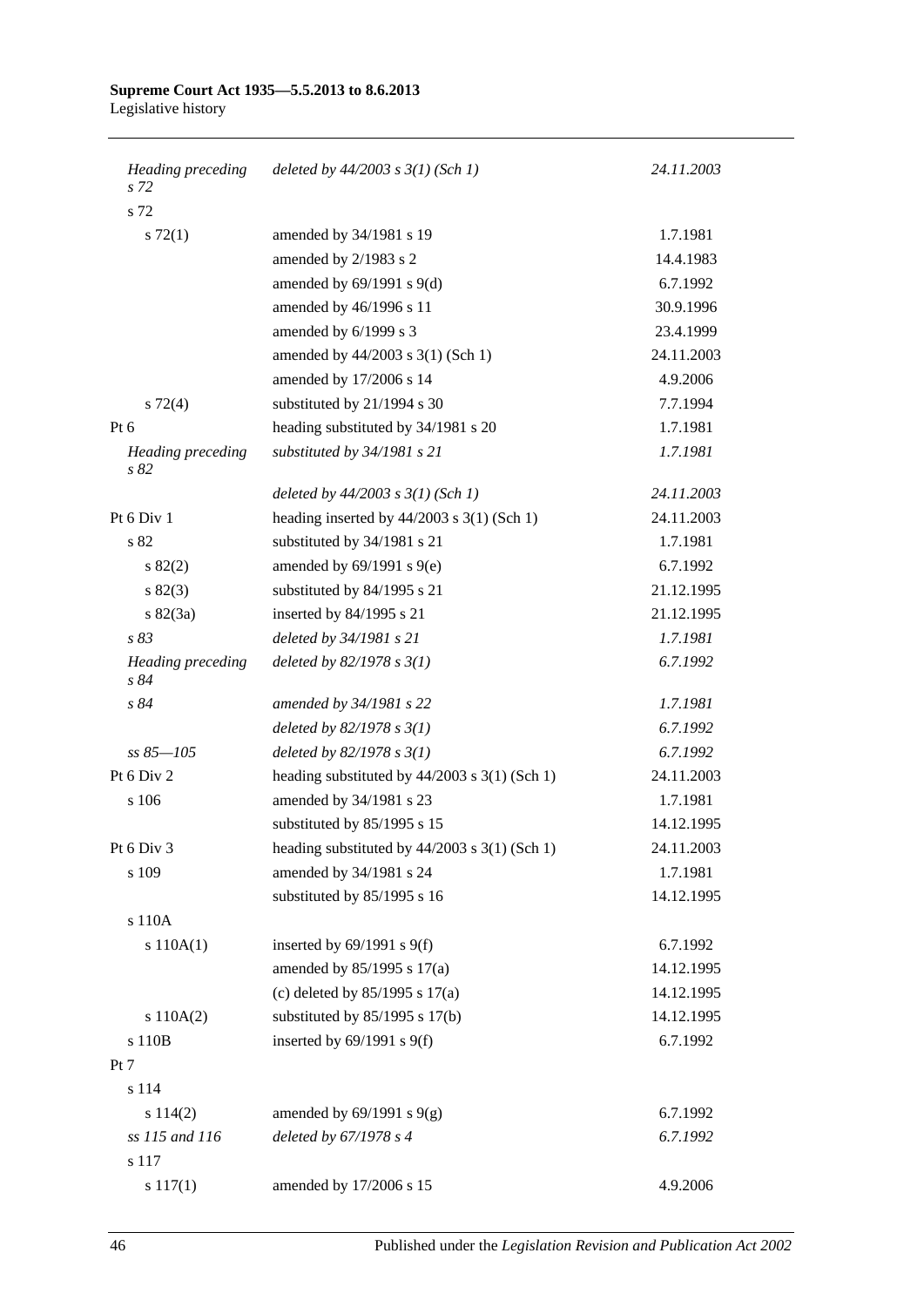| s 118                      | deleted by $56/1984$ s 8                    | 1.7.1984                     |
|----------------------------|---------------------------------------------|------------------------------|
|                            | inserted by 84/1995 s 22                    | 21.12.1995                   |
| s 118A                     | deleted 49/1991 Sch 2                       | 6.7.1992                     |
|                            | inserted by 84/1995 s 22                    | 21.12.1995                   |
| Heading preceding<br>s 119 | deleted by $44/2003$ s $3(1)$ (Sch 1)       | 24.11.2003                   |
| s 119                      | amended by 34/1981 s 25(a)                  | 1.7.1981                     |
| s 120                      | amended by 34/1981 s 25(b)                  | 1.7.1981                     |
| s 121                      |                                             |                              |
| s 121(2)                   | amended by $34/1981$ s $25(c)$              | 1.7.1981                     |
| s 122                      |                                             |                              |
| s 122(1)                   | amended by 33/1999 Sch (item 57)            | 1.7.1999                     |
| s 124                      | amended by $34/1981$ s $25(d)$              | 1.7.1981                     |
| s 125                      | amended by 34/1981 s 25(e)                  | 1.7.1981                     |
| $\sqrt{s}$ 126             | amended by $34/1981$ s $25(f)$ , (g)        | 1.7.1981                     |
| s 126A                     | inserted by 7/2008 s 27                     | 23.11.2008                   |
| s 127                      | amended by 34/1981 s 25(h)                  | 1.7.1981                     |
| s 128                      |                                             |                              |
| s 128(1)                   | amended by $34/1981$ s $25(i)$              | 1.7.1981                     |
| s 129                      |                                             |                              |
| s 129(1)                   | amended by 33/1991 s 15                     | 6.6.1991                     |
| s 130                      | inserted by 2/1983 s 3                      | 14.4.1983                    |
| s 130(2)                   | substituted by $69/2001$ s $32(a)$          | 13.1.2002                    |
| $s$ 130(3)                 | inserted by 73/1983 s 2                     | 3.11.1983                    |
|                            | deleted by $69/2001$ s $32(b)$              | 13.1.2002                    |
| s 131                      | inserted by $69/1991$ s $9(h)$              | 6.7.1992                     |
| s 131(1)                   | amended by $62/1993$ s 5                    | 1.7.1993                     |
|                            | amended by 84/1995 s 23(a)                  | 21.12.1995                   |
| s 131(2)                   | substituted by $84/1995$ s $23(b)$          | 21.12.1995                   |
|                            | amended by 49/2005 s 14                     | 19.12.2005                   |
|                            | amended by 7/2008 s 28(1)                   | 23.11.2008                   |
|                            | amended by 85/2009 Sch 1 cl 34              | 9.12.2011                    |
|                            | amended by 11/2013 s 29(1)                  | uncommenced-not incorporated |
| s 131(3)                   | amended by $65/1995$ Sch cl $4(a)$          | 21.12.1995                   |
|                            | substituted by $84/1995$ s $23(b)$          | 21.12.1995                   |
|                            | substituted by $7/2008$ s $28(2)$           | 23.11.2008                   |
| s 131(4)                   | inserted by $65/1995$ Sch cl $4(b)$         | 21.12.1995                   |
|                            | substituted by $84/1995$ s $23(b)$          | 21.12.1995                   |
| s 131(4a)                  | inserted by 11/2013 s 29(2)                 | uncommenced-not incorporated |
| s 131(5)                   | inserted by 65/1995 Sch cl 4(b)             | 21.12.1995                   |
|                            | substituted by $84/1995$ s $23(b)$          | 21.12.1995                   |
| s 131(6)                   | inserted by 7/2008 s 28(3)                  | 23.11.2008                   |
| Sch                        | heading amended by $44/2003$ s 3(1) (Sch 1) | 24.11.2003                   |